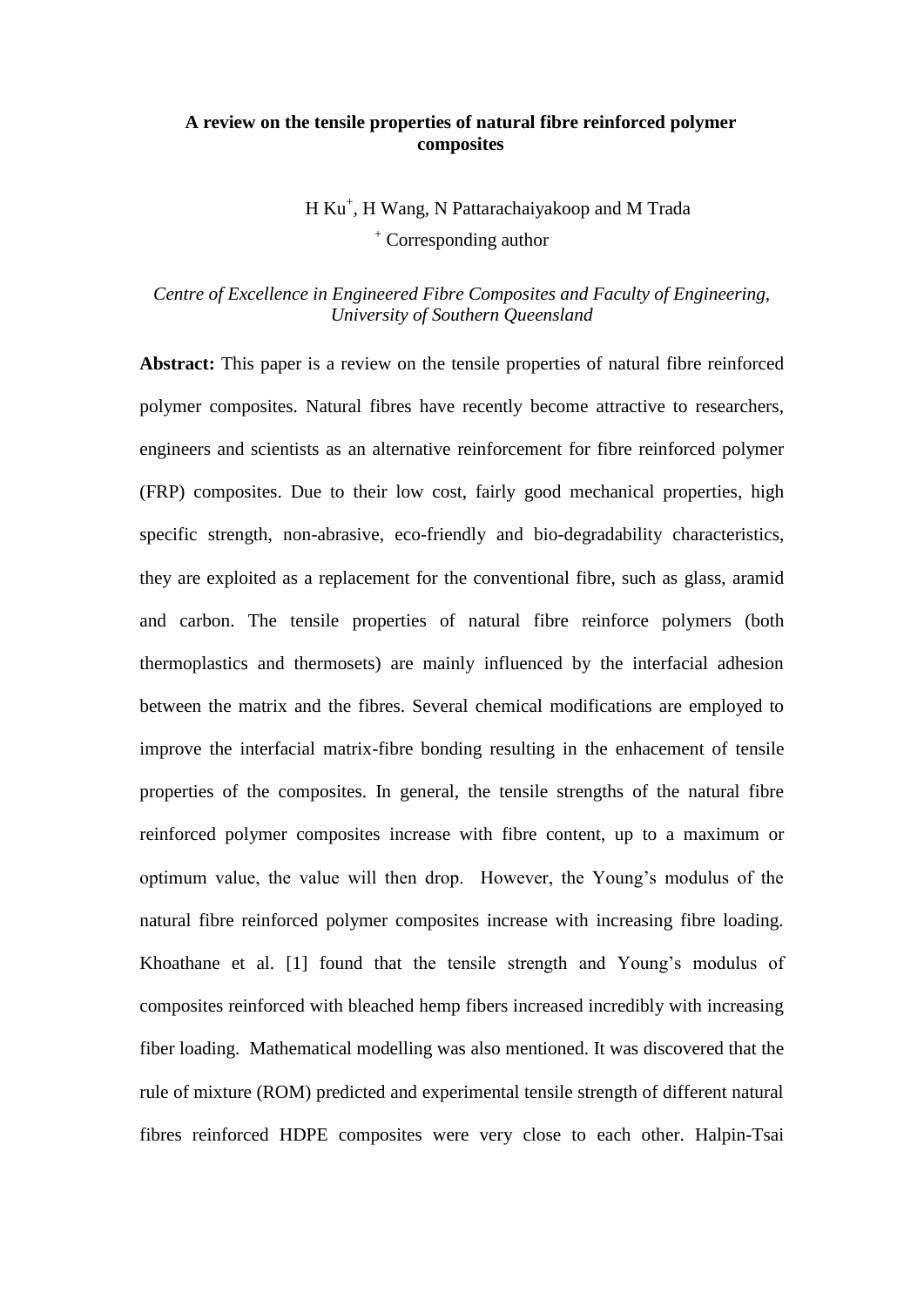equation was found to be the most effective equation in predicting the Young's modulus of composites containing different types of natural fibers.

**Keywords:** A. Polymer-matrix composites (PMCs)

- B. Mechanical properties
- D. Mechanical testing
- E. Compression moulding

#### **1. Introduction**

A fibre reinforced polymer (FRP) is a composite material consisting of a polymer matrix imbedded with high-strength fibres, such as glass, aramid and carbon [2]. Generally, polymer can be classified into two classes, thermoplastics and thermosettings. Thermoplastic materials currently dominate, as matrices for biofibres; the most commonly used thermoplastics for this purpose are polypropylene (PP), polyethylene, and poly vinyl chloride (PVC); while phenolic, epoxy and polyester resins are the most commonly used thermosetting matrices [3]. In the recent decades, natural fibres as an alternative reinforcement in polymer composites have attracted the attention of many researchers and scientists due to their advantages over conventional glass and carbon fibres [4]. These natural fibers include flax, hemp, jute, sisal, kenaf, coir, kapok, banana, henequen and many others [5]. The various advantages of natural fibres over man-made glass and carbon fibres are low cost, low density, comparable specific tensile properties, nonabrasive to the equipments, nonirritation to the skin, reduced energy consumption, less health risk, renewability, recyclability and biodegradability [3]. These composites materials are suitably applicable for aerospace, leisure, construction, sport, packaging and automotive industries, especially for the last mentioned application [3, 6]. However, the certain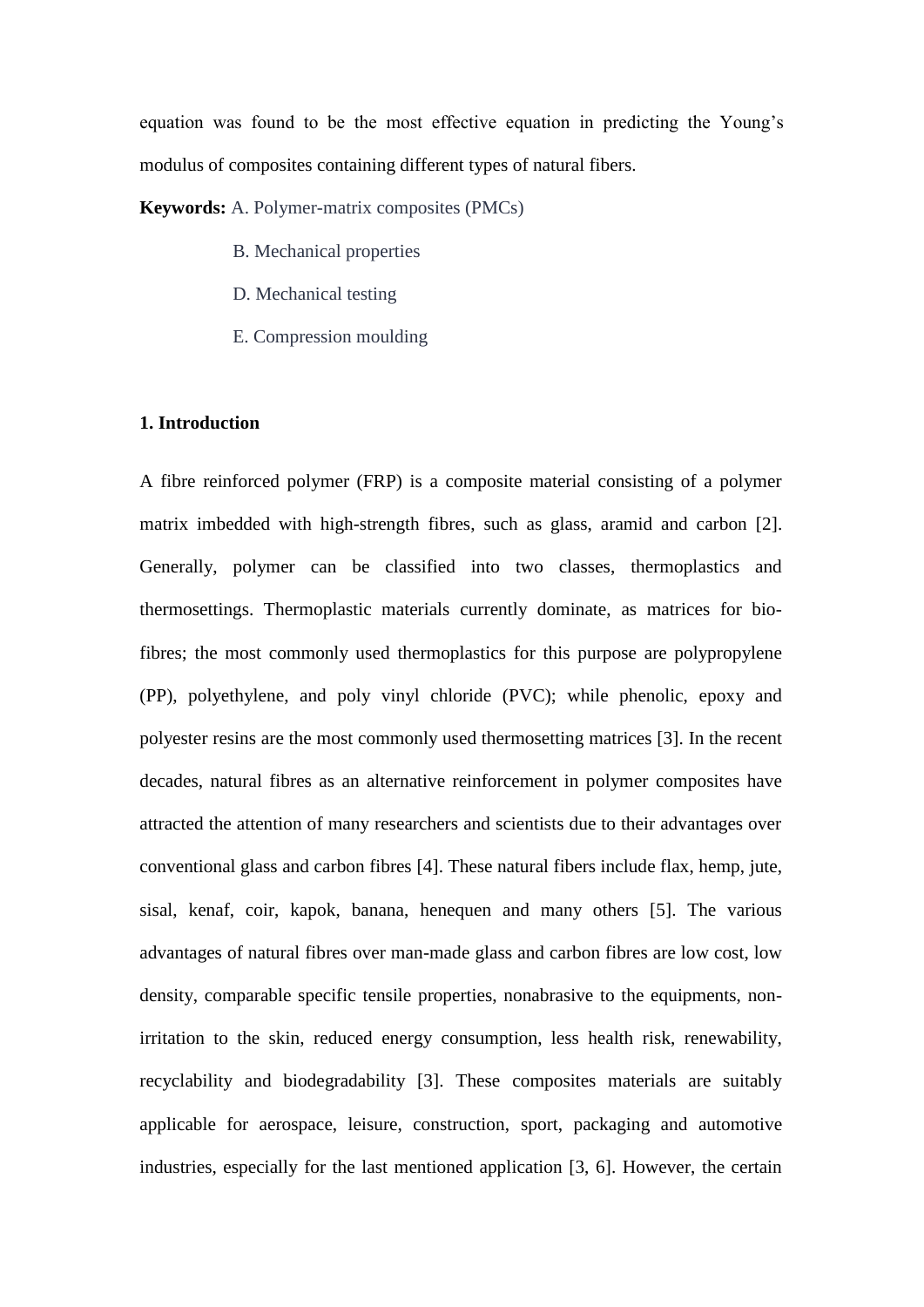drawback of natural fibres/polymers composites is the incompatibility between the hydrophilic natural fibres and the hydrophobic thermoplastic matrices. This leads to undesirable properties of the composites. It is therefore necessary to modify the fibre surface by employing chemical modifications to improve the adhesion between fibre and matrix [3].

There are many factors that can influence the performance of natural fiber reinforced composites. Apart from the hydrophilic nature of fibre, the properties of the natural fibre reinforced composites can also be influenced by fibre content / amount of filler. In general, high fibre content is required to achieve high performance of the composites. Therefore, the effect of fibre content on the properties of natural fibre reinforced composites is particularly significance. It is often observed that the increase in fibre loading leads to an increase in tensile properties [7]. Another important factor that significantly influences the properties and interfacial characteristics of the composites is the processing parameters used. Therefore, suitable processing techniques and parameters must be carefully selected in order to yield the optimum composite products. This article aims to review the reported works on the effects of fiber loading, chemical treatments, manufacturing techniques and process parameters on tensile properties of natural fiber reinforced composites.

#### **2. Tensile Properties**

Generally, the tensile properties of composites are markedly improved by adding fibers to a polymer matrix since fibers have much higher strength and stiffness values than those of the matrices as shown in Tables 1, 2 and 3 [3, 8].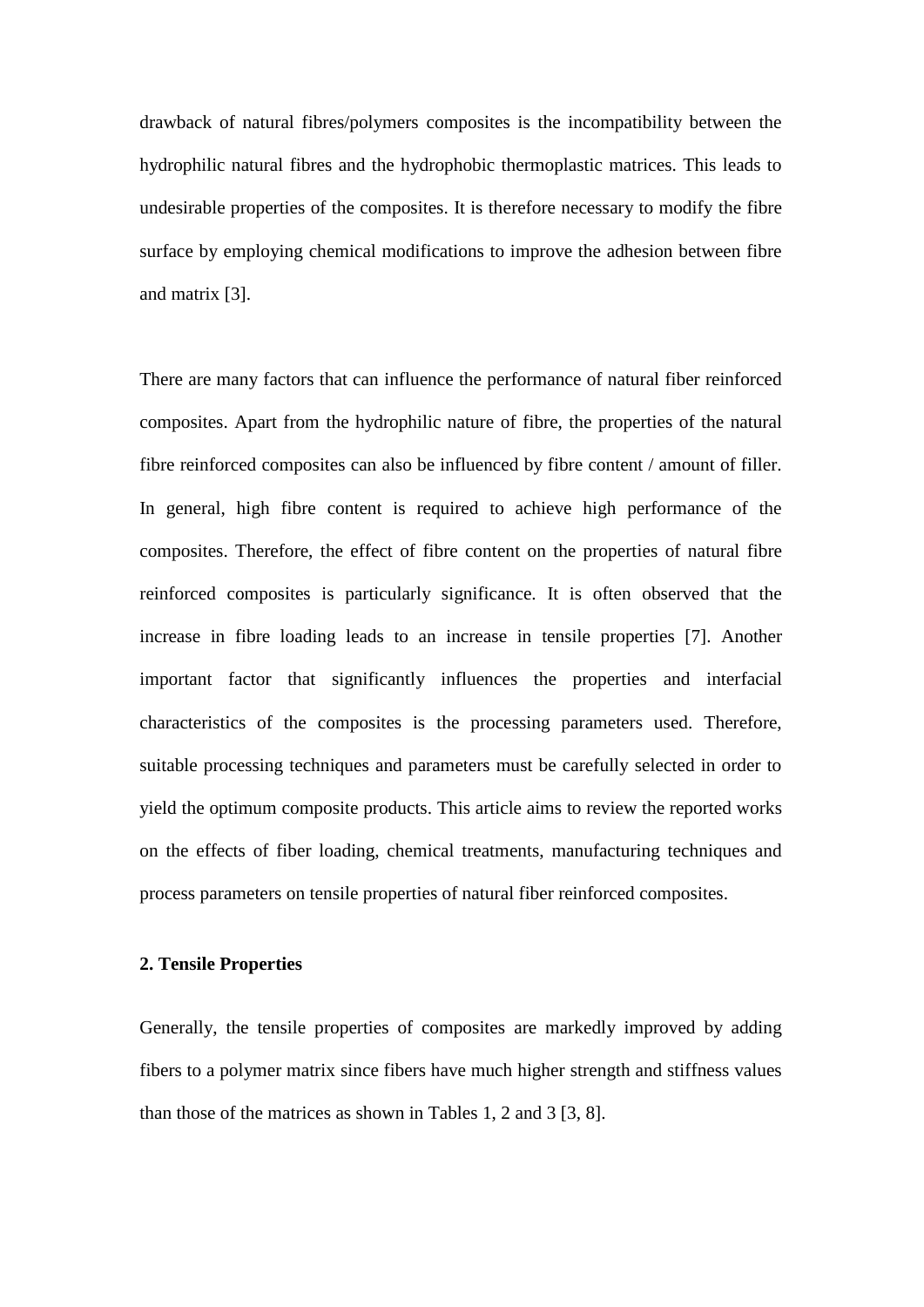Consider the tensile strength of S-glass from Table 1, and that of polypropylene (PP) from Table 2 and that of polyester resin from Table 3, it can be found that the tensile strength of the fiber (S-glass) is 75-150 times higher than those of the matrices (PP and polyester resin). It can also be found that the Young's modulus of the fiber (Sglass) is 80-160 times higher than those of the matrices (PP and polyester resin) [3-8].

In general, higher fiber content is desired for the purpose of achieving high performance of short fiber reinforced polymer composites (SFRP) [7]. It is often observed that the presence of fiber or other reinforcement in the polymeric matrix raises the composite strength and modulus [5]. Therefore, the effect of fiber content on the tensile properties of fiber reinforced composites is of particular interest and significance for many researchers [7].

Nonwoven mats from hemp and polypropylene fibers in various proportions are mixed and hot pressed to make composite materials. The effect of hemp fibre content and anisotropy are examined on the basis of tensile properties of the resultant composite materials. The tensile strength, with fibres in the perpendicular direction, tended to decrease with increasing hemp fibre content (a maximum decrease of 34 % at 70 % of hemp) as depicted in Figure 1. Whereas, the tensile strength, with fibres in the parallel direction, showed a different trend and a maximum value was found with increasing fibre loading. It was found that the tensile strength of composites with fibres in the perpendicular direction was  $20 - 40$  % lower than those of composites with fibres in parallel direction. Since the fibres lay perpendicular to the direction of load, they cannot act as load bearing elements in the composite matrix structure but become potential defects which could cause failure. As expected, better tensile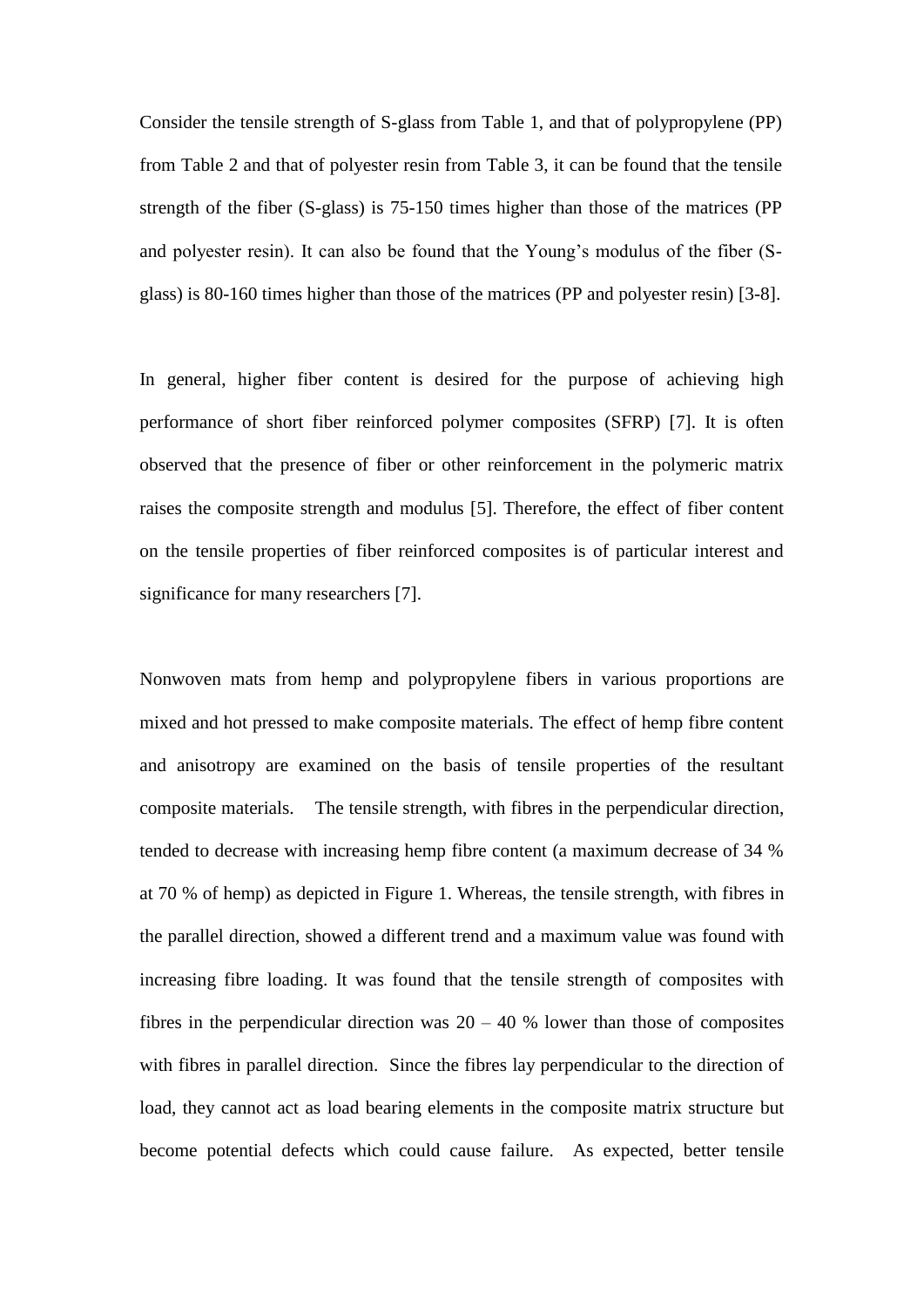properties are found in the specimens cut from the composite sheets parallel to the direction of carding as depicted in Figure 1 [9].

In general, the Young's modulus of the composite materials increase with an increase in fibre content, reaching a maximum value at 50 % hemp fibre loading and then decreasing slightly at 70 % hemp fibre content. The Young's modulus was almost two and a half times higher at 50 % hemp fibre loading than at 0 % fibre content, i.e. pure PP as depicted in Figure 2 [9].

Figure 3 illustrated the tensile strength of 20-mesh hardwood, 40-mesh hardwood, flax and rice hull fibres reinforced HDPE composites. Li et al. [5] reported that flax fiber content from 10-30% by mass was mixed with high density polyethylene (HDPE) by extrusion and injection moulding to produce biocomposites. The results showed that increasing fibre content resulted in increasing tensile properties initially as depicted in Figure 3. It peaked at 20 % by volume; it then dropped. However, the elongation at break of the composites showed the reverse trend as depicted in Figure 4 [5].

The tensile strengths of 40-mesh hardwood fibres reinforced HDPE composites increased gradually, and up to a maximum at 25 % of fibre loading by volume, and then dropped back as depicted in Figures 3 [11]. On the other hand, the tensile strengths of 20-mesh hardwood fibres reinforced HDPE composites reduced with increasing fibre loading [11]. This is totally different from that of 40-mesh hardwood fibres. The tensile strengths of rice hull fibres reinforced HDPE composites were shown in Figure 3 [10]; the behaviour of the curve was more or less the same as those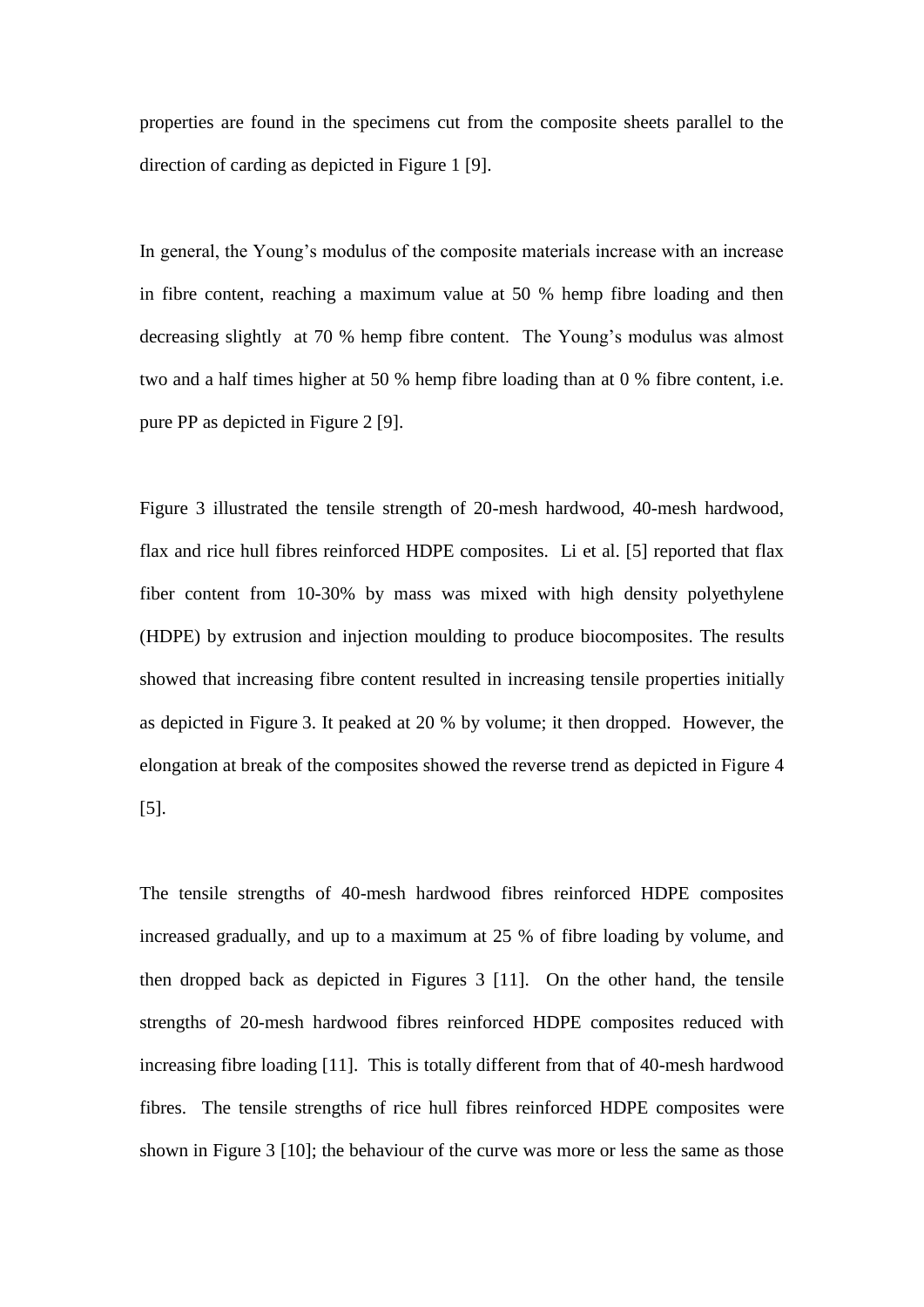found in 20-mesh hardwood but it has a maximum tensile strength at 5% by volume of fibre content [10]. The tensile strengths decreased with increasing particulate loading slightly [10].

Figure 5 showed the Young's modulus of 20-mesh hardwood, 40-mesh hardwood, flax and rice hull fibre reinforced HDPE composites with varying percentage by volume of fiber loading. It can be found that the Young's modulus of 20-mesh and 40-mesh hardwood fibres reinforced HDPE composites with fibre loading of 0- 40 wt% [11]. The value increased with increasing fibre loading. Up to 30% volume fraction of hardwood, the Young's moduli of 20-mesh hardwood fibre composites were lower than their counterparts. After 35% volume fraction of hardwood, the Young's moduli of 20-mesh hardwood fibre composites were higher than their counterparts. Figure 5 also illustrated the Young's modulus of flax fibres reinforced HDPE composites with fibre loading of 0- 40 % vol. [5]. It can be found that the Young's modulus increased with increasing fibre content [5]. The Young's modulus of rice hulls fibres reinforced HDPE composites with fibre loading of 0- 40 % vol. was depicted in Figure 5 [10]. The trends of all the curves for Figure 5 were more or less the same as, i.e. the values of the Young's modulus increased progressively with increasing fibre loading. However, the largest increase with increasing fibre content was for flax fibre reinforced composites, while the least increase was for rice hull fibre reinforced composites.

The dependence of tensile properties of micro winceyette fibre reinforced thermoplastic corn starch composites on fibre contents was studied. Figure 6 illustrated that with the increase fibre content from 0 to 20 % wt, the tensile strength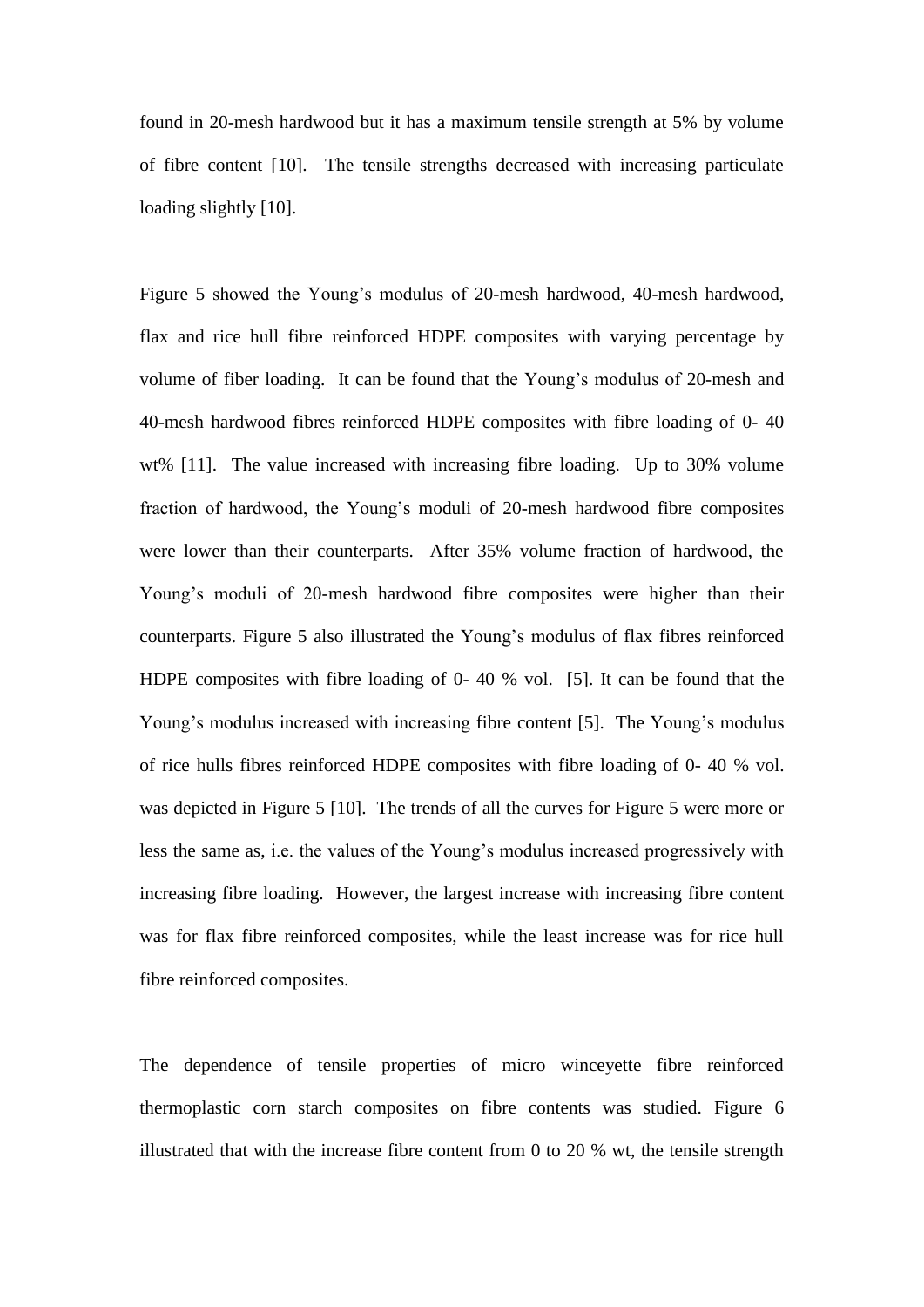was approximately trebled to 150 MPa [12]. The increase was progressive. However, the elongation of the composites decreased with increasing fiber loading as depicted in Figure 7. The elongation dropped significantly between fibre loading of  $0 - 10$  % by weight; after this the decrease was very slightly. On the other hand, the energy at break of the composites decreased slightly from neat resin to 5 % w/t of fibre and dropped significantly from  $5 - 10$  % by weight of fiber as depicted in Figure 8; after this there was a slight increase [12].

Figure 9 illustrated that with the increase of fibre content from 0 to 20 % wt, the Young's modulus was approximately trebled to 140 MPa [12]. From 0 to 10 % by weight of fibre loading, the Young's modulus was steady but increased progressively after that [12].

Khoathane et al. [1] found that increasing the amount of bleached hemp fibre (0-30 w/t %) resulted in the initial increase of tensile strength of the fibre reinforced 1 pentene/polypropylene (PP1) copolymer composite at 5% fibre content to 30 MPa from 20 MPa for the neat resin as depicted in Figure 10 . The tensile strength then dropped to a low 23 MPa at 20% fiber loading [1]. After this, the tensile strength increased again and its value was about at par with that of 5% fibre content when the fibre was 30% [1]. Figure 11 illustrated the effect of fiber contents on Young's modulus of bleached hemp fiber reinforced PP1 composites [1]. The value of the Young's modulus increased by over twice from 1.3 GPa (neat resin) to 4.4 GPa (30 % w/t) [1].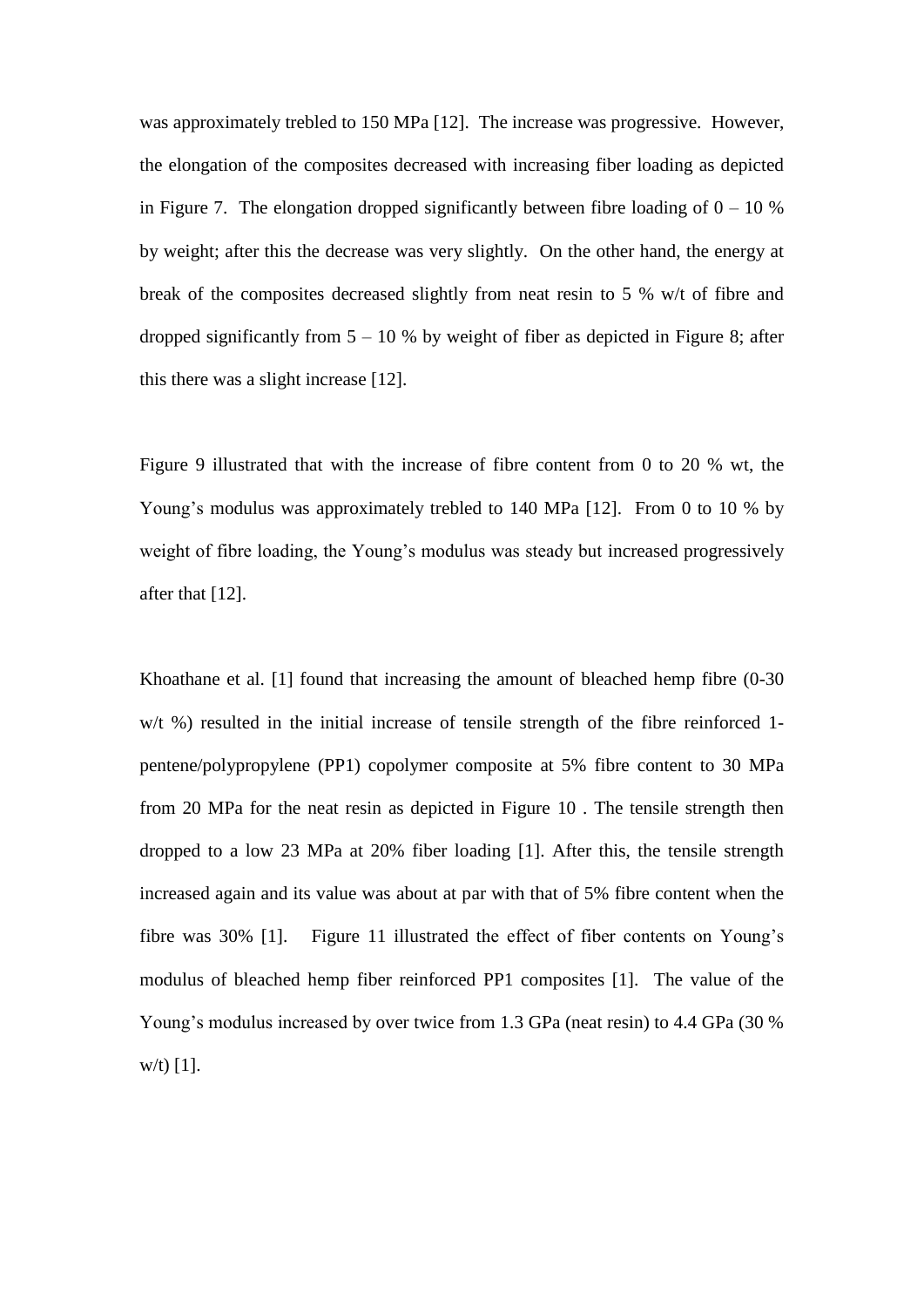Long-discontinuous natural fibers of kenaf and of jute reinforced polypropylene (PP) composites fabricated by carding and hot pressing process with fiber weight fraction varying from 10% to 70% in steps of 10% were studied [13]. The experimental results illustrated that the tensile and modulus strength of both kenaf and jute fibre reinforced PP composites increased with increasing fibre loading and a maximum was reached before falling back at higher fibre weight fraction. These were illustrated in Figures 12 and 13 [13].

From the above citations and discussions, it can be found that the values of the tensile strength of natural fibre reinforced composites increased with increasing fibre loading up to a maximum or optimum value before falling back. However, it is generally true that the values of the Young's modulus increased progressively with increasing fibre loading. On the other hand, some researchers found totally the opposite trend to the increase of composite strength with increasing fibre content. This can be attributed to many factors such as incompatibility between matrix and fibers, improper manufacturing processes, fiber degradation and others.

The hydrophilic nature of natural fibers is incompatible with hydrophobic polymer matrix and has a tendency to form aggregates. These hydrophilic fibers exhibit poor resistant to moisture, which lead to high water absorption, subsequently resulting in poor tensile properties of the natural fiber reinforced composites. Moreover, fiber surfaces have waxes and other non-cellulosic substances such as hemi-cellulose, lignin and pectin, which create poor adhesion between matrix and fibers. Therefore, in order to improve and develop natural fiber reinforced polymer composites with better tensile properties, it is necessary to increase fibers' hyphobicity by introducing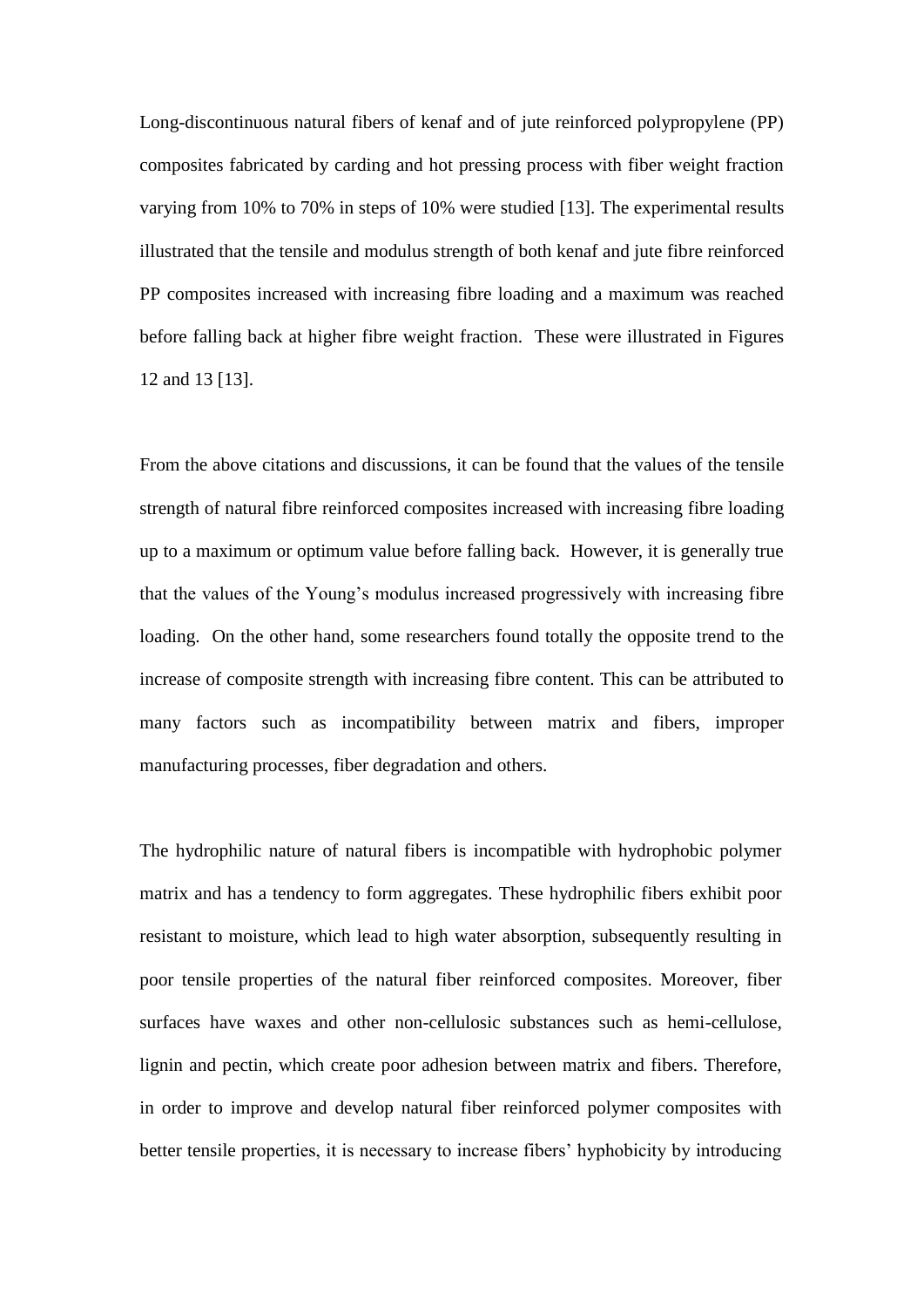the natural fibers to surface chemical modification (surface treatment). The fiber modification is attempted to improve fibers hydrophobic, interfacial bonding between matrix and fiber, roughness and wettability, and also decrease moisture absorption, leading to the enhancement of tensile properties of the composites [13-17].

The different surface chemical modifications, such as chemical treatments, coupling agents and graft co-polymerization, of natural fibers aimed at improving the tensile properties of the composites were performed by a number of researchers. Alkali treatment, also called mercerization, is one of the most popular chemical treatments of natural fibres. Sodium hydroxide (NaOH) is used in this method to remove the hydrogen bonding in the network structure of the fibres cellulose, thereby increasing fibres surface roughness [13]. This treatment also removes certain amount of lignin, wax and oils covering the external surface of the fibres cell wall, depolymerises the native cellulose structure and exposes the short length crystallites [14]. Acrylic acid treatment was also reported to be effective in modifying the natural fibres surface. A study on flax fibres-reinforced polyethylene biocomposites by Li et al. found that the efficiency of such a treatment was higher than alkali and silane treatment [14].

The chemical coupling method is also one of the important chemical methods, which improve the interfacial adhesion. In this method the fiber surface is treated with a compound that forms a bridge of chemical bonds between fiber and matrix. The chemical composition of coupling agents allows them to react with the fiber surface forming a bridge of chemical bonds between the fiber and matrix. Most researchers found these treatments were effective and showed better interfacial bonding [13]. Among different coupling agents, maleic anhydride is the most commonly used. In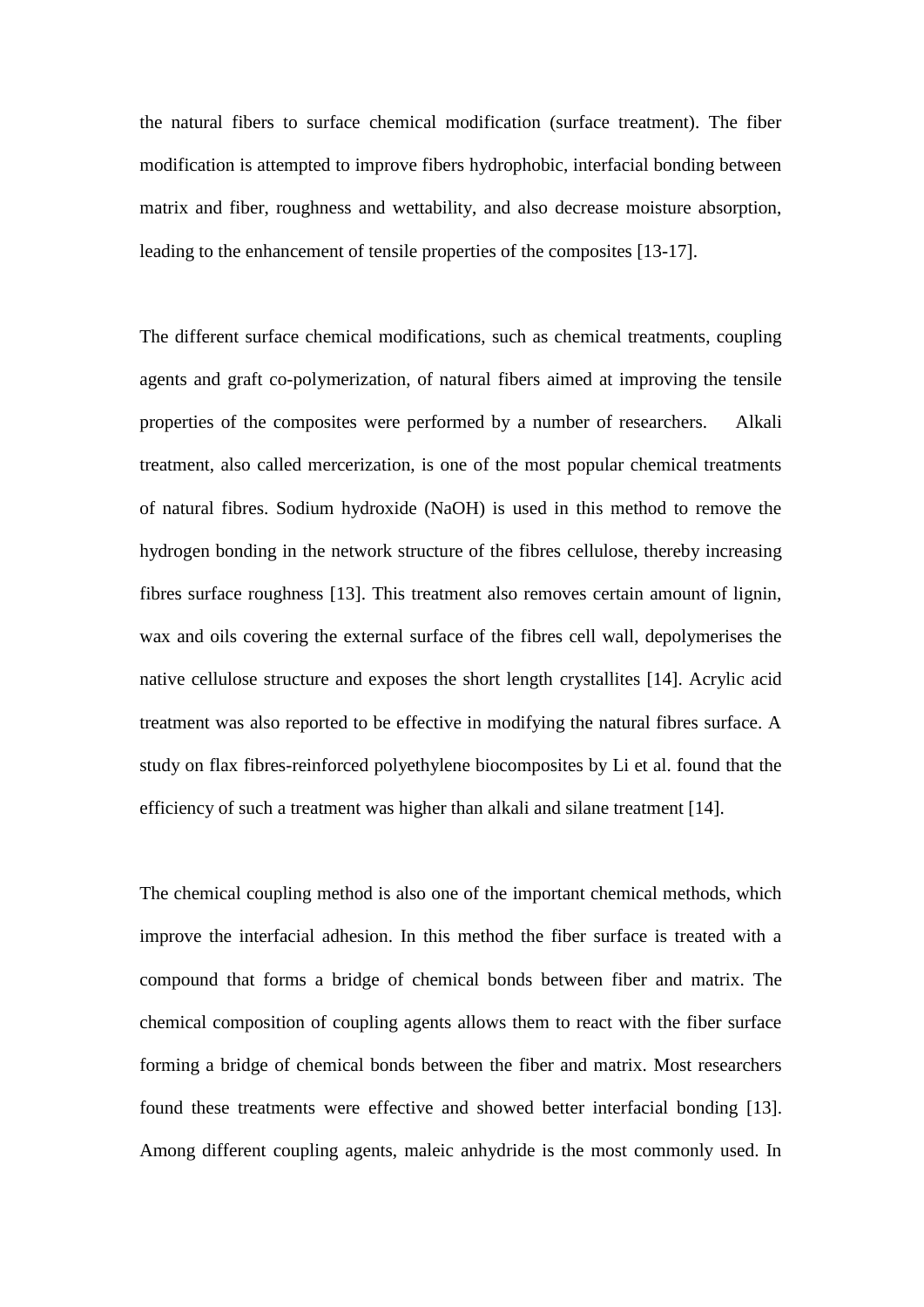general, the literature reports improvements in tensile strength and elongation at break when maleic anhydride grafted matrices are used as compatibilizers (coupling agent) [15].

Hu and Lim [18] investigated that alkali treatment significantly improved the tensile properties of hemp fiber reinforced polylactic acid (PLA) compare to those untreated. Figures 14 and 15 showed that the composites with 40% volume fraction of alkali treated fibre have the best tensile properties. The tensile strength and tensile modulus of the composites with 40% treated fiber are 54.6 MPa and 85 GPa respectively, which are much higher than neat PLA, especially for the tensile modulus which is more than twice of that of neat PLA (35 GPa).

Fuqua and Ulven reported that fibre loading of treated (alkali and bleached) and untreated flax fiber without compatibilizer (maleic anhydride grafted polypropylene or MAPP) in PP composites caused inferior tensile strength (even compared with pure PP) [19]. However, treated fiber loading with compatibilizer resulted in favourable tensile strength as depicted in Figure 16 [19]. Figure 17 illustrated that the continuously increased trend of composite modulus can be found in all cases (untreated, bleached and treated) and reached a maximum value at 65/5/30 (% wt PP/MAPP/ fiber loading) [19]. This can be argued that the introduction of alkali treatment with 5% MAPP in the natural fiber reinforced plastic composites helped to improve both tensile strength and Young's modulus of the composites compare to those without MAPP.

Liu et al. evaluated the effects of different fiber surface modifications, 2%NaOH, 2+5%NaOH (Note that 2+5% NaOH treatment is a continuation treatment from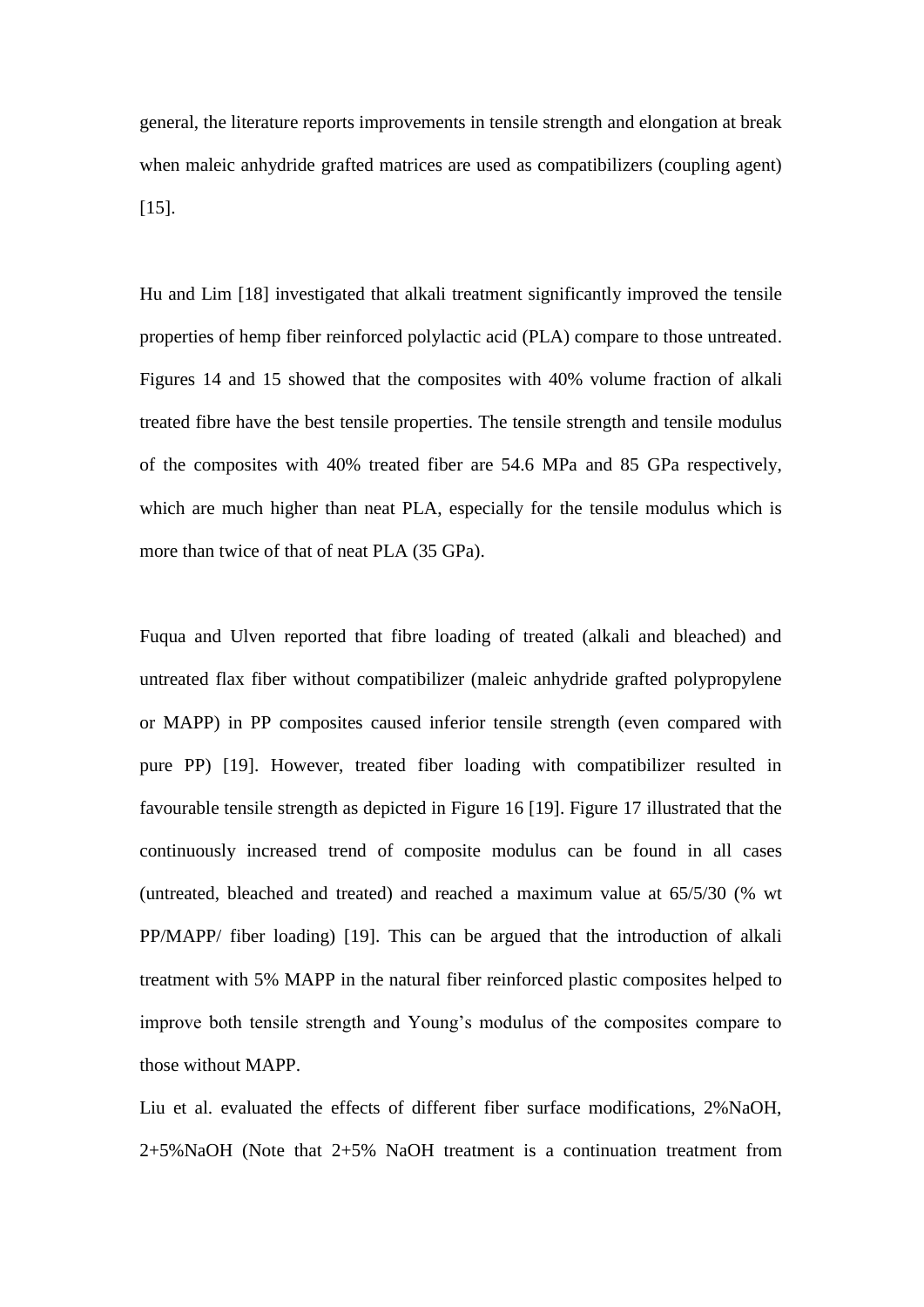2%NaOH process and then soaked with 5% NaOH) and coupling agent, on jute / polybutylene succinate (PBS) biocomposites [20]. The experiment results showed that surface modifications could remove surface impurities, increased surface roughness and reduced diameter of jute fiber, subsequently, significantly increased the tensile strength and modulus of the composites but decreased breaking elongation as depicted in Figures 18 through 20. It was observed that the biocomposites of jute fibers treated by 2%NaOH, 2+5%NaOH or coupling agent, obviously had their tensile properties increased when compared to those untreated and yielded an optimum value at fiber content of 20 wt%. The results also showed that the strength and stiffness of composites were dependent on the types of treatment. In Figures 21 and 22, the 100/0/0 referred to w/t % of PP (100%), MAPP (0%) and fibre loading (0%); while  $65/5/30$  referred to w/t % of PP (65%), MAPP (5%) and fibre loading (30%).

Li et al. [14] studied flax fiber reinforced polyethylene biocomposites. In the study, flax fibers, containing 58 w/t % of flax shives were used to reinforce polyethylene (high density polyethylene and linear low density polyethylene). The composites contained 10 w/t % of fibre and processed by extrusion and injection molding. Five surface modification methods, alkali, silane, potassium permanganate, acrylic acid, and sodium chlorite treatments, were employed to improve the interfacial bonding between fibers and matrix. Figures 21 (LLDPE) and 22 (HDPE) showed that the biocomposite tensile strengths were increased after surface modifications. Among these surface modification techniques, acrylic acid was found to be a relatively good method in enhancing tensile properties of both flax / HDPE and LLDPE biocomposites [14].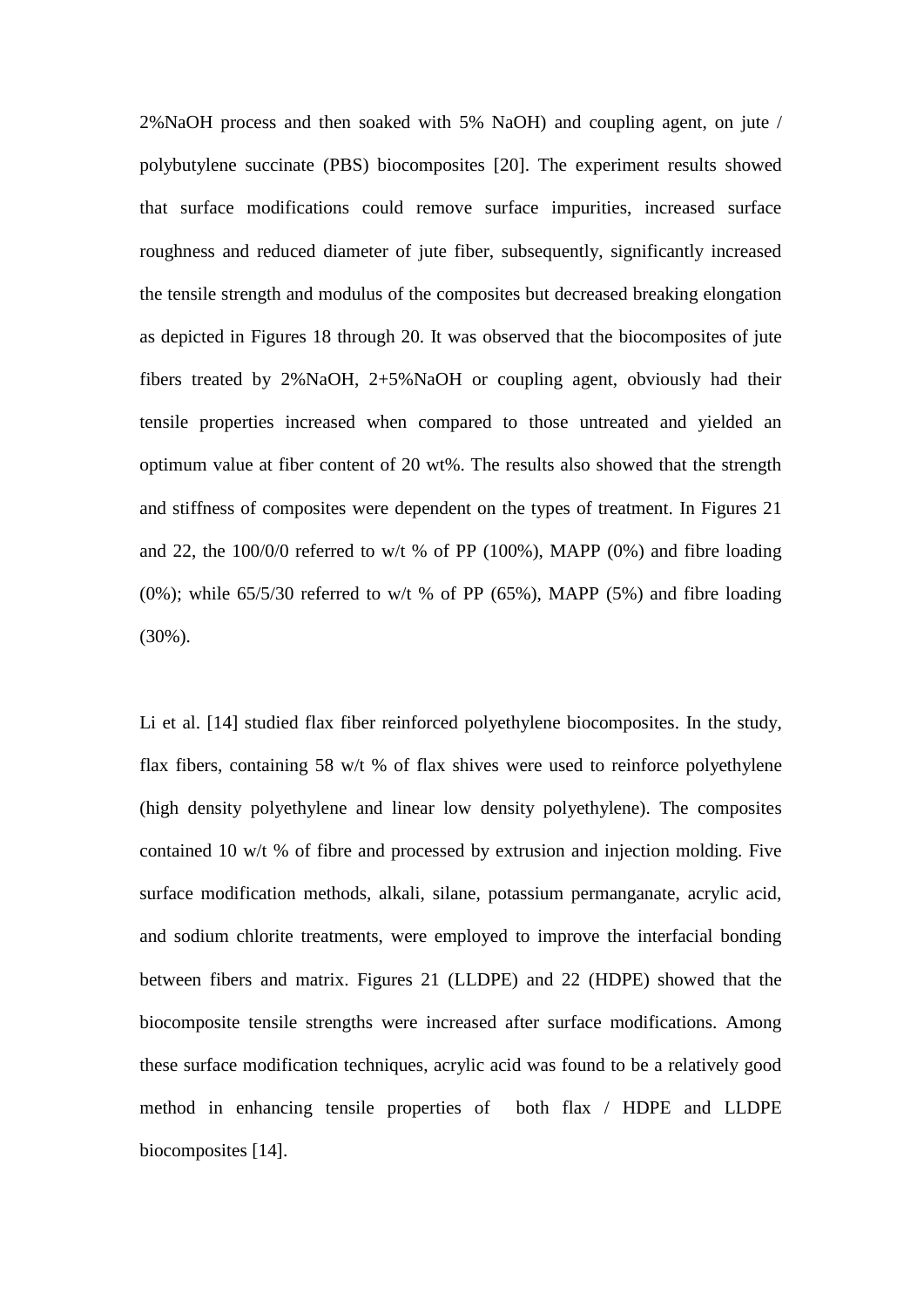Fuqua and Ulven investigated the different MAPP loading (0, 5 and 10 w/t %) effects on tensile properties of corn chaff fiber reinforced polypropylene composites [19]. They also investigated the effect of various treatments, silane z-6011, silane z-6020 and 5 w/t % MAPP, on corn chaff fiber & distilled dried grains (DDGS) reinforced polypropylene composites [19]. It was found that 5 w/t % MAPP yielded the optimum value for the composites in term of tensile strength and modulus as shown in Figures 23 and 24 respectively [19]. The strength reduction observed with high MAPP loading was caused by the interaction between the compatibilizer (MAPP) and the fibre/matrix system. The anhydride units of MAPP maintain loop confirmations within the composite systems, since they all can act with equal probability with the cellulose in the corn fibers. Coupled with MAPP's low average molecular weight, the interaction between the PP matrix and MAPP becomes dominated principally by Van der Waals' forces; since chain entanglement of PP and MAPP is virtually impossible. MAPP that is not utilizes for fibre/matrix adhesion and is therefore mechanically harmful to the composites, which leads credence to the significant performance variation between 5 and 10 w/t % loadings. However, through the use of 5 w/t % MAPP, it was found that the tensile properties of the composites increase, especially tensile strength compared to neat resin and those untreated.

Sain et al. investigated the effect of a low-molecular weight MAPP on tensile properties of polypropylene reinforced with the varieties of natural fibers such as old newsprint, kraft pulp and hemp [20]. Figures 25 and 26 showed that the optimum level of the coupling agent (MAPP) by weight of the old newsprint-filled PP composites was 4 percent for tensile strength and 1.5 percent for tensile modulus respectively [20].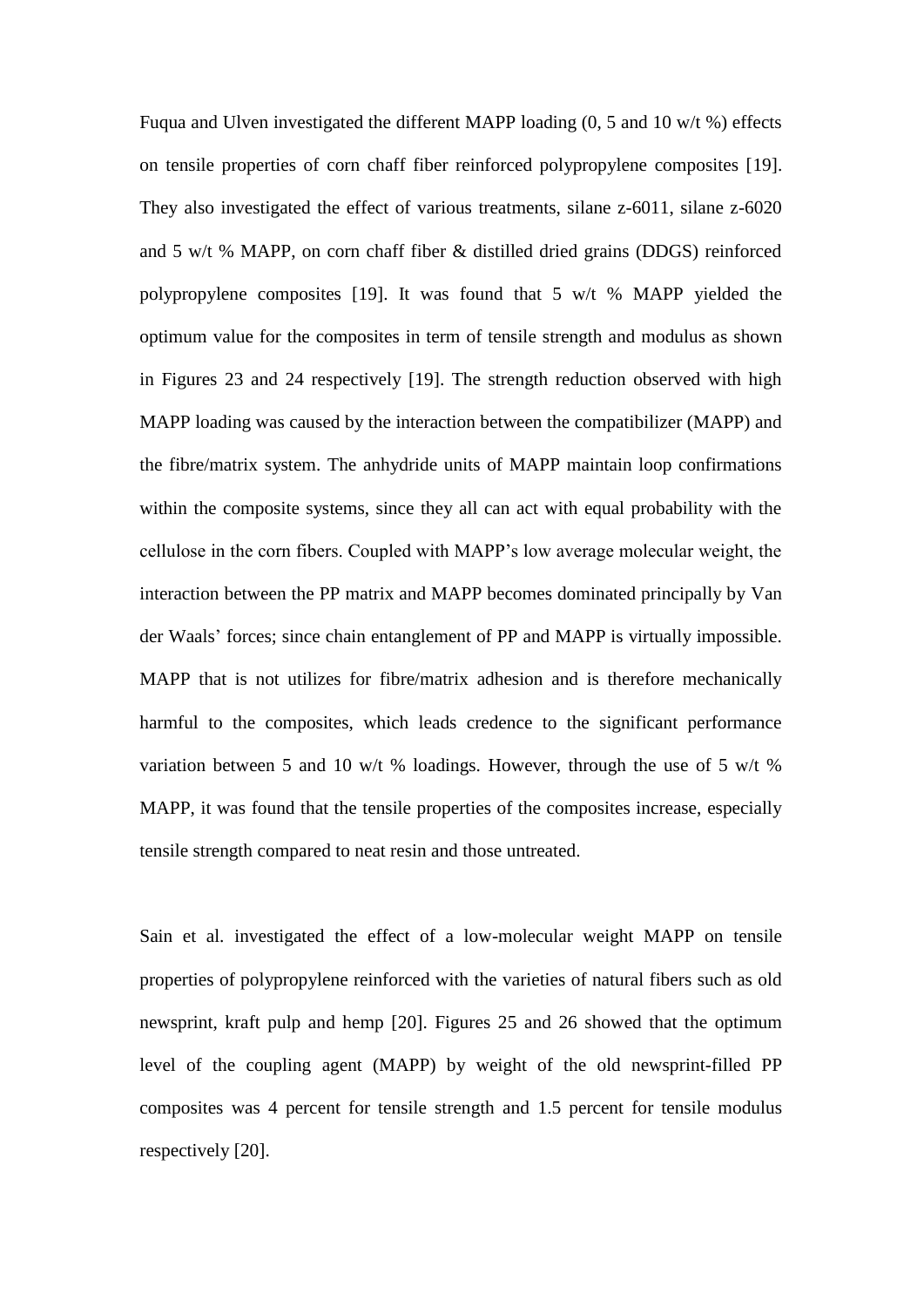Herrero-Franco and Valadez-Gonzalez studied the tensile behavior of HDPE reinforced with continuous henequen fibers, which were treated by the optimum concentration (0.015% wt) of silane coupling agent concentration [21]. The results indicated that silane increased tensile strength of the composite. It was noticed, however, that none of the fiber-matrix interface improvements had any significant effect on the value of Young's modulus of continuous henequen fiber reinforced HDPE composites [21].

Another important factor that significantly influences the properties and interfacial characteristics of the composites is processing techniques and parameters used. Common methods for manufacturing natural fibre reinforced thermoplastic composites are extrusion-injection moulding and compression moulding. Tungjitpornkull and Sombatsompop researched on the difference in the tensile properties of E-glass fiber (GF) reinforced wood/PVC (WPVC) composites, manufactured by twin screw extrusion and compression moulding processes respectively [22]. The experimental results suggested that the GF/WPVC composites produced from compression moulding gave better tensile modulus than those from their counterparts as depicted in Figure 27. The shear stress in compression moulding was lower than that in twin screw extrusion, as a result there was less thermal degradation of PVC molecules and less breakage of glass fiber, resulting in longer fibre length in the composites manufactured by compression moulding. The composite manufactured by compression moulding would have higher specific density, which resulted in less void and air and was then stronger than its counterpart [22].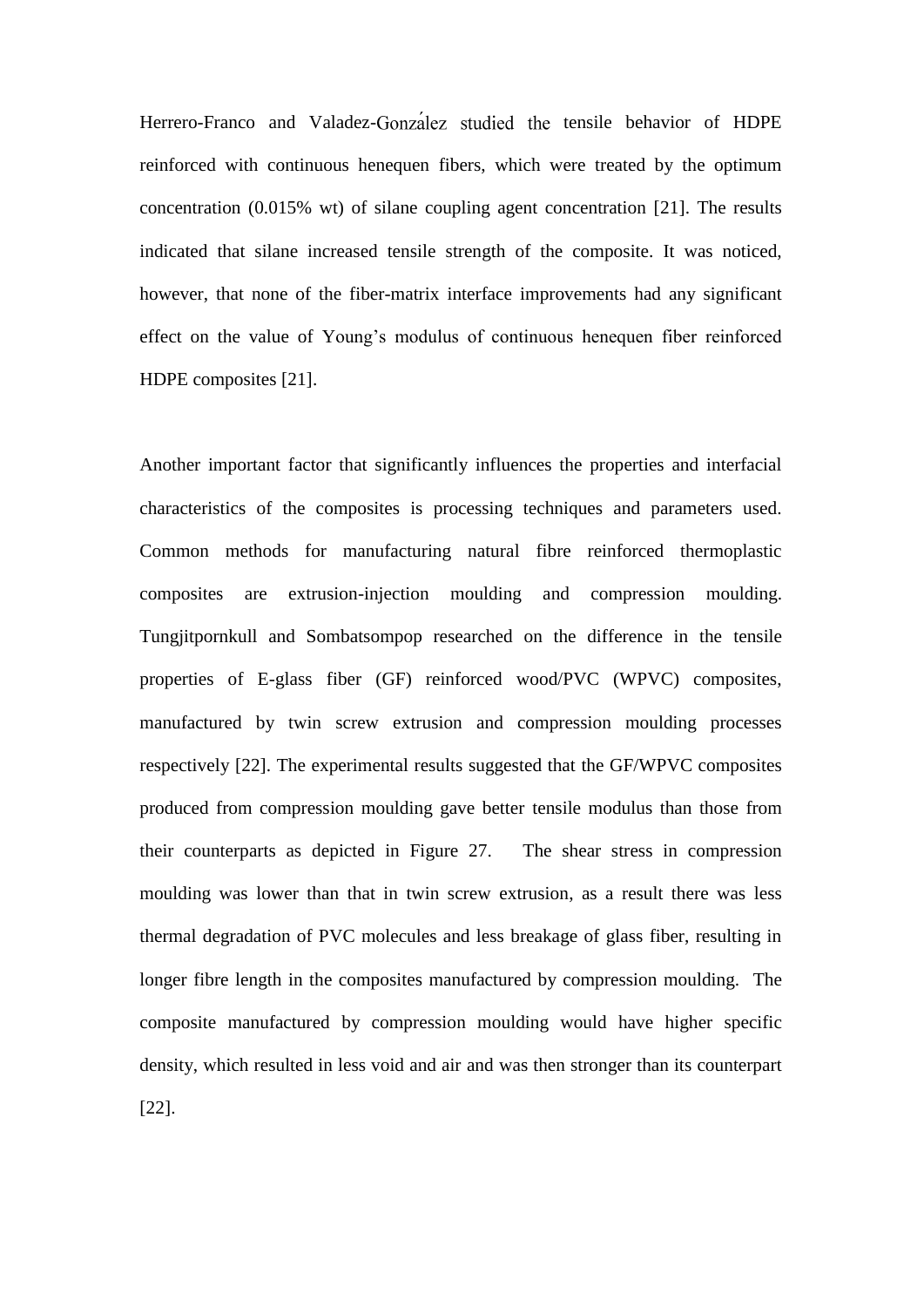The study by Siaotong et al. aimed to determine the optimum values for fiber content by mass (0%, 12.5% and 25%), extrusion barrel zone temperatures (75-110-120-130- 140 ºC and 75-120-130-140-150 ºC) and extrusion screw speed (110 and 150 rpm) for the production of flax fiber reinforced polyethylene (HDPE and LLDPE) composites [23]. Response surface methodology was applied as optimization technique over three response variables: density deviation (%), tensile strength (MPa) and water absorption (% mass increase) of the composites. According to statistical analysis, the optimum values that yield the highest tensile strength (17.09 MPa for LLDPE composite and 21.70 MPa for HDPE composite) were: fiber content of 6.25%, barrel zone temperatures of 75-116-126-136-146 ºC and screw speed of 118 rpm for LLDPE composites, and fiber content of 5%, barrel zone temperatures of 75-118-128-138-148 ºC and screw speed of 128 rpm for HDPE composites. The optimum values of temperatures (T) were closer to the higher levels (75-120-130-140-150 ºC) because lower temperatures result in inconsistent melt of resin that can lead to non-uniform dispersion of the fibers in the composites and eventually lower the tensile strength. The optimum values of screw speed were closer to the lower level (110 rpm). This was because the higher screw speed led to shorter residence time, non-uniform dispersion of fibers, high porosity, and consequently, lowers tensile strength. However, the unexpected result was the very low optimum level of the fiber content. Theoretically, an increase of flax fibers should improve the mechanical properties of the composites, yet, the results of tensile strength negated this [23].

Li et al. determined the appropriate value of injection temperature and pressure for flax fiber reinforced high-density polyethylene biocomposites. The results showed that higher fiber content in composites led to higher mechanical strength [24].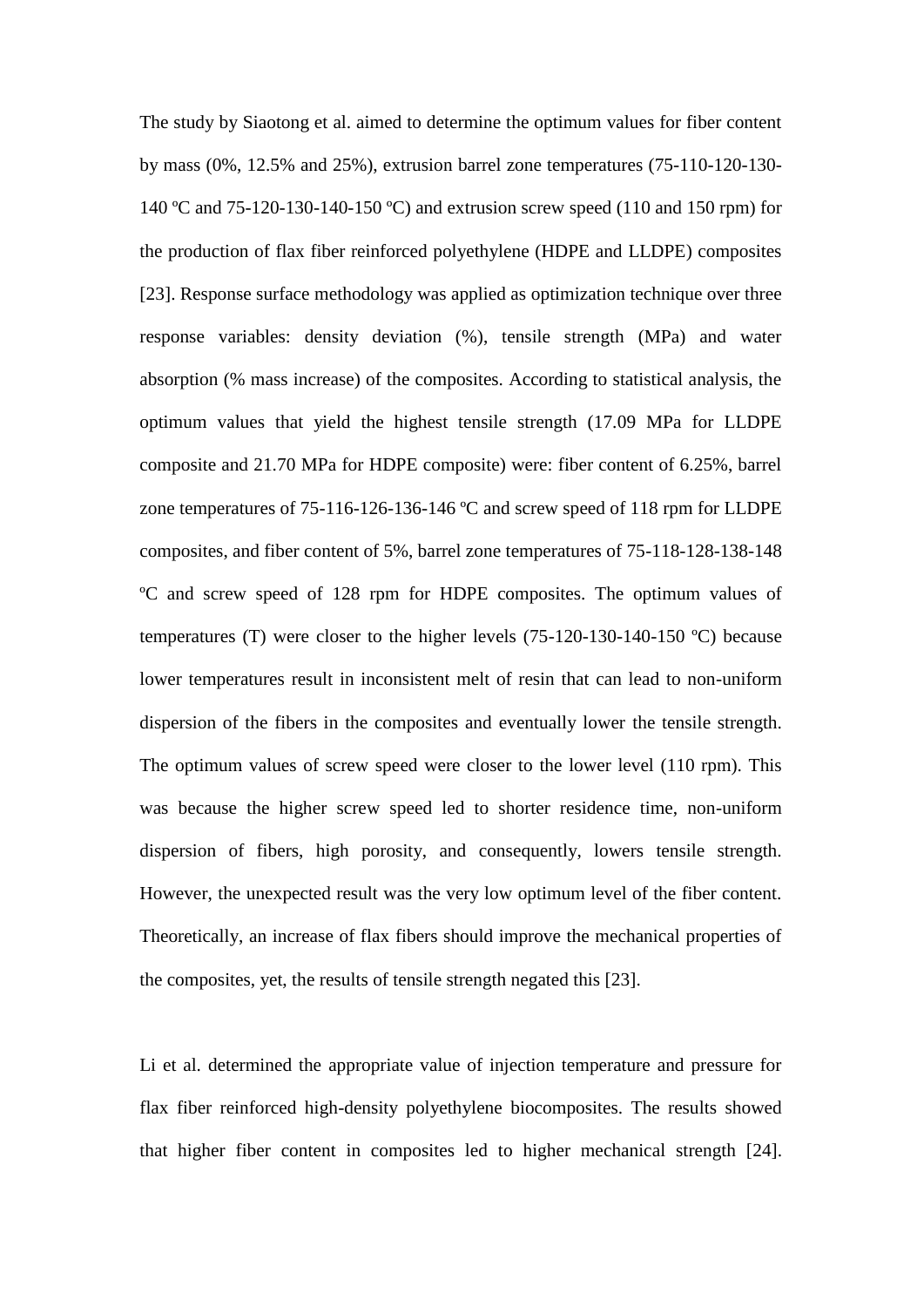Injection temperature of lower than 192 ºC was recommended for better composite quality because at higher temperature, fibre degradation (fibre degradation temperature  $\approx 200$  °C) might have occurred, therefore, lead to inferior tensile properties. However, the injection temperature should not be lower than 160 ºC in order to ensure adequate melting of matrix. In comparison with injection temperature, the influence of injection pressure was not obvious. However, higher injection pressure is preferred to obtain better composite tensile properties [24].

The optimum pressure was determined for the natural fibre mat (hemp and kenaf) reinforced acrylic resin manufactured by high-tech vacuum compression process. Figure 28 showed that the maximum pressure for the composites was at 60 bars. Above this value, there was a decrease in tensile properties of the composites due to the damage of the fiber structure. The advantages of using vacuum technology are to allow a reduction of the press time to a minimum without decreasing the performance of the cured materials. In addition, the work conditions were significantly improved when the vacuum chamber process was used. [25].

Khondker et al. studied the processing conditions of unidirectional jute yarn reinforced polypropylene composites fabricated by film stacking methods [26]. From optical micrographs obtained, they suggested that there must be an optimum processing temperature for which this composite might perform better in tensile properties. According to the optical microscopy results, they showed that the composites moulded at a temperature of 160 ºC for 15 minutes and under 2.0 MPa molding pressure, would have the PP matrix films fused and the PP melted completely and penetrated into the fiber bundles. This temperature was considered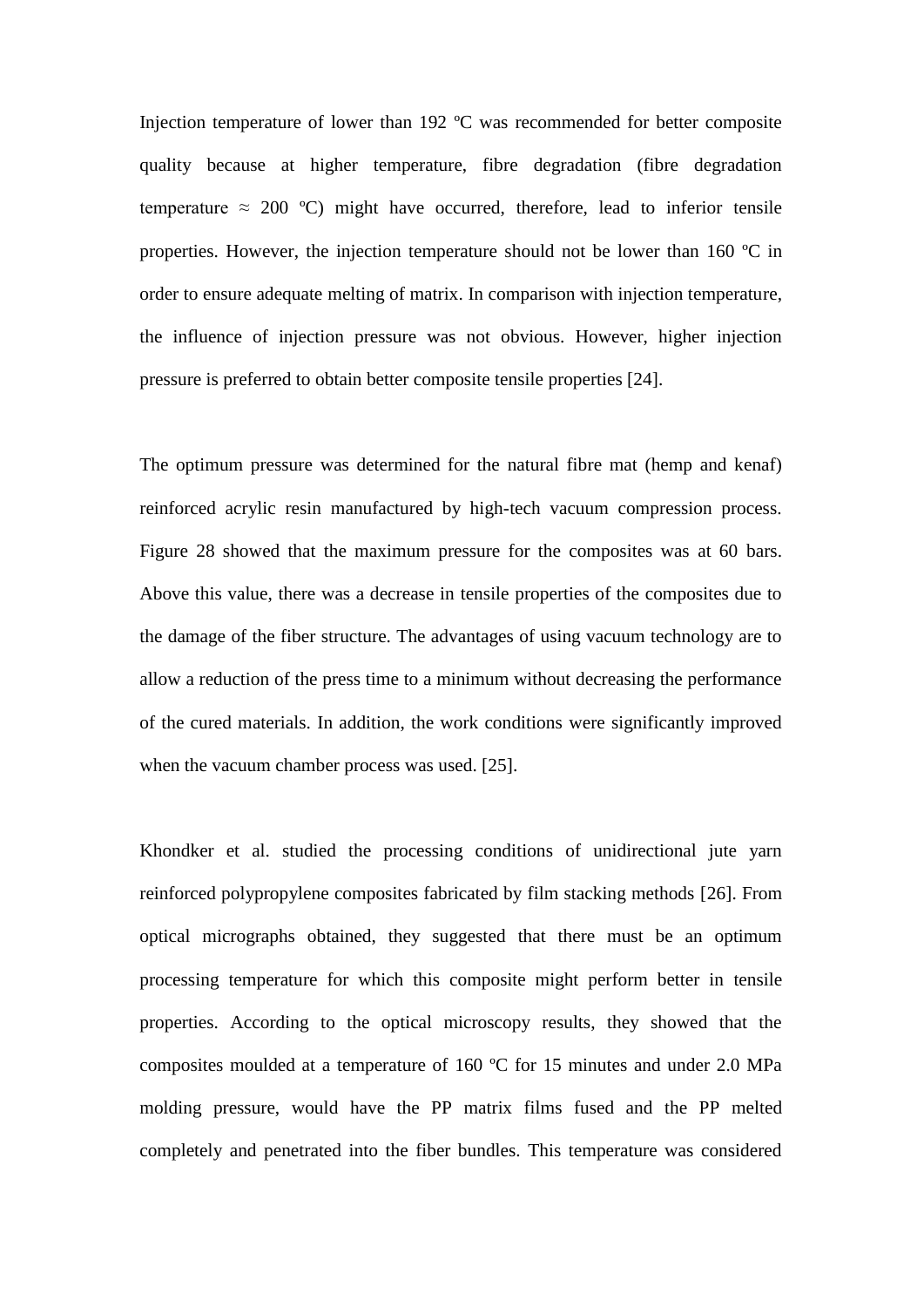favourably ideal for the processing of composites that used lignocellulosic fibers as reinforcement, as most lignocellulosic fibers cannot withstand processing temperatures higher than 175 ºC for longer duration, and hence limiting their ability to be used with some thermoplastic resins [26].

The effect of the melting-mixing technique parameters on the tensile properties of sisal fiber reinforced polypropylene composites were optimised by varying the 29 through 32, mixing time of 10 min, rotor speed of 50 rpm and a mixing temperature of 170 ºC were found to be the optimum mixing conditions. For mixing times (Figures 29 and 30), below the optimum value, the tensile strength and Young's modulus were low because of ineffective mixing and poor dispersion of the fiber in PP matrix. As the mixing time was increased, melting of PP resin became extensive and resulted in better fiber distribution into the matrix. When mixing time was more than 10 minutes, fiber breakage and degradation would happen, leading to a decrease in tensile properties. For mixing temperatures (Figure 31), the performance of short fiber composites was controlled directly by fiber aspect ratio, quality of dispersion and interface between fiber and polymer. Below the optimum value, viscosity as well as shear stress generated in the mixture was very high, resulting in the break down of fibers to shorter lengths during mixing, leading to a lower tensile strength of the composites. On the other hand, if mixing temperature was above the optimum, the thermal degradation of fibers would occur, leading to the decrease of tensile properties. For mixing speeds (Figure 32), low tensile strength was observed at speeds lower than the optimum value due to poor dispersion of fibers in molten PP matrix. Above the optimum rotor speed, there was a reduction in strength because of fiber breakage at high rotor speed [27].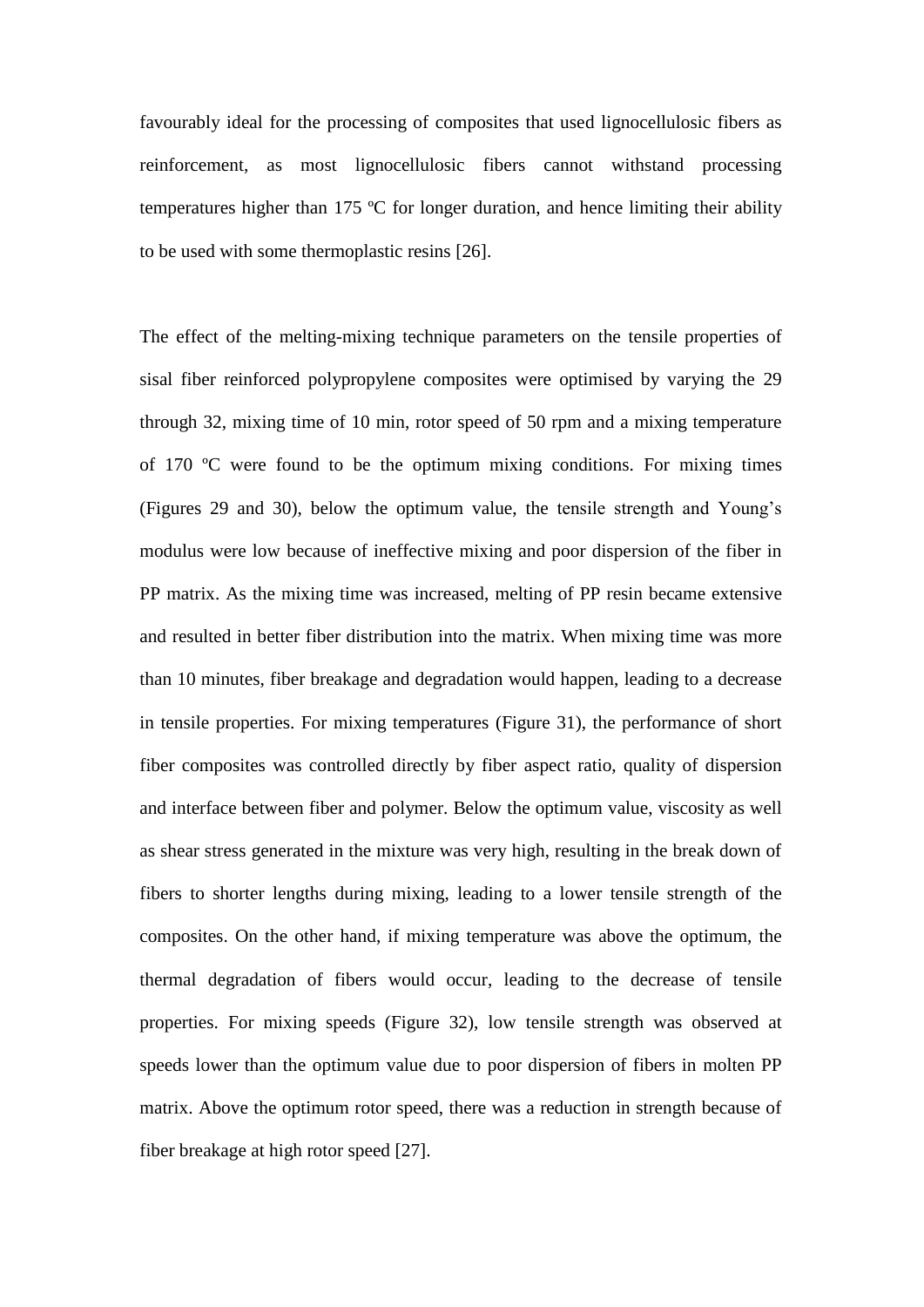#### **3. Mathematical modeling**

Facca et al. exploited a micromechanical model which was a semi-empirical modification of the rule of mixtures (ROM) strength equation [10]:

$$
\sigma_{1U} = \sigma_{FU} \left( 1 - \frac{l_C}{2l} \right) V_F + \sigma^*_{M} \left( 1 - V_F \right), l \ge l_C \tag{1}
$$

The modified equation for cylindrical fibers was

$$
\sigma_{1U} = \alpha \tau_i V_F \frac{l}{d} + \sigma^*_{M} (1 - V_F), \ l \le l_C
$$
 (2)

The modified equation for rectangular fibers was

$$
\sigma_{1U} = \alpha \tau_i V_F \left(\frac{l}{2}\right) \left(\frac{W+T}{WT}\right) + \sigma^*_{M} \left(1 - V_F\right), \ l \le l_C \tag{3}
$$

where  $\sigma_{1U}$ ,  $\alpha$ ,  $\tau_i$ ,  $\sigma^*$ <sub>*M*</sub>, *l*, *l<sub>c</sub>*, *V<sub>F</sub>*, *d*, *W*, *T* are composite tensile strength, the clustering parameter, interfacial shear strength, maximum stress evaluated at the peak composite strength, fiber length, critical fiber length, fiber volume fraction, cylindrical fiber diameter, rectangular fiber width, rectangular fiber thickness, respectively.

All of the above-mentioned parameters are available from literature to predict the tensile strength of HDPE reinforced with a variety of natural fibers (hemp, hardwood flour and rice hulls) and synthetic (E-glass) fibers [10].

Note that, the direction of short fiber is assumed to be perfectly aligned and fiber curvature is negligible. Also, experimental approaches are required to determine the interfacial shear strength  $(\tau_i)$  of the fiber; either fiber pullout or fragmentation test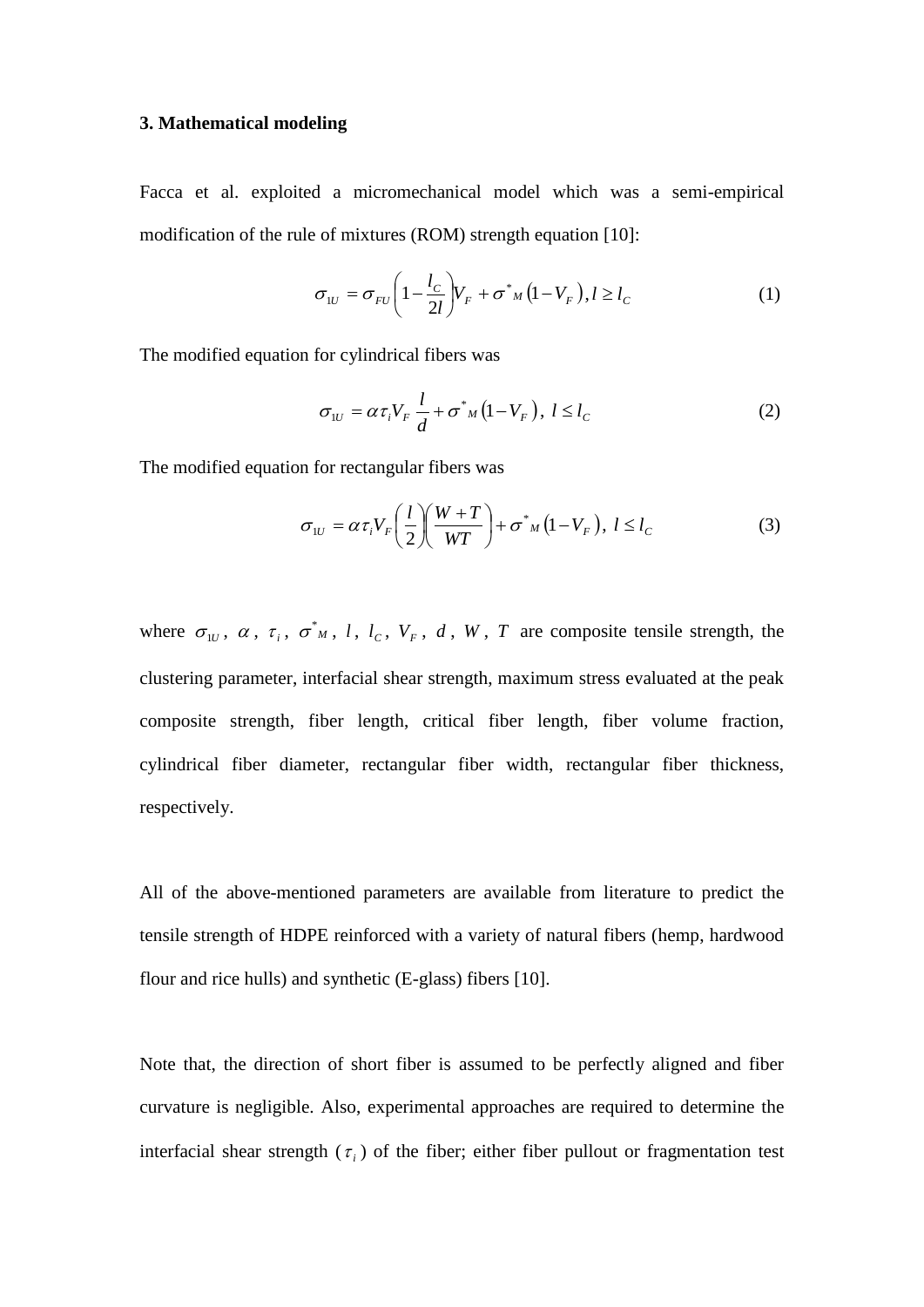can be used. Figure 33 through 37 showed the predicted and experimental tensile strength of different natural fiber reinforced HDPE composites [10]. It was found that for most cases the tensile strength of the predicted and experimental results were at par. It can be argued that Eqns. (1), (2) and (3) gave a good prediction of the experimental results except those shown in Figure 37, where, the experimental tensile strength of HDPE composites reinforced with rice hulls fibers initially increased to a maximum value of 24.88 MPa at 5 vol % of rice hulls fibre; it then gradually dropped to a minimum value of 17.11 MPa at 40 vol. % of filler. On the other hand, the predicted tensile strength of the composites initially decreased to a minimum value of 21.78 MPa at 5 vol % of rice hulls fibre; it then gradually increased to a maximum value of 28.78 MPa at 25 vol. % of filler before dropping back to 24.11 MPa at 40 vol. % of filler [10].

Facca et al. also found that the increase by weight of natural short fibers like hemp, hardwood, rice hulls in high density polyethylene manufactured by twin-screw brabender mixer compounding and compression moulding, increased the tensile modulus of all composites [11]. Again, in order to reduce cost and time consuming experiments, the experimental results of the tensile modulus of the composites were compared with the theoretical values obtained from various mathematical models shown in Eqns. 4 through 9:

1. Rule of mixture (ROM) [11]:

$$
E = E_F V_F + E_M V_M \tag{4}
$$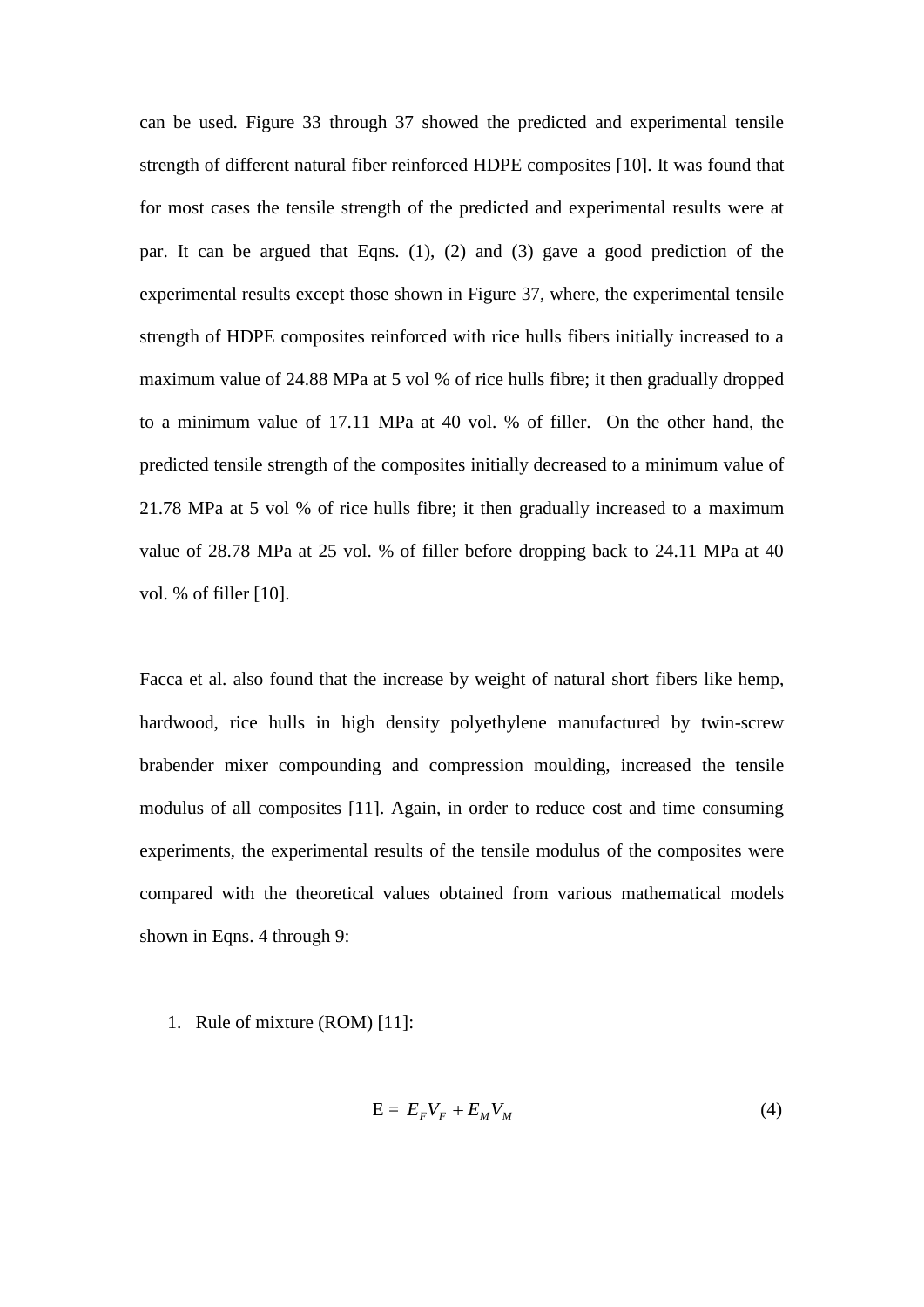where  $E_F$ ,  $V_F$ ,  $E_M$  and  $V_M$  are the moduli and volume fractions of the fiber and matrix respectively.

2. Inverse/transverse rule of mixtures (IROM) [11] :

$$
E = \frac{E_F E_M}{V_M E_F + V_F E_M} \tag{5}
$$

where  $E_F$ ,  $V_F$ ,  $E_M$  and  $V_M$  are the moduli and volume fractions of the fiber and matrix respectively.

3. Halpin-Tsai equation [11] :

$$
E = E_M \left( \frac{1 + \xi \eta V_F}{1 - \eta V_F} \right) \tag{6}
$$

In Eqn. (6) the parameter  $\eta$  is given as:

$$
\eta = \frac{(E_F / E_M) - 1}{(E_F / E_M) + \xi} \tag{7}
$$

where  $\xi$  in Eqns. (6) and (7) is a shape fitting parameter to fit Halpin-Tsai equation to experimental data. The significance of the parameter  $\xi$  is that it takes into consideration the packing arrangement and the geometry of the reinforcing fibers.

A variety of empirical equations for  $\xi$  are available in the literature, and they depend on the shape of the particle and on the modulus that is being predicted. If the tensile modulus in the principal fiber direction is desired, and the fibers are rectangular or circular in shape, then  $\xi$  is given by the following equations:

$$
\xi = 2\left(\frac{L}{T}\right)
$$
 or  $\xi = 2\left(\frac{L}{D}\right)$  (8)

where L is the length of a fiber in the one-direction and T or D is the thickness or diameter of the fiber.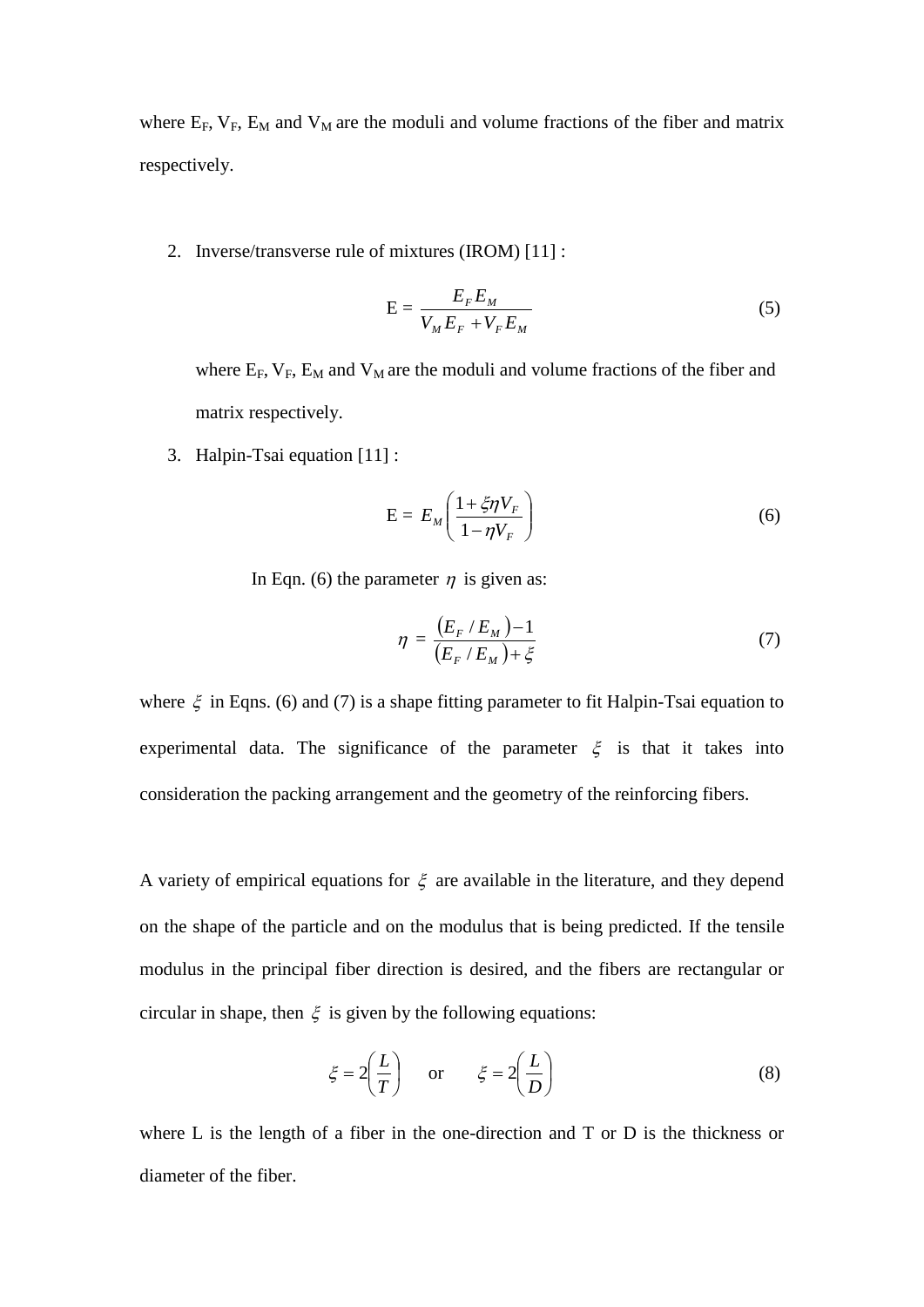#### 4. Shear-lag theory [28] :

$$
E = E_F \left( 1 - \frac{\tanh\left(\frac{\eta L}{2}\right)}{\left(\frac{\eta L}{2}\right)} \right) V_F + E_M V_M \tag{9}
$$

the parameter  $\eta$  for shear-lag analysis is available on the literature [10].

$$
E = \frac{3}{8}E_1 + \frac{5}{8}E_2
$$
 (11)

where E is the elastic modulus of the composite.  $E_1$  and  $E_2$  are the elastic moduli of randomly oriented fibre reinforced composites given by Halpin-Tsai equations [Eqn. (12)] [14]:

$$
E_{i} = E_{M} \left( \frac{1 + \xi_{i} \eta_{i} V_{F}}{1 - \eta_{i} V_{F}} \right), \ \eta_{i} = \frac{(E_{F} / E_{M}) - 1}{(E_{F} / E_{M}) + \xi_{i}}, \tag{12}
$$

where  $\xi_i = 2(l_f / d_f)$  for i = 1 or  $\xi_i = 0.5$  for i = 2

Figures 38 through 42 showed the Young's modulus of natural fibers (hemp, hardwood, rice hulls and E-glass) reinforced high-density polyethylene composites containing different types of natural fibers at different volume fraction of the fibers. It was found that, Halpin-Tsai model was the most accurate amongst others to predict tensile modulus of natural fiber reinforced thermoplastics used in the study made by Facca et al. [11].

Lee et al. found that the tensile moduli of the kenaf or jute reinforced PP composites increased with increasing fiber contents up to 40 % fiber weight fraction. Furthermore, the study employed Tsai and Pagano's model [Eqn. (11)] in predicting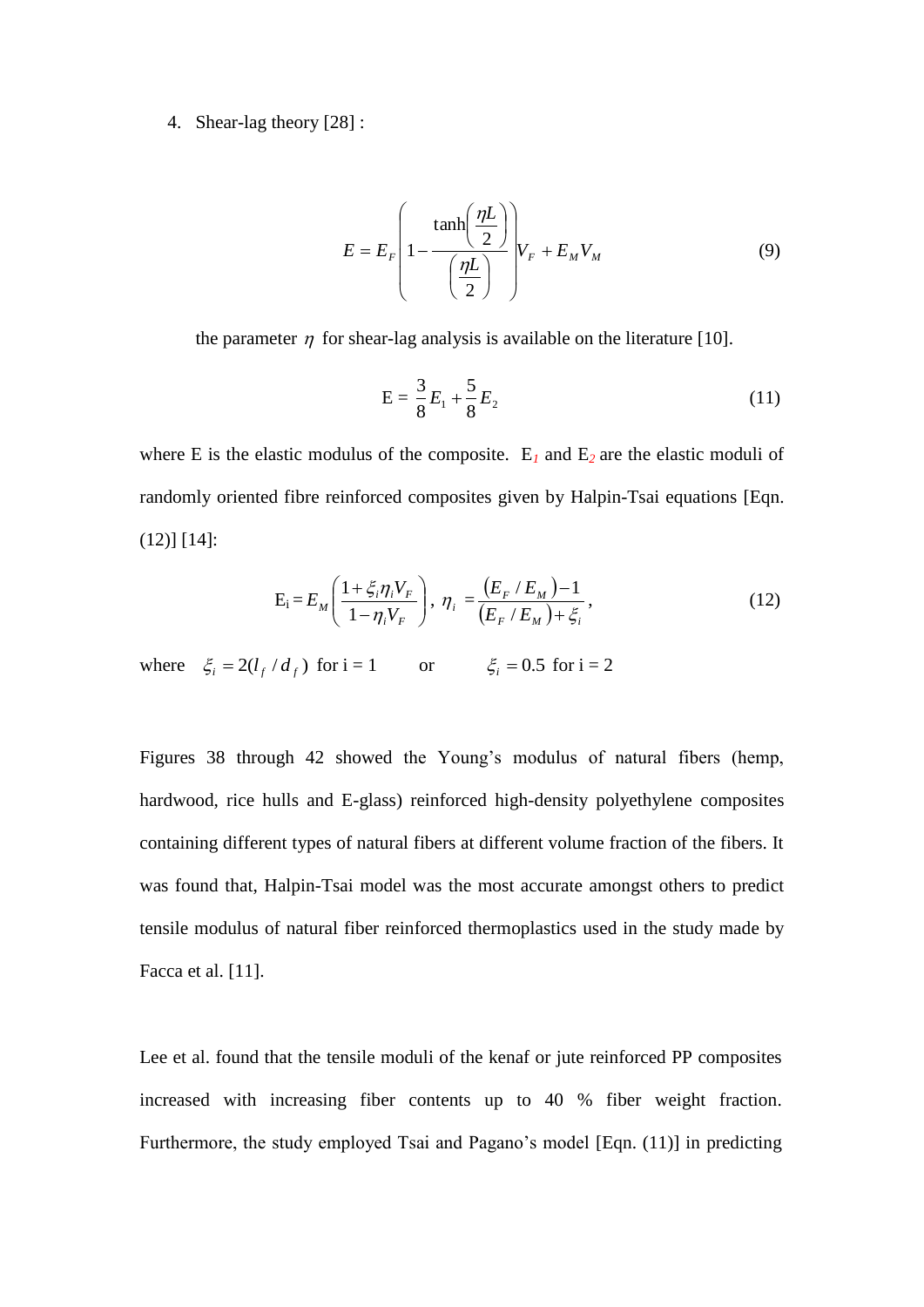the tensile modulus of randomly oriented long-discontinued fiber reinforced composites. It was found that the model predictions agreed well with experimental results for the volume fraction of less than 30-40 % by weight of kenaf and jute respectively, where the void content were not high as illustrated in Figures 43 and 44 respectively [13].

#### **4. Discussions and conclusions**

The scientific world is facing a serious problem of developing new and advanced technologies and methods to treat solid wastes, particularly non-naturally-reversible polymers. The processes to decompose those wastes are actually not cost-effective and will subsequently produce harmful chemicals. Owing to the above ground, reinforcing polymers with natural fibres is the way to go. In this paper, most of the natural fibers mentioned were plant-based but it should be noted that animal fibres like cocoon silkworm silk, chicken feather and spider silk have also been used and the trend should go on. Those fibres, both animal- and plant-based have provided useful solutions for new materials development, in the field of material science and engineering. Natural fibers are indeed renewable resources that can be grown and made within a short period of time, in which the supply can be unlimited as compared with traditional glass and carbon fibers for making advanced composites. However, for some recyclable polymers, their overall energy consumption during collecting, recycling, refining and remoulding processes have to be considered to ensure the damage of the natural cycle would be kept as minimal.

On top of it, Natural fibers are low cost, recyclable, low density and eco-friendly material. Their tensile properties are very good and can be used to replace the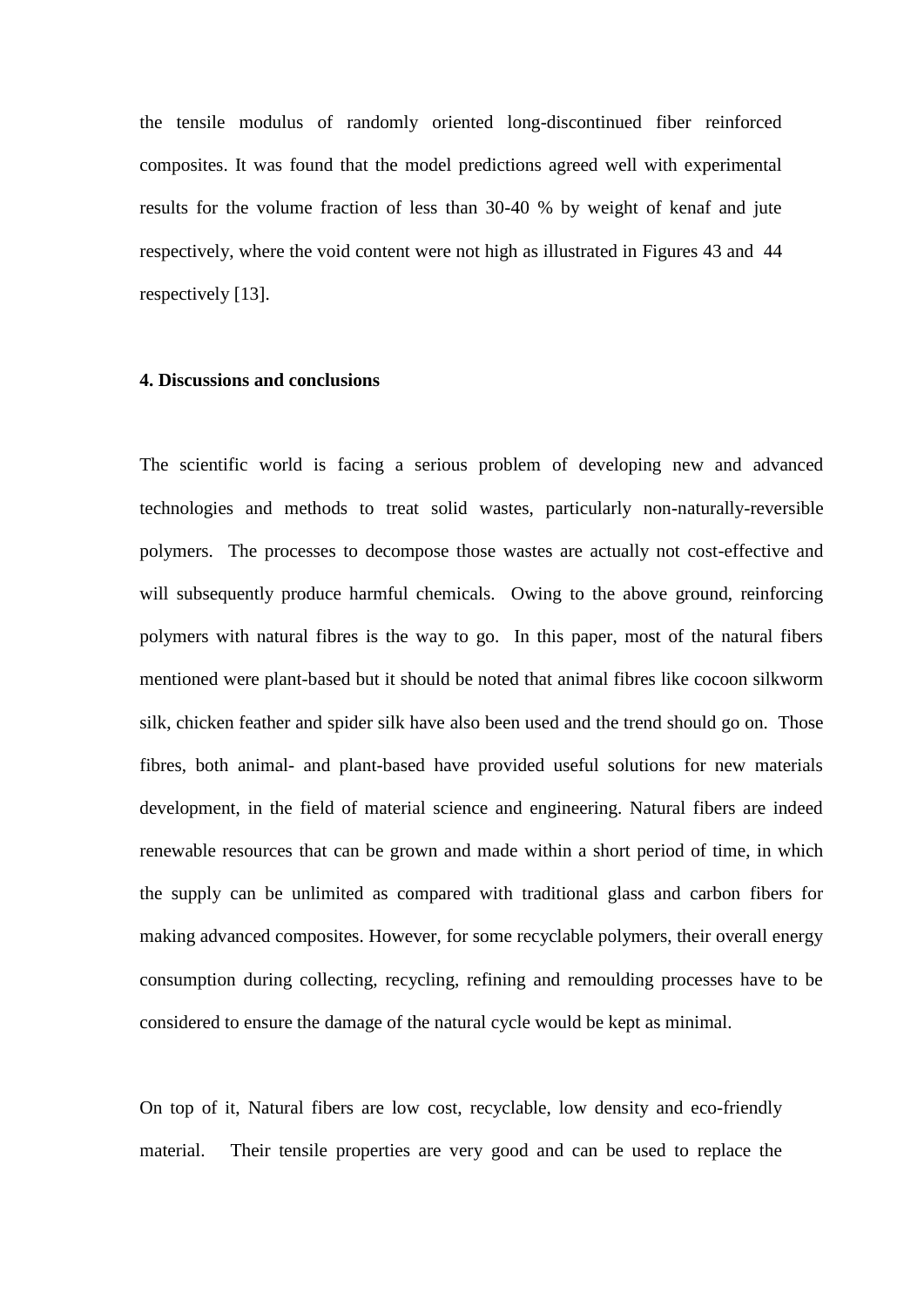conventional fibers such as glass, carbon in reinforcing plastic materials. A major drawback of using natural fibers as reinforcement in plastics is the incompatibility, resulting in poor adhesion between natural fibers and matrix resins, subsequently lead to low tensile properties. In order to improve fiber-matrix interfacial bonding and enhance tensile properties of the composites, novel processing techniques, chemical and physical modification methods are developed. Also, it is obviously clear that the strength and stiffness of the natural fiber polymer composites is strongly dependent on fiber loading. The tensile strength and modulus increase with increasing fiber weight ratio up to a certain amount. If the fiber weight ratio increases below optimum value, load is distributed to more fibers, which are well bonded with resin matrix resulting in better tensile properties. Further increment in fiber weight ratio has resulted in decreased tensile strength as described in the main text. Mathematical models were also found to be an effective tool to predict the tensile properties of natural fibre reinforced composites.

Finally, it can be found that the main weakness to predict the tensile properties of plantbased natural fibre composites by modelling was giving too optimistic values like results in Figures 33 to 37. The modelling has to be improved to allow improvements in the prediction of tensile properties of composites reinforced with both plant- and animal-based fibres.

#### **References**

1. Khoathane, M C, Vorster, O C and Sadiku E.R, Hemp Fiber-Reinforced 1- Pentene/Polypropylene Copolymer: The Effect of Fiber Loading on the Mechanical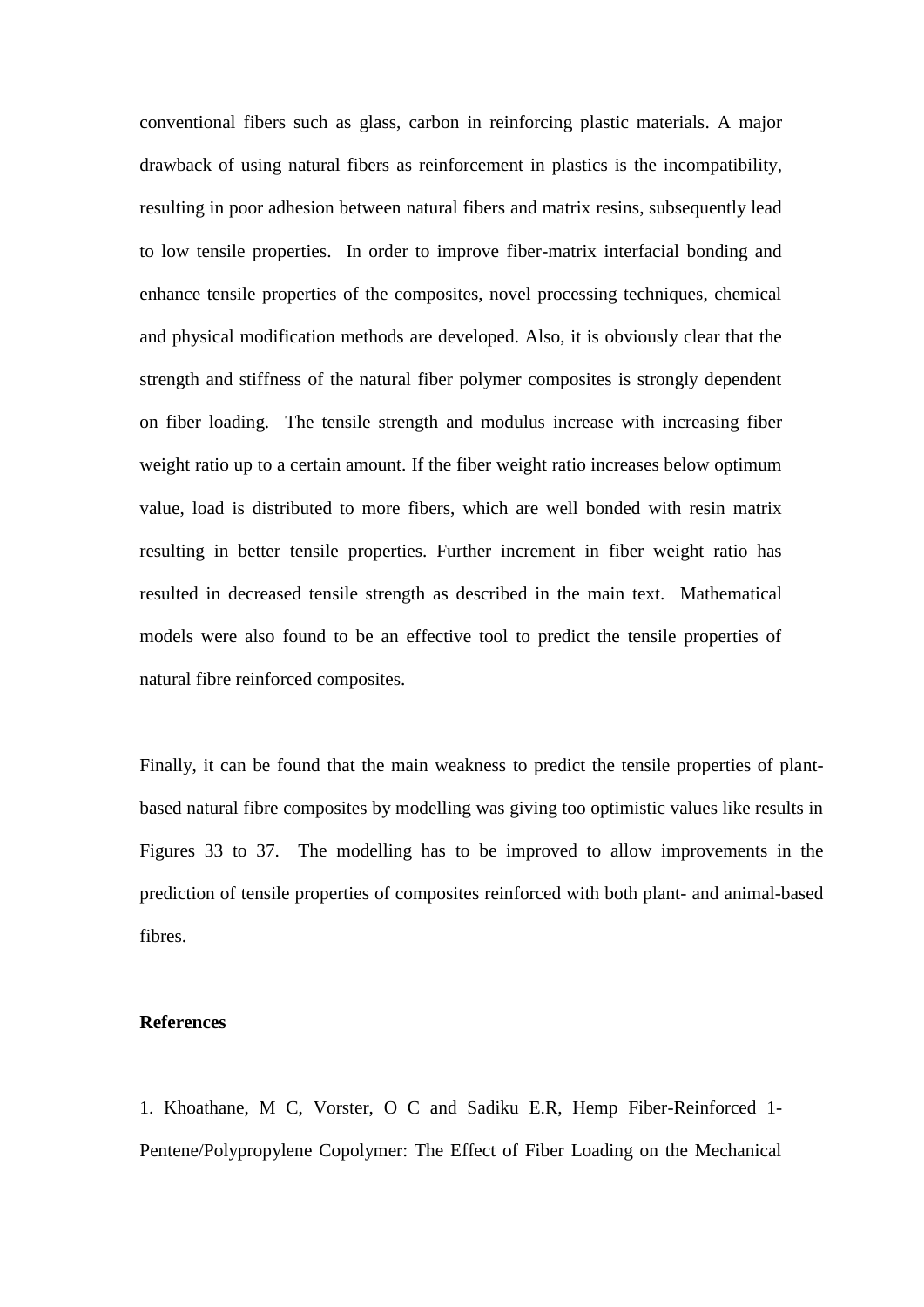and Thermal Characteristics of the Composites, Journal of Reinforced Plastics and Composites, 2008, Vol. 27, pp.1533-1544.

2. Groover, M P, Fundamental of Modern Manufacturing,  $2<sup>nd</sup>$ , ed. John Wiley & Sons, Inc, 111 River Street, Hoboken, NJ, 2004.

3. Malkapuram, R, Kumar, V and Yuvraj, S N, Recent Development in Natural Fibre Reinforced Polypropylene Composites, Journal of Reinforced Plastics and Composites, 2008, Vol. 28, pp. 1169-1189.

*4.* Nabi Saheb, D. and Jog, J P, Natural Fiber Polymer Composites: A Review, Advanced in Polymer Technology, 1999, Vol. 18, pp. 351-363.

5. Li, X., Tabil, L G, Panigrahi, S and Crerar, W J, The Influence of Fiber Content on Properties of Injection Molded Flax Fiber-HDPE Biocomposites, Canadian Biosystems Engineering, 2009, 08-148, pp. 1-10.

6. Wambua, P, Ivens, J and Verpoest, I, Natural Fibres: Can They Replace Glass in Fibre Reinforced Plastics, Composites Science and Technology, 2003, Vol. 63, pp.1259-1264.

7. Ahmad, I, Baharum, A and Abdullah, I, Effect of Extrusion Rate and Fiber Loading on Mechanical Properties of Twaron Fiber-thermoplastic Natural Rubber (TPNR) composites, Journal of Reinforced Plastics and Composites, 2006, Vol. 25, pp. 957-965.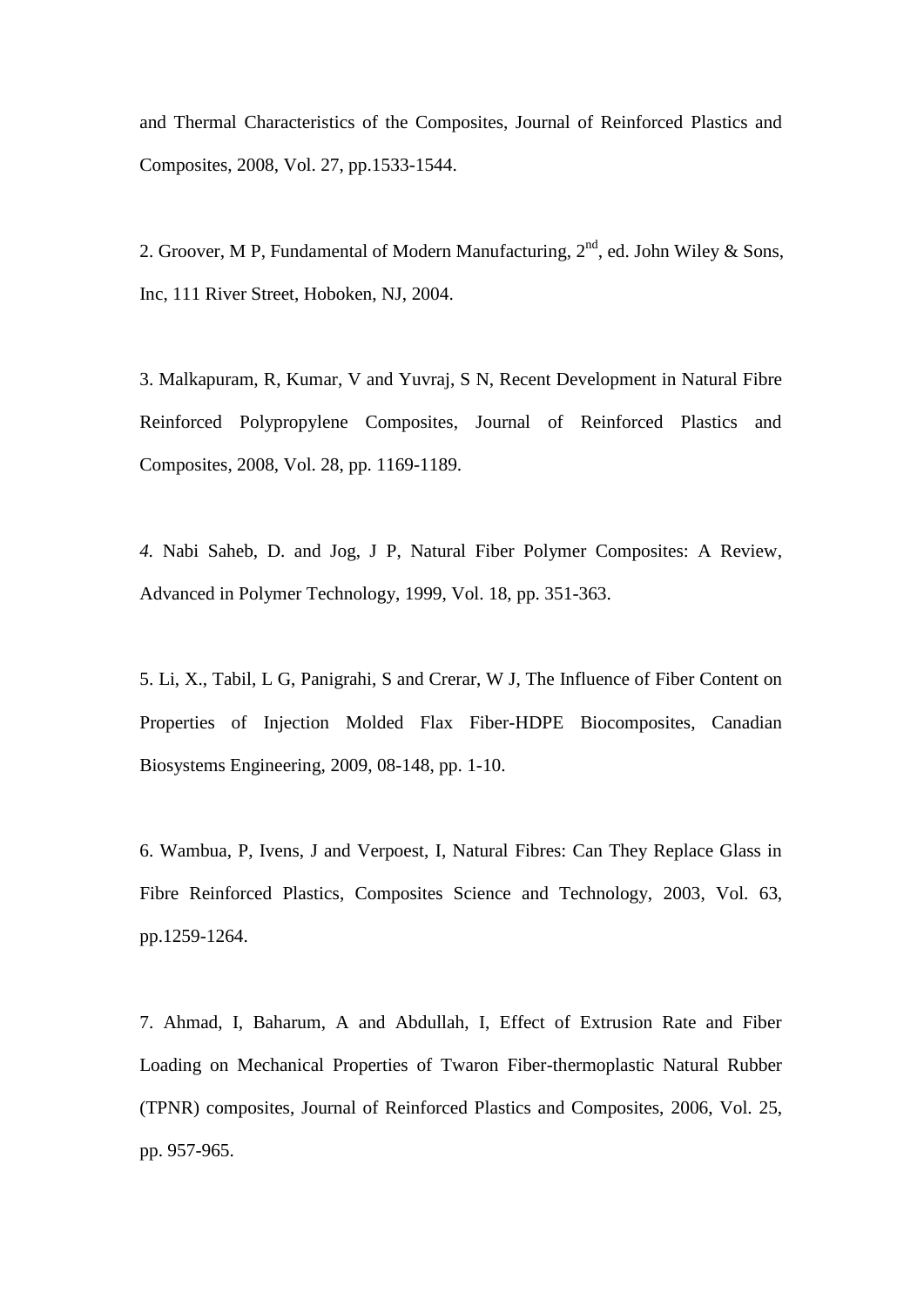8. Holbery, J and Houston D, Natural-Fiber-Reinforced Polymer Composites in Automotive Applications, 2006, JOM, Vol. 58, No. 11, pp. 80-86.

9. Hajnalka, H, Racz, I and Anandjiwala, R D, Development of HEMP Fibre Reinforced Polypropylene Composites, Journal of Thermoplastic Composite Materials, 2008, Vol. 21, pp.165-174.

10. Facca, A G, Kortschot, M T and Yan N, Predicting the tensile strength of natural fibre reinforced thermoplastics, Composites Science and Technology, 2007, Vol. 67, pp. 2454-2466.

11. Facca, A.G., Kortschot, M.T. and Yan N., Predicting the elastic modulus of natural fiber reinforced thermoplastics*,* Composites: Part A: Applied Science and Manufacturing, 2007, Vol. 37, pp.1660-1671.

12. Ma, X., Yu, J. and Kennedy, J.F, Studies on the Propertied of Natural Fibres-Reinforced Thermoplastic Starch Composites, Carbohydrate Polymers, 2005, Vol. 62, pp. 19-24.

13. Lee, B H, Kim, H J and Yu, W R, Fabrication of Long and Discontinuous Natural Fibre Reinforced Polypropylene Biocomposites and Their Mechanical Properties, Fiber and Polymers 2009, Vol. 10, pp. 83-90.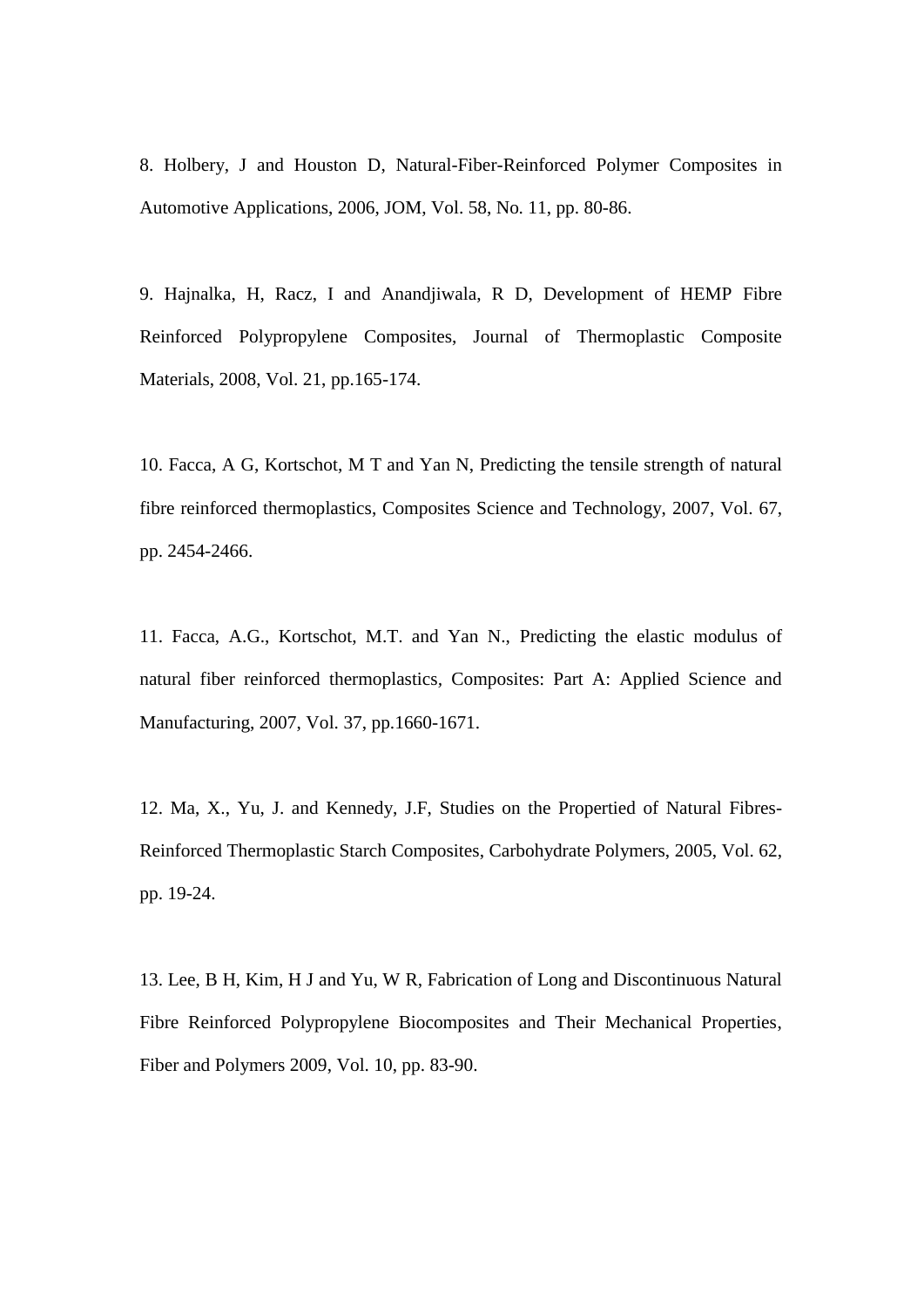14. Li, X, Panigrahi, S and Tabil, L G, A Study on Flax Fiber-Reinforced Polyethylene Biocomposites, Applied Engineering in Agriculture, 2009, Vol. 25, pp. 525-531.

15. Panigrahy, B.S., Rana, A., Chang, P. and Panigrahi, S, Overview of Flax Fibre Reinforced Thermoplastic Composites, Canadian Biosystems Engineering Journal, 2006, 06-165, pp. 1-12.

16. Lopez Manchado, M A, Arroya, M, Biagiotti, J and Kenny, J M, Enhancement of Mechanical Properties and Interfacial Adhesion of PP/EPDM/Flax Fibre Composites Using Maleic Anhydride as a Compatibilizer, Journal of Applied Polymer Science, 2003, Vol. 90, pp. 2170-2178.

17. Santos, E F, Mauler, R S and Nachtigall, S M B, Effectiveness of Maleated- and Silanized-PP for Coir Fiber-Filled Composites, Journal of Reinforced Plastics and composites,2009, Vol. 28, pp. 2119-2129.

18. Hu, R and Lim, J K, Fabrication and Mechanical Properties of Completely Biodegradable Hemp Fibre Reinforced Polylactic Acid Composites, Journal of Composite Materials, 2007, Vol. 41, pp.1655-1669.

19. Fuqua, M A and Ulven, C A, Preparation and Characterization of Polypropylene Composites Reinforced with Modified Lignocellulosic Corn Fiber, The Canadian Society for Bioengineering, 2008, Paper no: 084364, pp.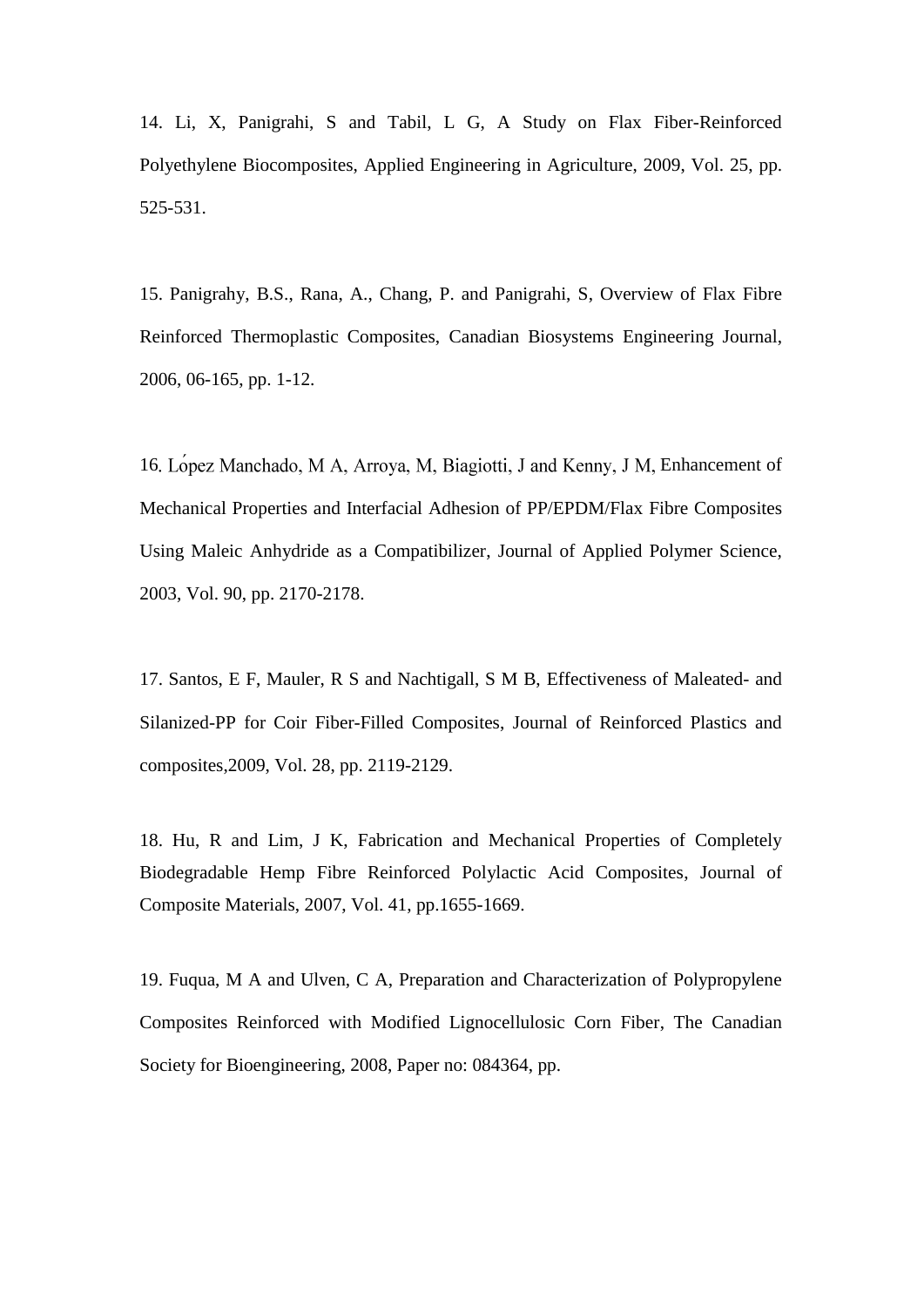20. Liu, L, Yu, J, Cheng, L and Qu, W, Mechanical Properties of poly (butylenes succinate) (PBS) biocomposites reinforced with surface modified jute fibre, Composites Part A, 2009, Vol. 40, pp. 669-674.

21. Herrera-Franco, P J and Valadez-Gonzalez, A, Mechanical Properties of Continuous Natural Fiber-Reinforced Polymer Composites, Composites Part A: Applied Science and Manufacturing, 2004, Vol. 35, pp. 339-345.

22. Tungjitpornkull, S. and Sombatsompop, N, Processing Technique and fibre orientation angle affecting the mechanical properties of E-glass reinforced wood/PVC composites, Journal of Materials Processing Technology, 2009, Vol. 209, pp.3079- 3088.

23. Siaotong, B A C, Tabil, L G, Panigrahi, S A and Crerar, W.J, Determination of Optimum Extrusion Parameters in Compounding Flax Fibre Reinforced Polyethylene Composites, American Society of Agricultural and Biological Engineers, 2006, Paper no: 066154.

24. Li, X, Tabil, L G, Panigrahi, S and Tabil, L G. A Study on Flax Fibre-Reinforced Polyethylene Biocomposites by Injection Moulding, Applied Engineering in Agriculture, 2009, Vol. 25, pp. 525-531.

25. Medina, L, Schledjewski, R and Schlarb, A K, Process Related Mechanical Properties of Press Molded Natural Fiber Reinforced Polymers, Composites Science and Technology, 2009, Vol. 69, pp.1404-1411.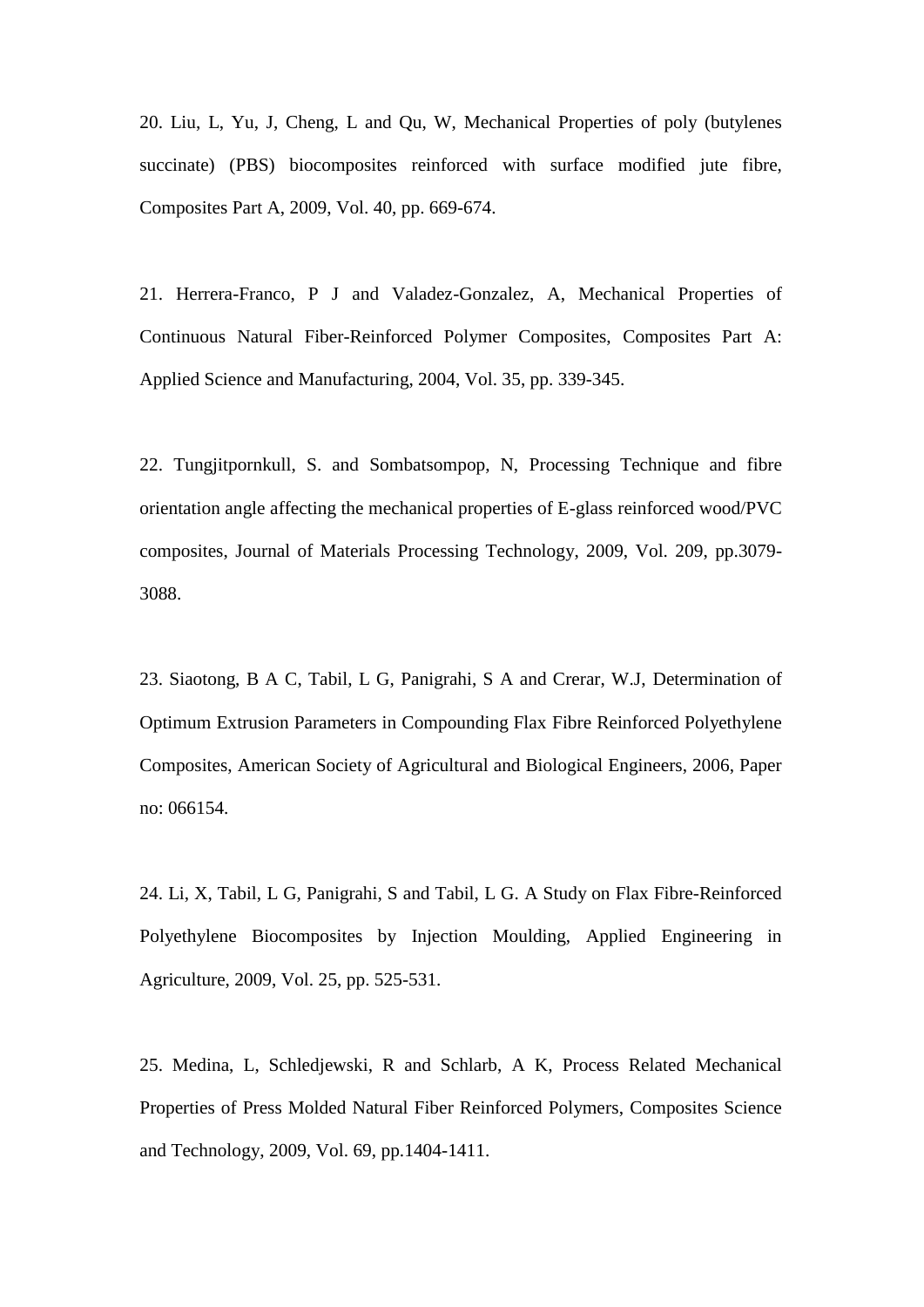26. Khondker, O A, Ishiaku, U S, Nakai, A and Hamada, H, Fabrication and Mechanical Properties of Unidirectional Jute/PP Composites Using Jute Yarns by Film Stacking Method, Journal of Polymers and Environment, 2005, Vol. 13, pp. 115-126.

27. Joseph, P V, Joseph, K and Thomas, S, Effect of Processing Variables on the Mechanical Properties of Sisal Fibre Reinforced Polypropylene Composites, Composites Science and Technology, 1999, Vol. 59, pp. 1625-1640.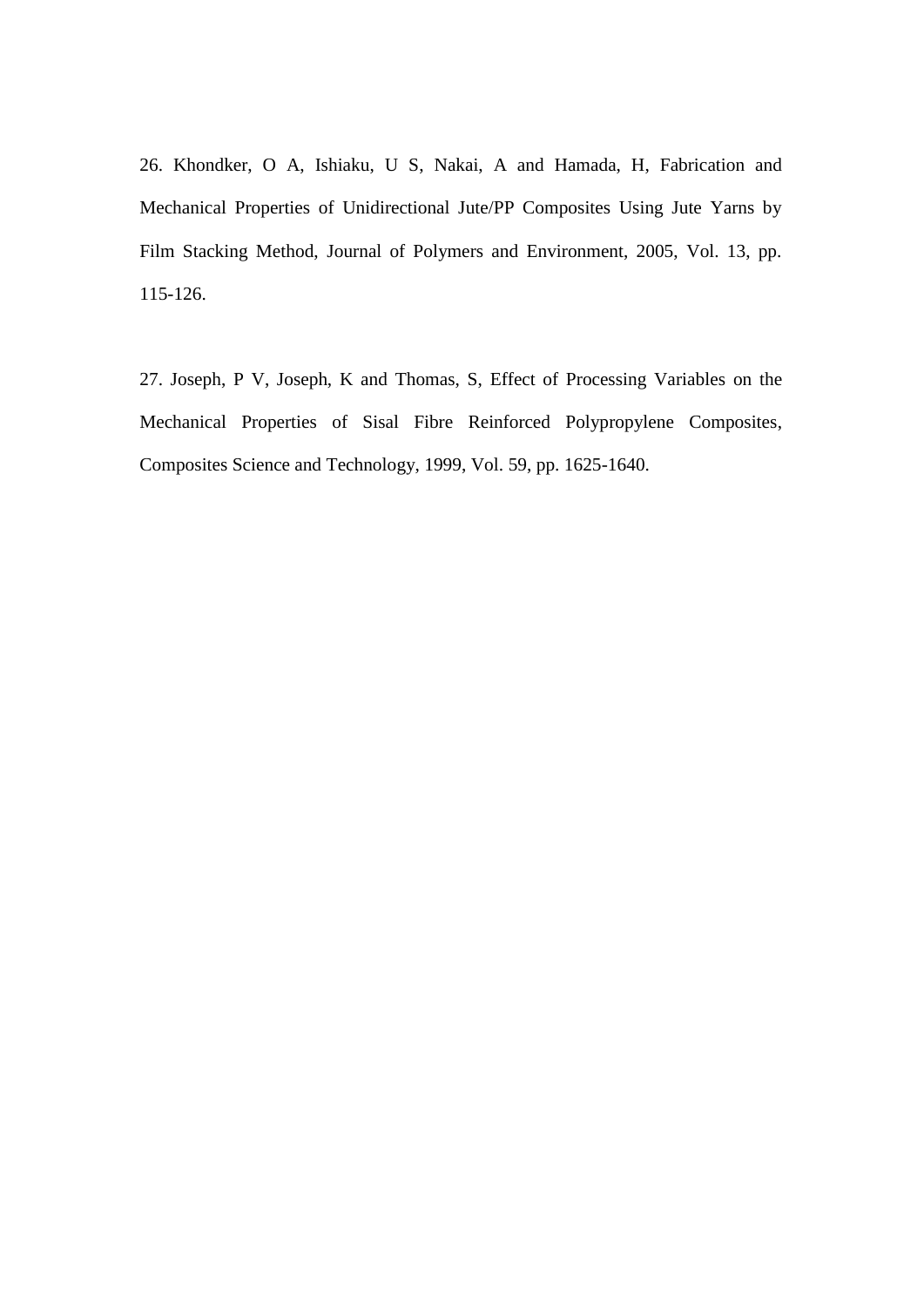

**Figure 1: Tensile strength of polypropylene/hemp fibres with varying percentage by weight of fibres [Adapted from** *9***].**



**Figure 2: Young's modulus of polypropylene/hemp fibres with varying percentage by weight of fibres [Adapted from** *9***].**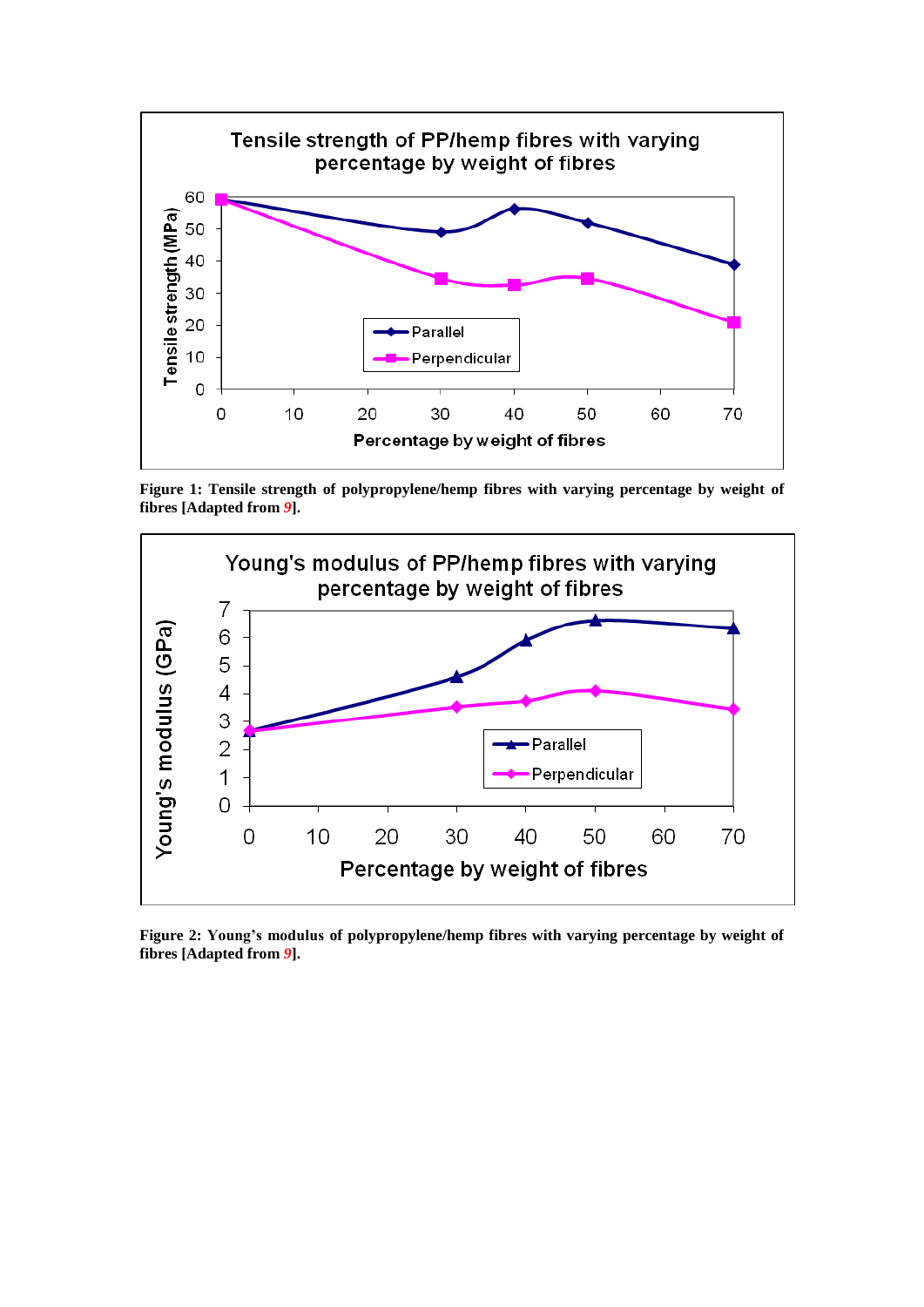

**Figure 3: Tensile strength of 20-mesh hardwood, 40-mesh hardwood, flax and rice hull fibres reinforced HDPE composites [Adapted from 5, 10 and 11]**



 **Figure 4: Tensile elongation of biocomposites vs. fiber mass concentration [Adapted from 5]**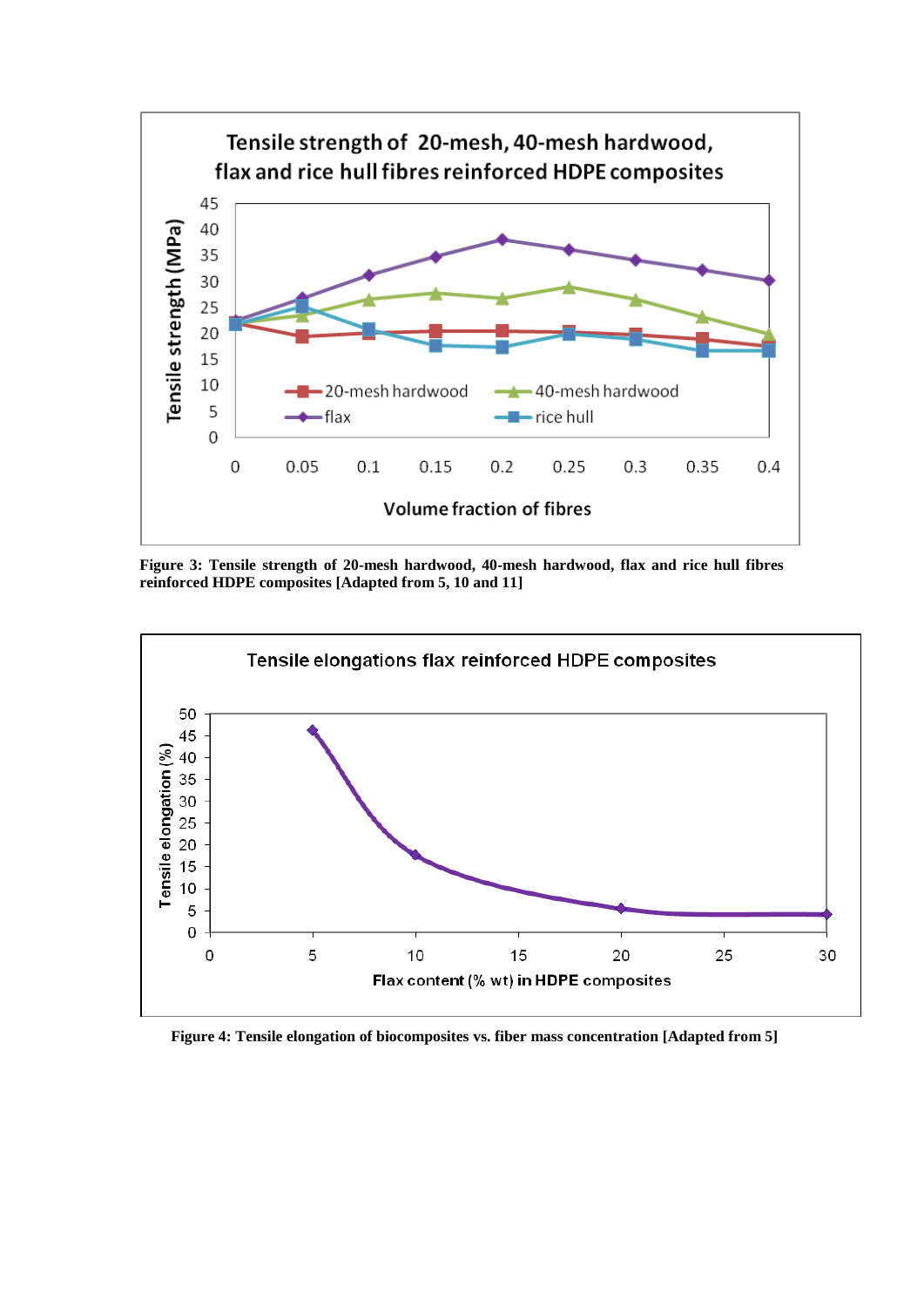

**Figure 5: Young's modulus of 20-mesh hardwood, 40-mesh hardwood, flax and rice hull** fibre **reinforced HDPE composites with fibre loadings of 0- 40 % vol. [Adapted from 5, 10 and 11]**



**Figure 6: The effect of fiber content on the tensile strength of micro winceyette fiber reinforced thermoplastic corn starch composites [Adapted from** *12***]**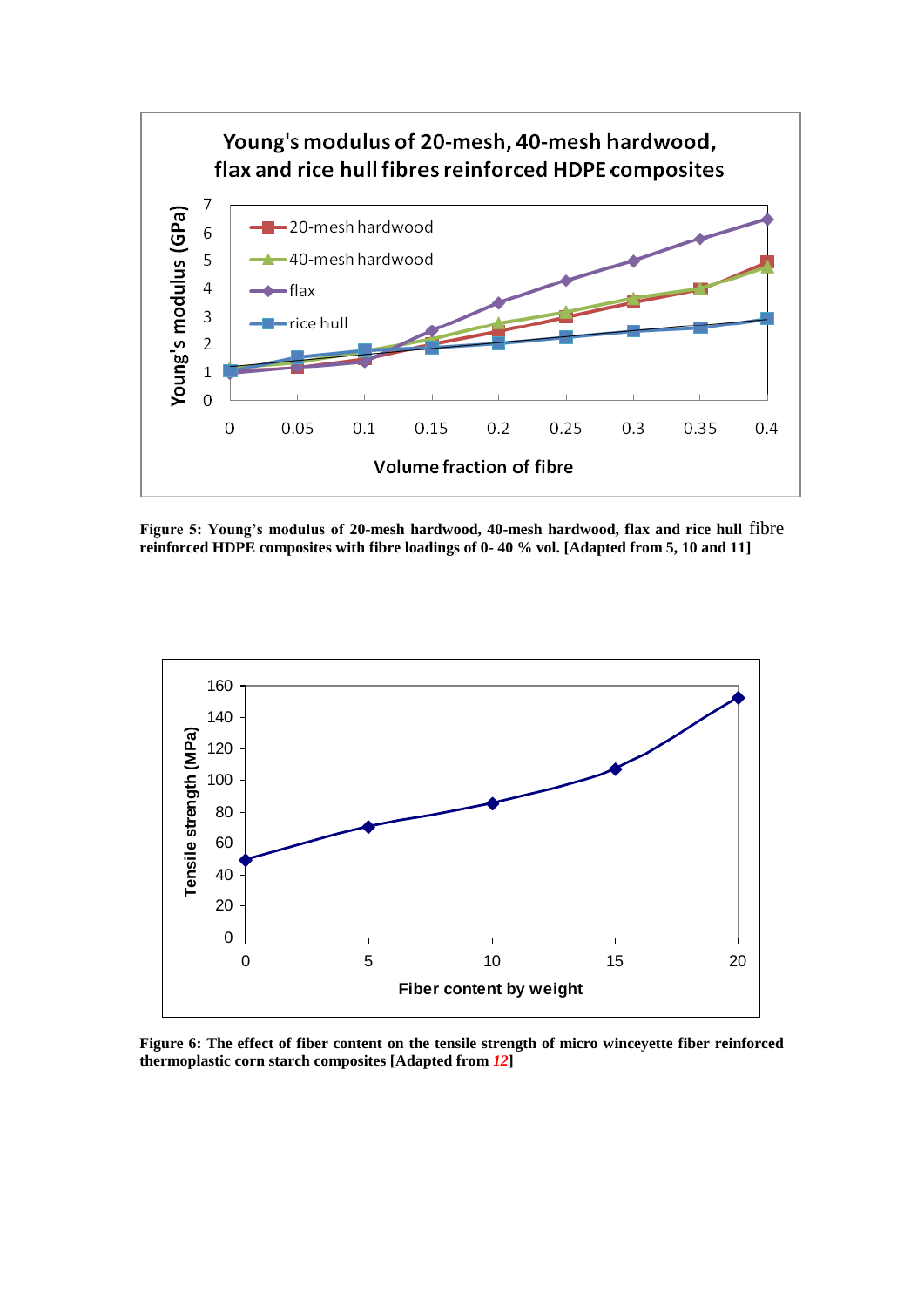

**Figure 7: The effect of fiber content on the elongation of micro winceyette fiber reinforced thermoplastic corn starch composites [Adapted from** *12***]**



**Figure 8: The effect of fiber contents on the energy at break of micro winceyette fiber reinforced thermoplastic corn starch composites [Adapted from** *12***]**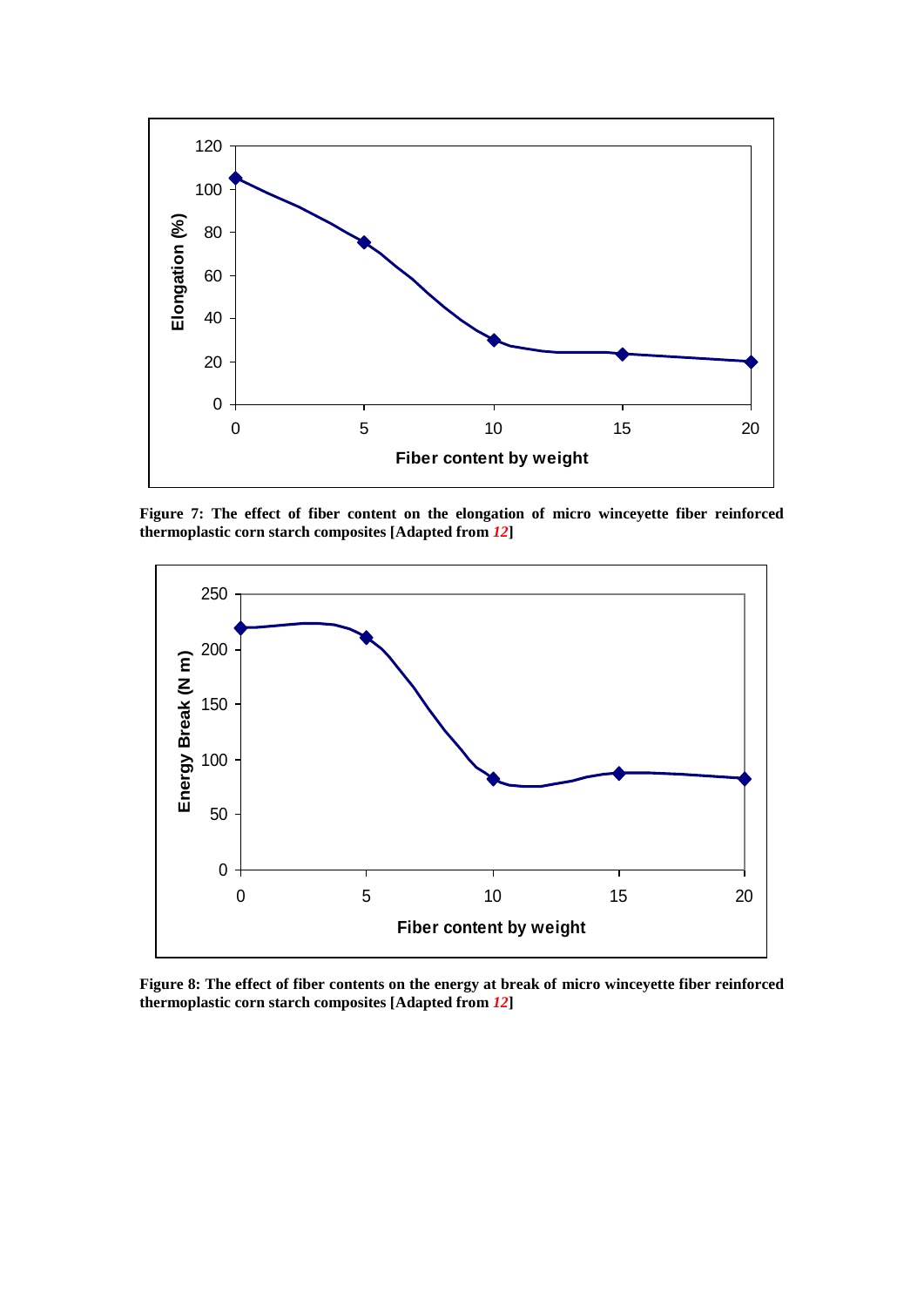

**Figure 9: The effect of fiber contents on the Young's modulus of micro winceyette fiber reinforced thermoplastic corn starch composites [Adapted from** *12***]**



**Figure 10: The effect of fiber contents on tensile strength of bleached hemp fiber reinforced PP1 composites [Adapted from 1]**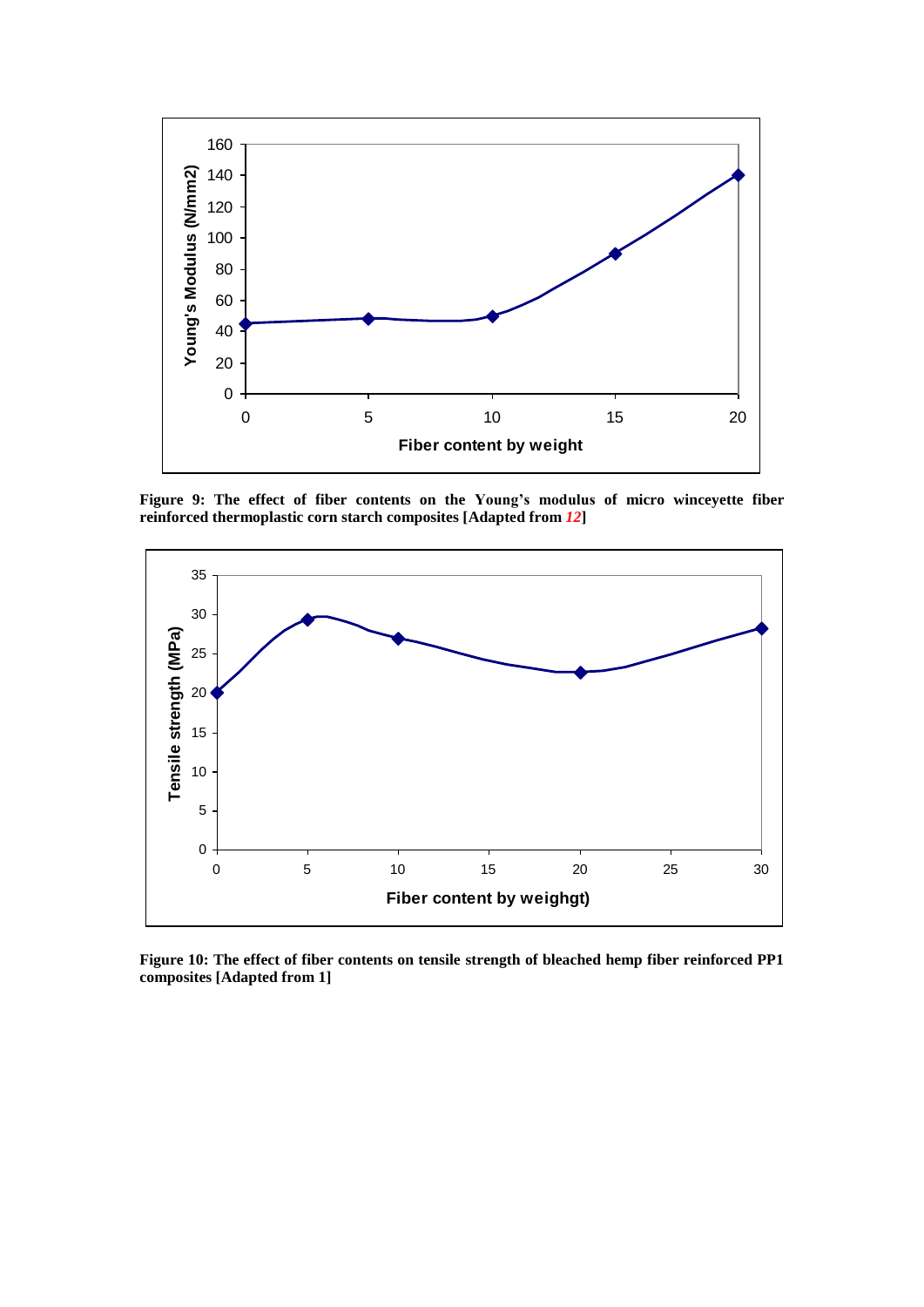

**Figure 11: The effect of fiber contents on Young's modulus of bleached hemp fiber reinforced PP1 composites [Adapted from 1]**



 **Figure 12: Tensile strength of bio-composites of PP vs. fibre weight fraction [Adapted from 13]**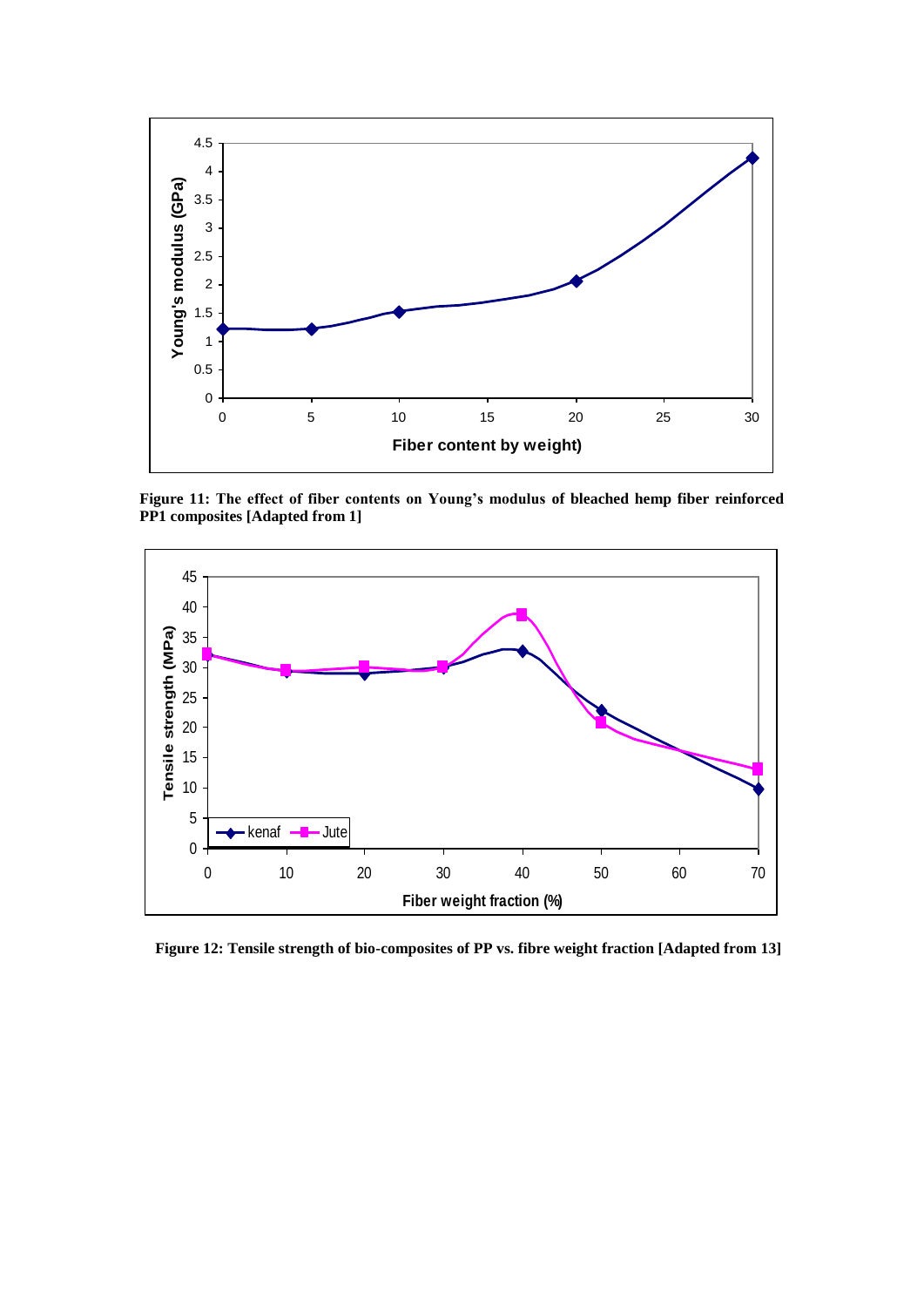

 **Figure 13: Tensile modulus of bio-composites of PP vs. fibre weight fraction [Adapted from** *13***]**



**Figure 14: Tensile strength of treated and untreated hemp-PLA composites vs. fibre content [Adapted from 18]**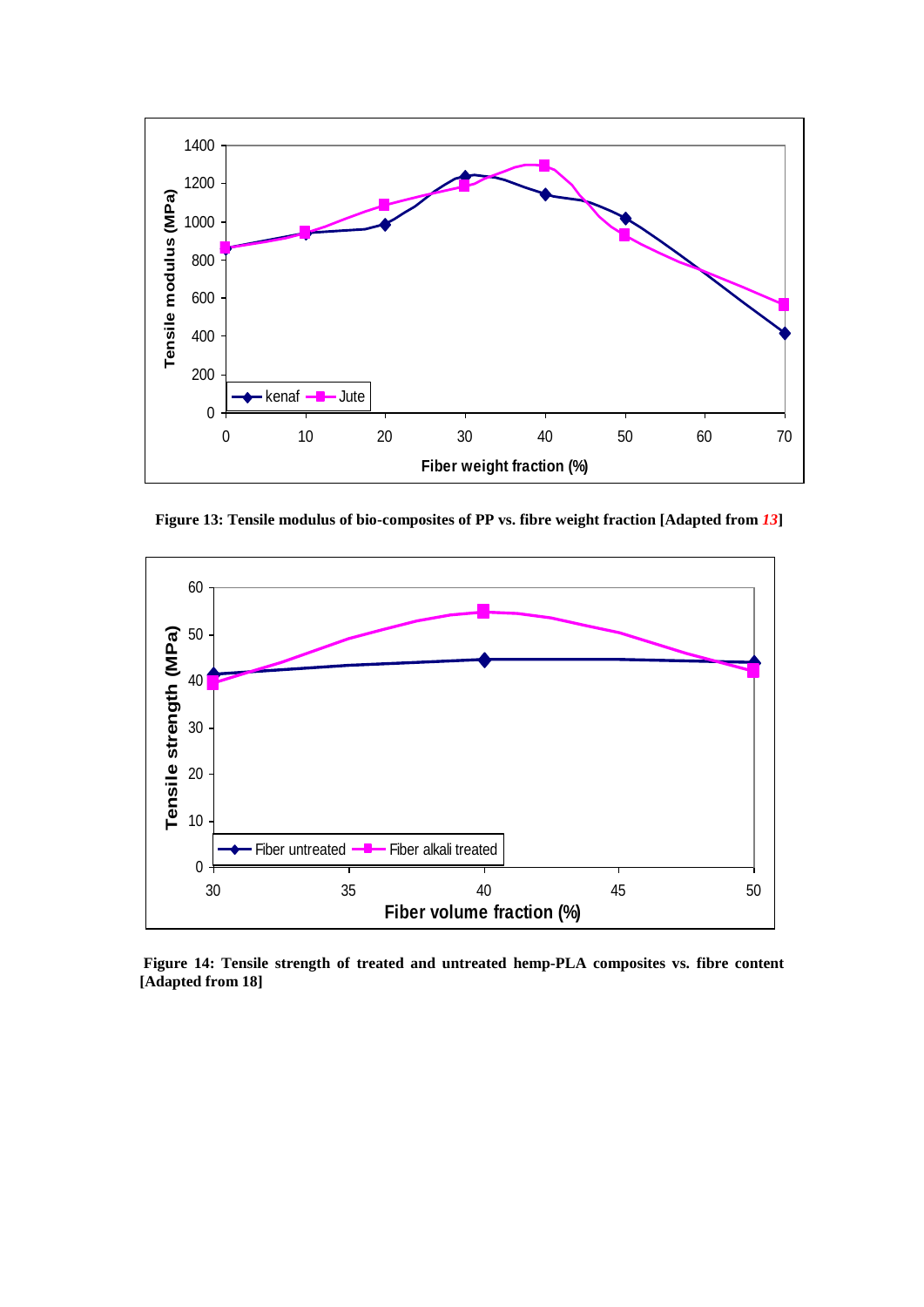

**Figure 15: Tensile modulus of treated and untreated hemp-PLA composites vs. fibre content [Adapted from 18]**



**Figure 16: Effect of coupling agent concentration on tensile strength of PP composites with 10 % w/t coir fibre [Adapted from 19]**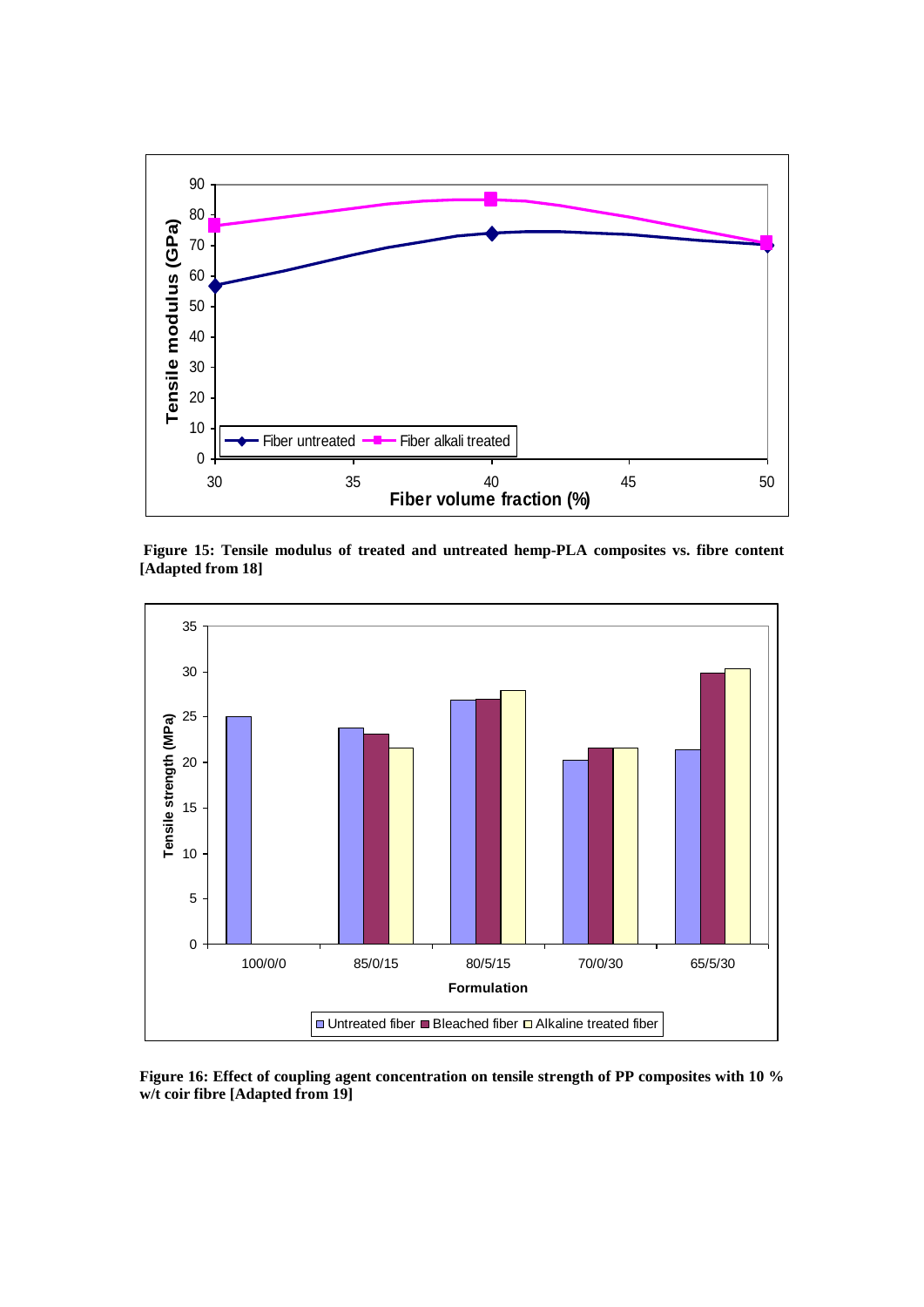

**Figure 17: Effect of coupling agent concentration on Young's modulus of PP composites with 10 % w/t coir fibre [Adapted from 19]**



**Figure 18: Effect of surface modification on tensile strength of PBS/jute biocomposites with different fibre loading [Adapted from 20]**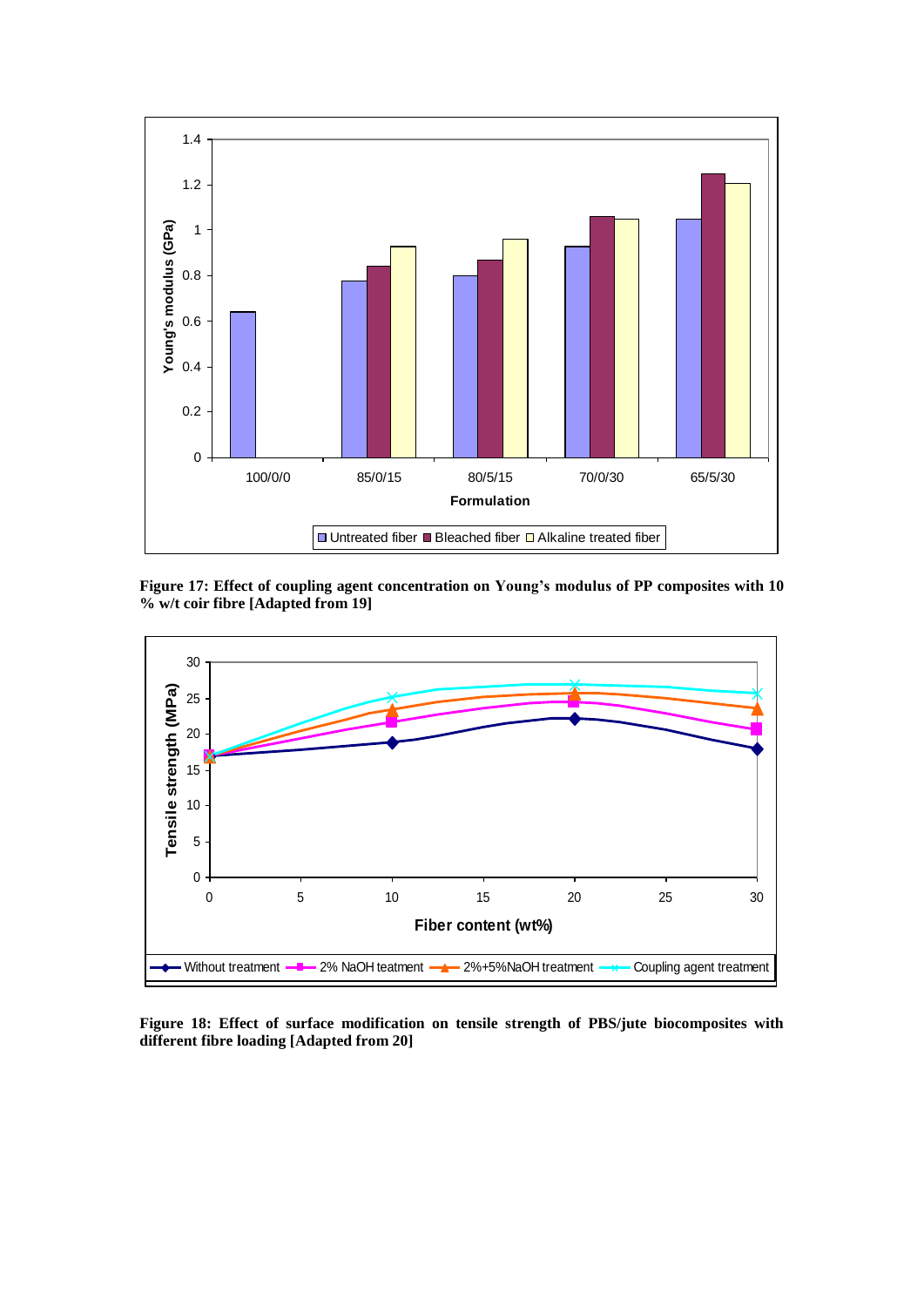

**Figure 19: Effect of surface modification on tensile modulus of PBS/jute biocomposites with different fibre loading [Adapted from 20]**



**Figure 20: Effect of surface modification on breaking elongation of PBS/jute biocomposites with different fibre loading [Adapted from 20]**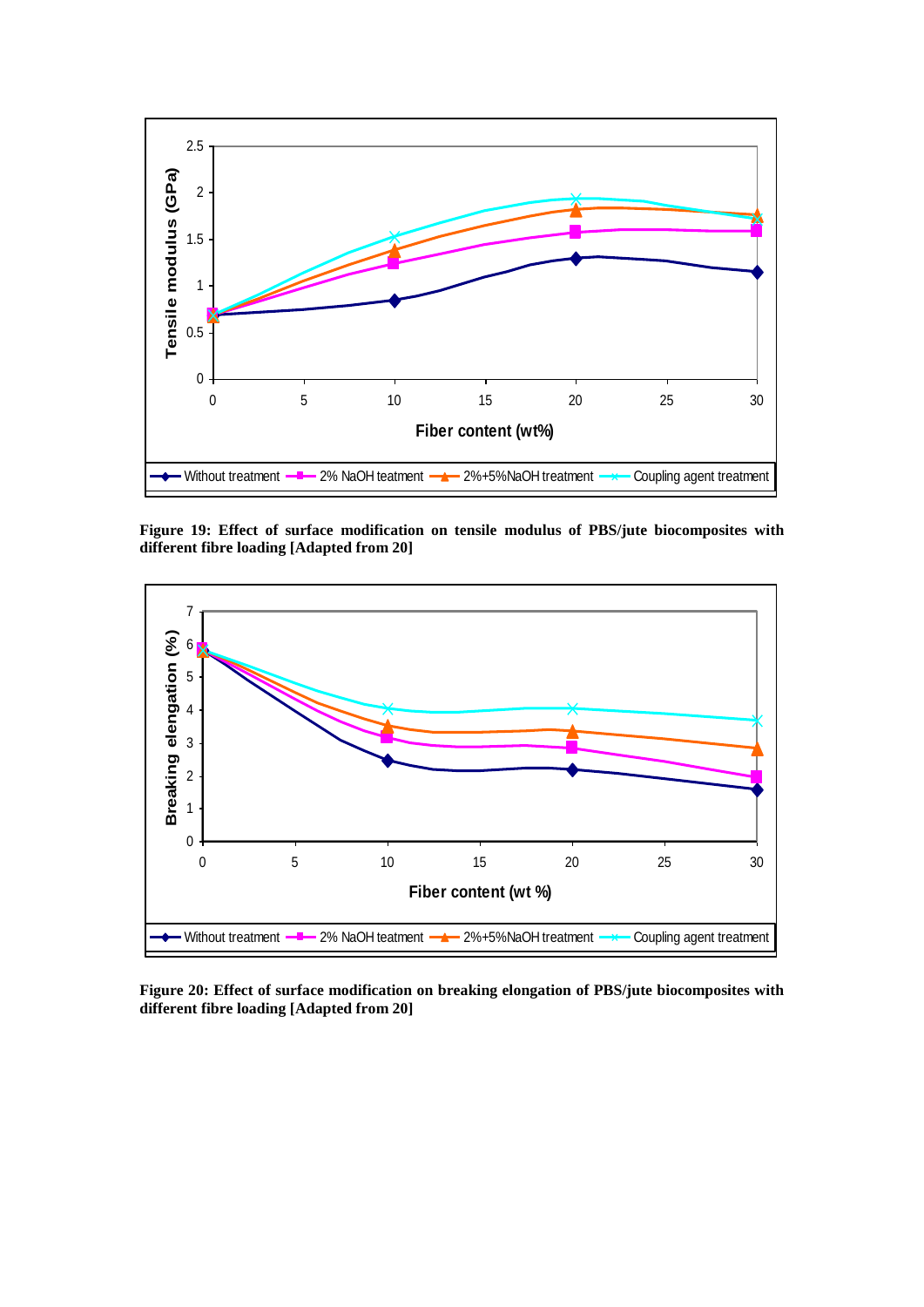

**Figure 21: Tensile strength of LLDPE and fibre-LLPDE biocomposites after surface modifications [Adapted from 14]**



**Figure 22: Tensile strength of HDPE and fibre-HPDE biocomposites after surface modifications [Adapted from 14]**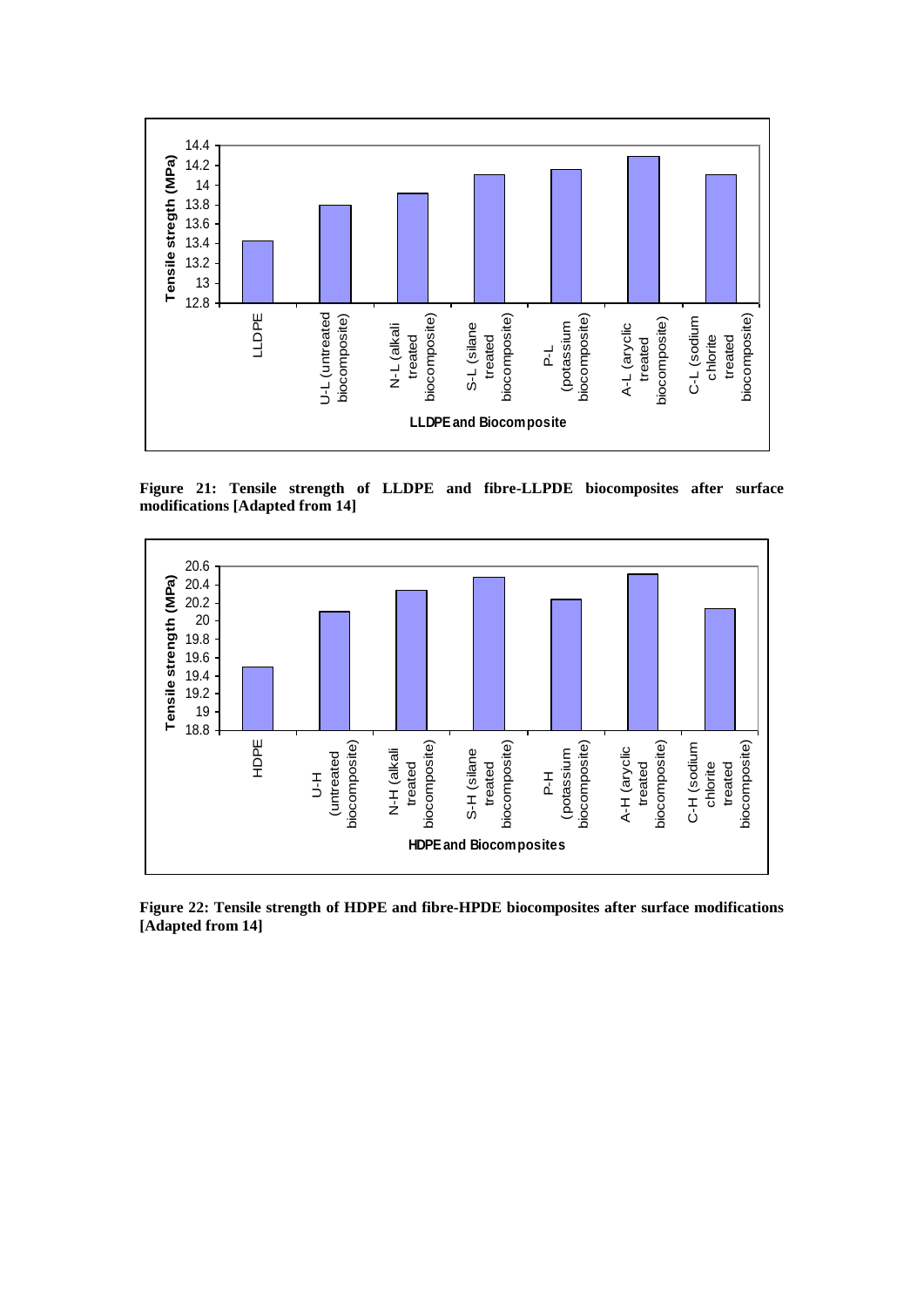

**Figure 23: Effects of MAPP loading on tensile strength of corn chaff fibre reinforced PP composites [Adapted from 19]**



**Figure 24: Effects of MAPP loading on tensile modulus of corn chaff fibre reinforced PP composites [Adapted from 19]**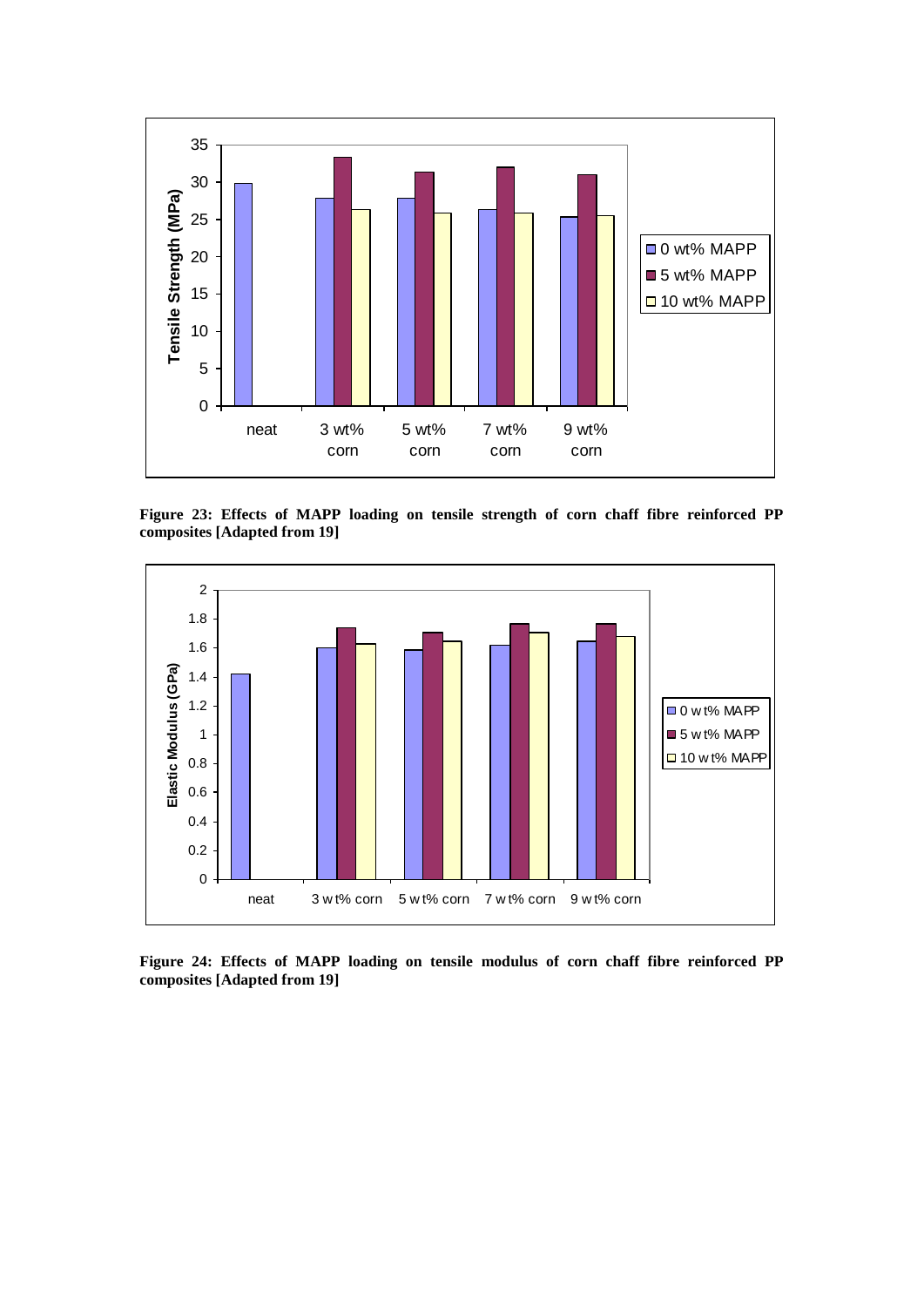

**Figure 25: Tensile strength of MAPP loaded old newsprint-filled PP composites [Adapted from 20]**



**Figure 26: Tensile modulus of MAPP loaded old newsprint-filled PP composites [Adapted from 20]**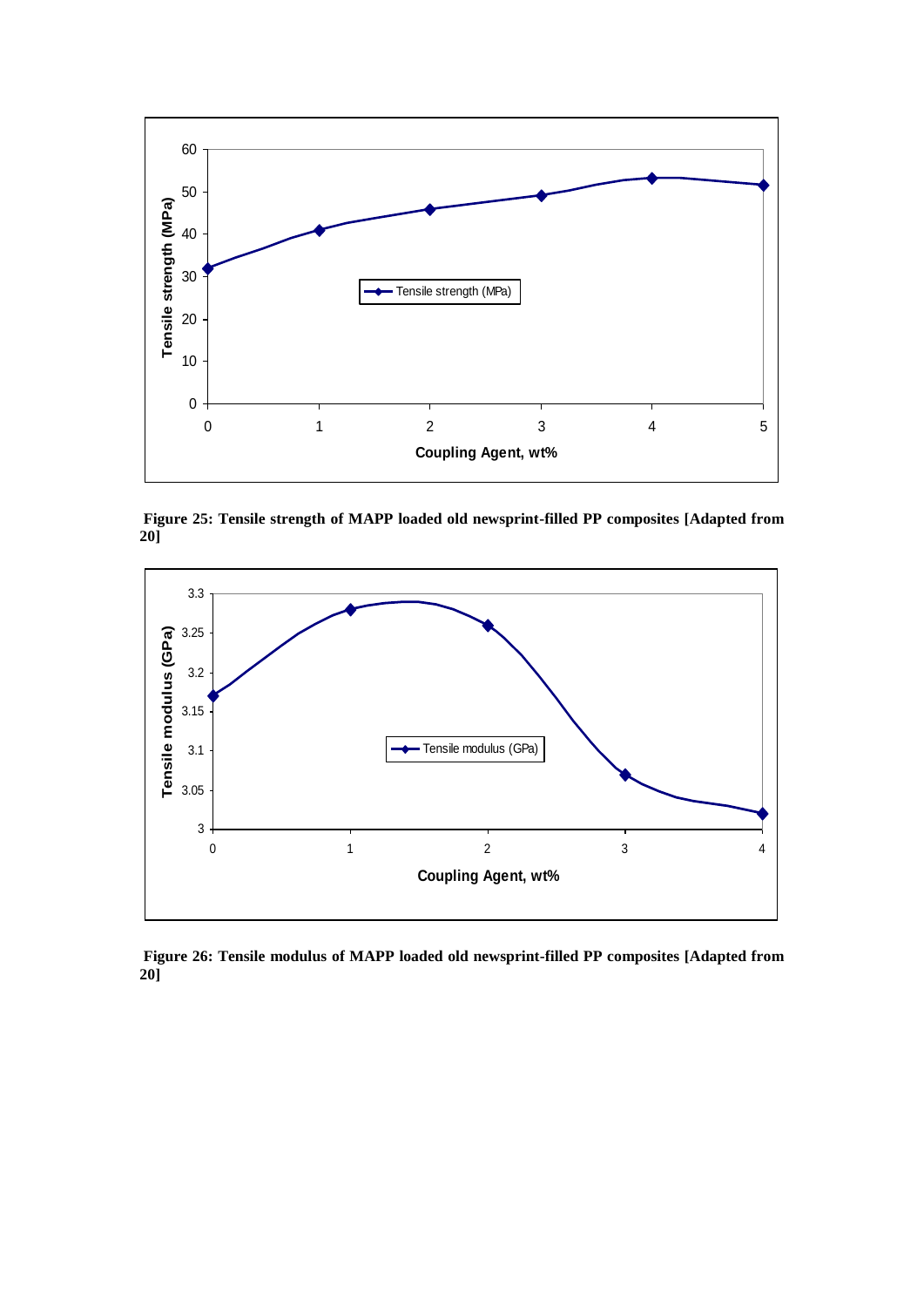

**Figure 27: Tensile modulus of glass fibre reinforced WPVC composites manufactured by twin screw extrusion and compression moulding processes [Adapted from 22]**



**Figure 28: Tensile modulus of natural fiber mat (hemp and kenaf) reinforced acrylic composites in machine direction (MD) and cross direction (CD) under varying pressures [Adapted from 25]**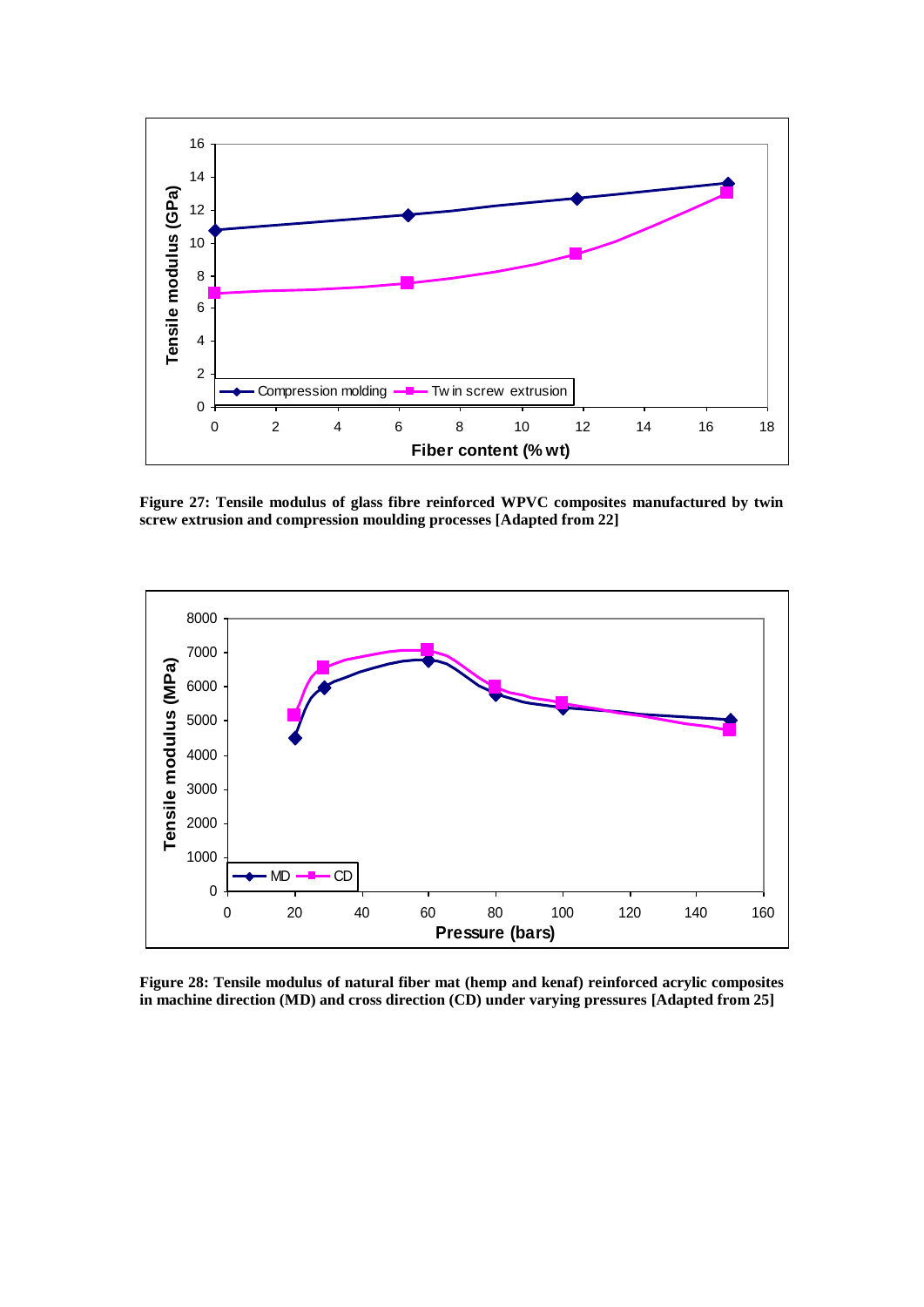

**Figure 29: Tensile strength of melting mixing of PP/sisal composites with varying mixing times; fibre content 30%, fibre length 10 mm [Adapted from 27]**



**Figure 30: Tensile modulus of melting mixing of PP/sisal composites with varying mixing times; fibre content 30%, fibre length 10 mm [Adapted from 27]**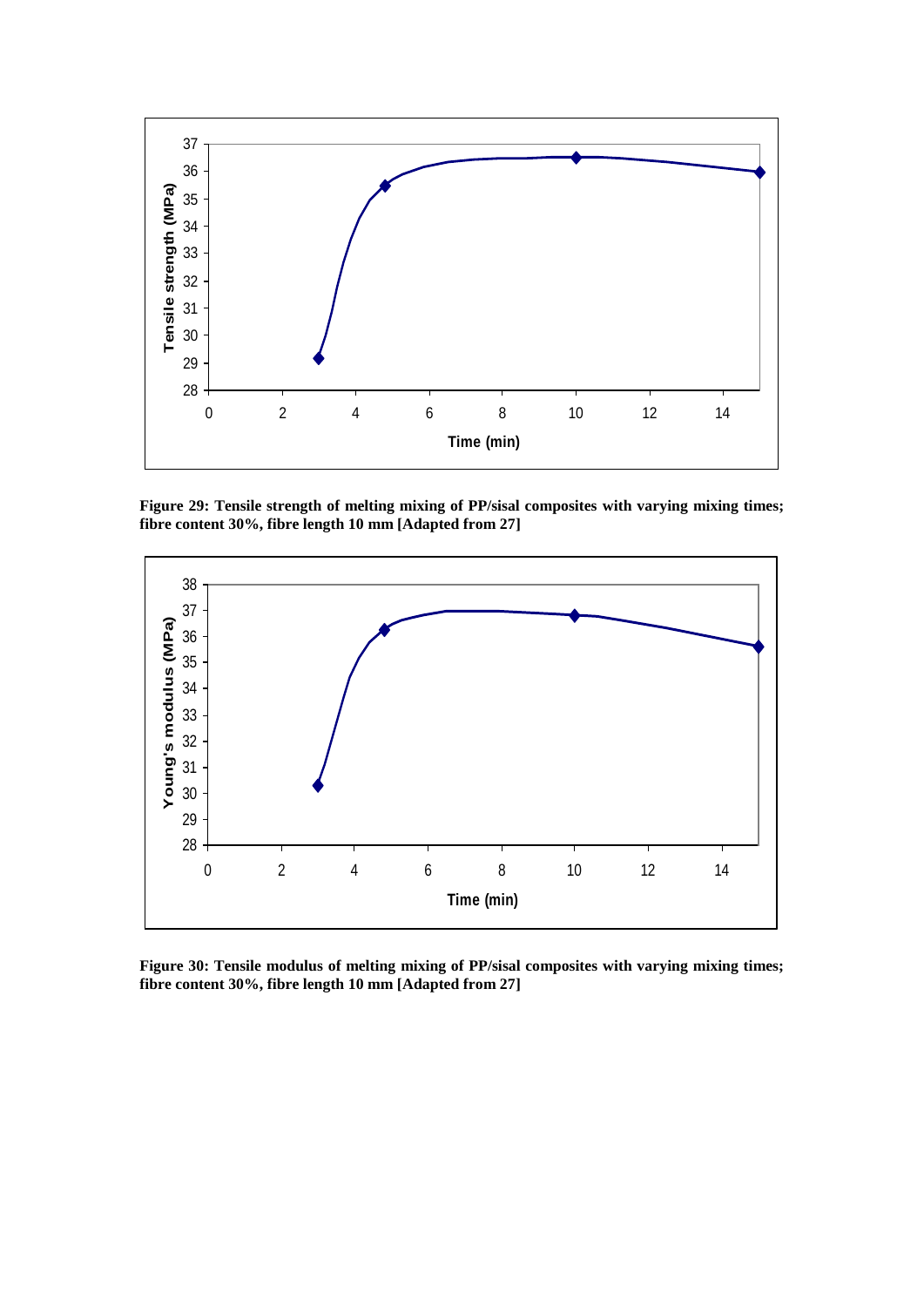

**Figure 31: Tensile strength of melting mixing of PP/sisal composites with varying mixing temperatures; fibre content 30%, fibre length 10 mm [Adapted from 27]**



**Figure 32: Tensile strength of melting mixing of PP/sisal composites with varying rotor speeds; fibre content 30%, fibre length 10 mm [Adapted from 27]**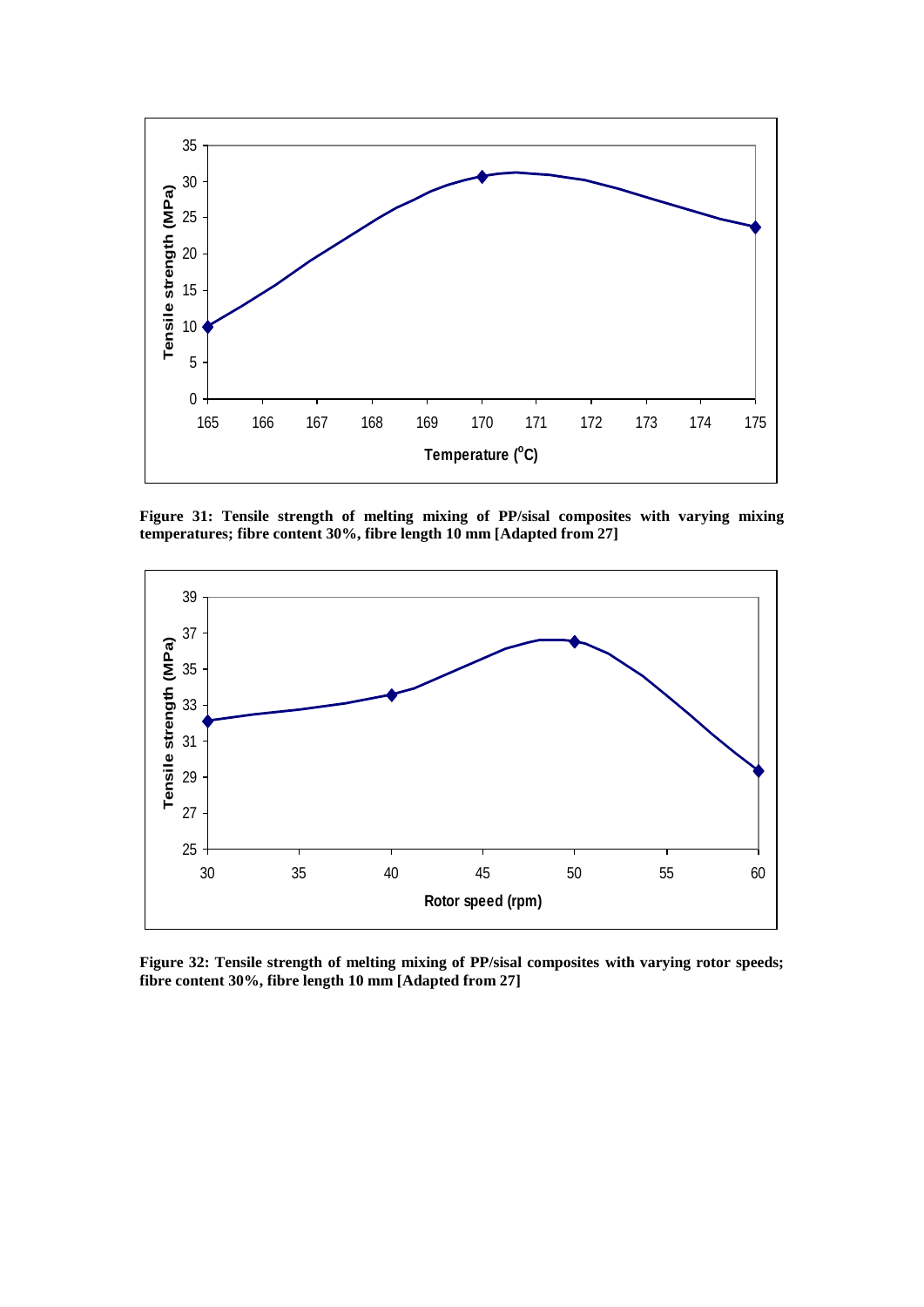

**Figure 33: Predicted and experimental tensile strengths of HDPE composite reinforced with hemp fibers between fiber loadings of 10-60 wt% [Adapted from 10]**



**Figure 34: Predicted and experimental tensile strengths of HDPE composites reinforced with Eglass fibers between fiber loadings of 10-60 wt% [Adapted from 10]**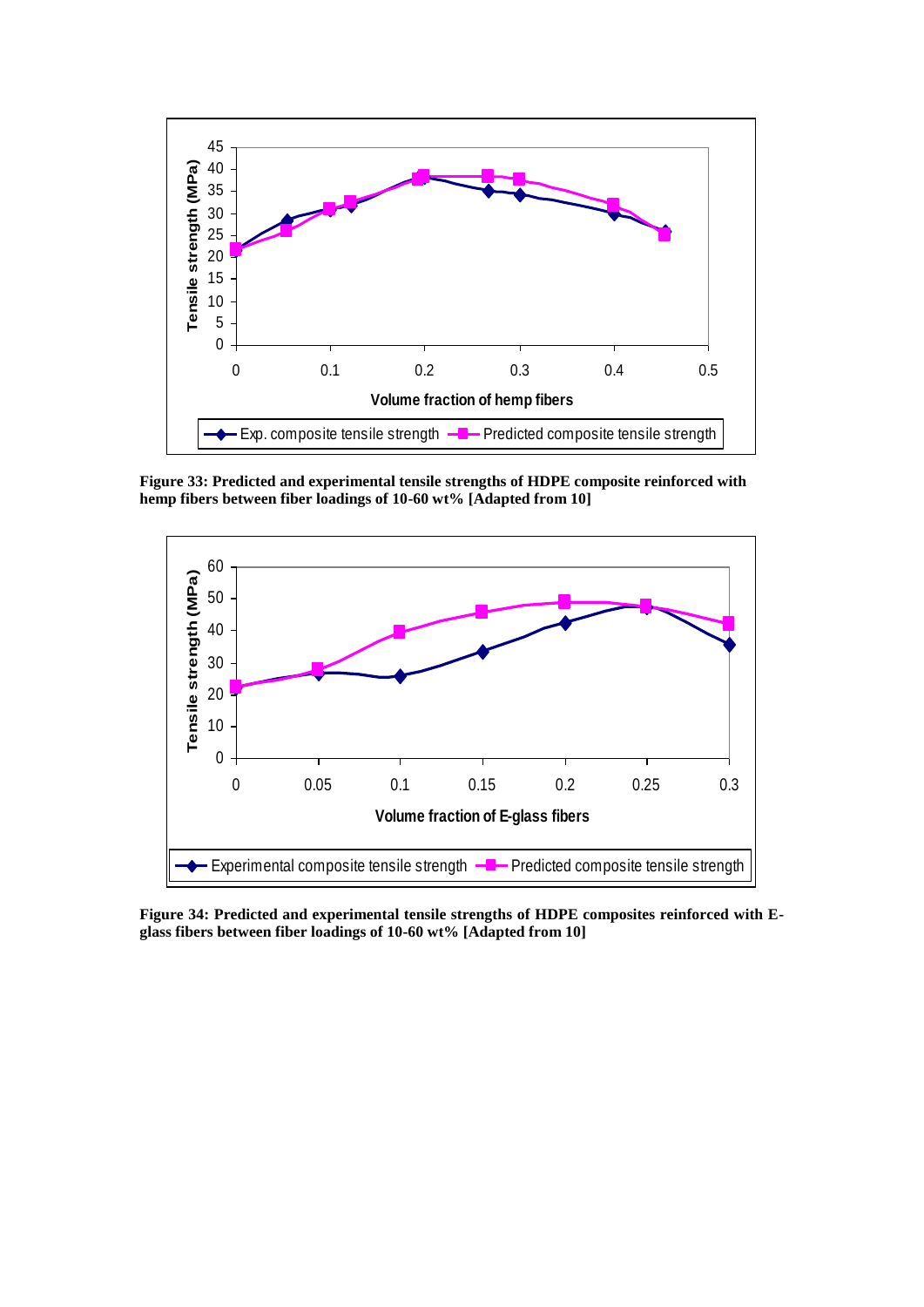

**Figure 35: Predicted and experimental tensile strengths of HDPE composites reinforced with 20 mesh hardwood fibers between fiber loadings of 10-60 wt% [Adapted from 10].**



**Figure 36: Predicted and experimental tensile strengths of HDPE composite reinforced with 40 mesh hardwood fibers between fiber loadings of 10-60 wt% [Adapted from 10].**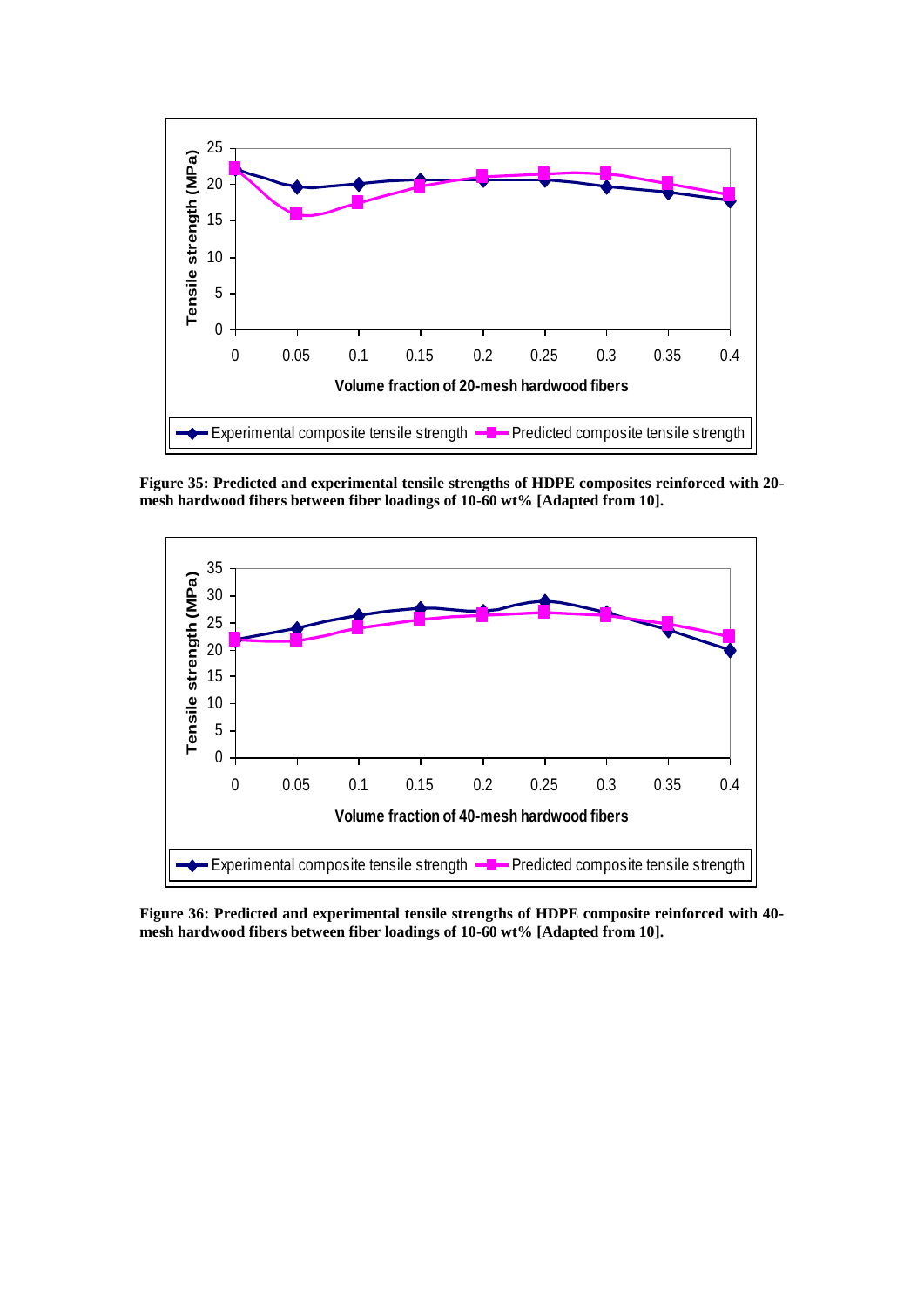

**Figure 37: Predicted and experimental tensile strength of HDPE composites reinforced with rice hulls fibers between fiber loadings of 10-60 wt% [Adapted from 10].**



**Figure 38: Young's modulus of HDPE composites containing E-glass fibers [Adapted from 11]**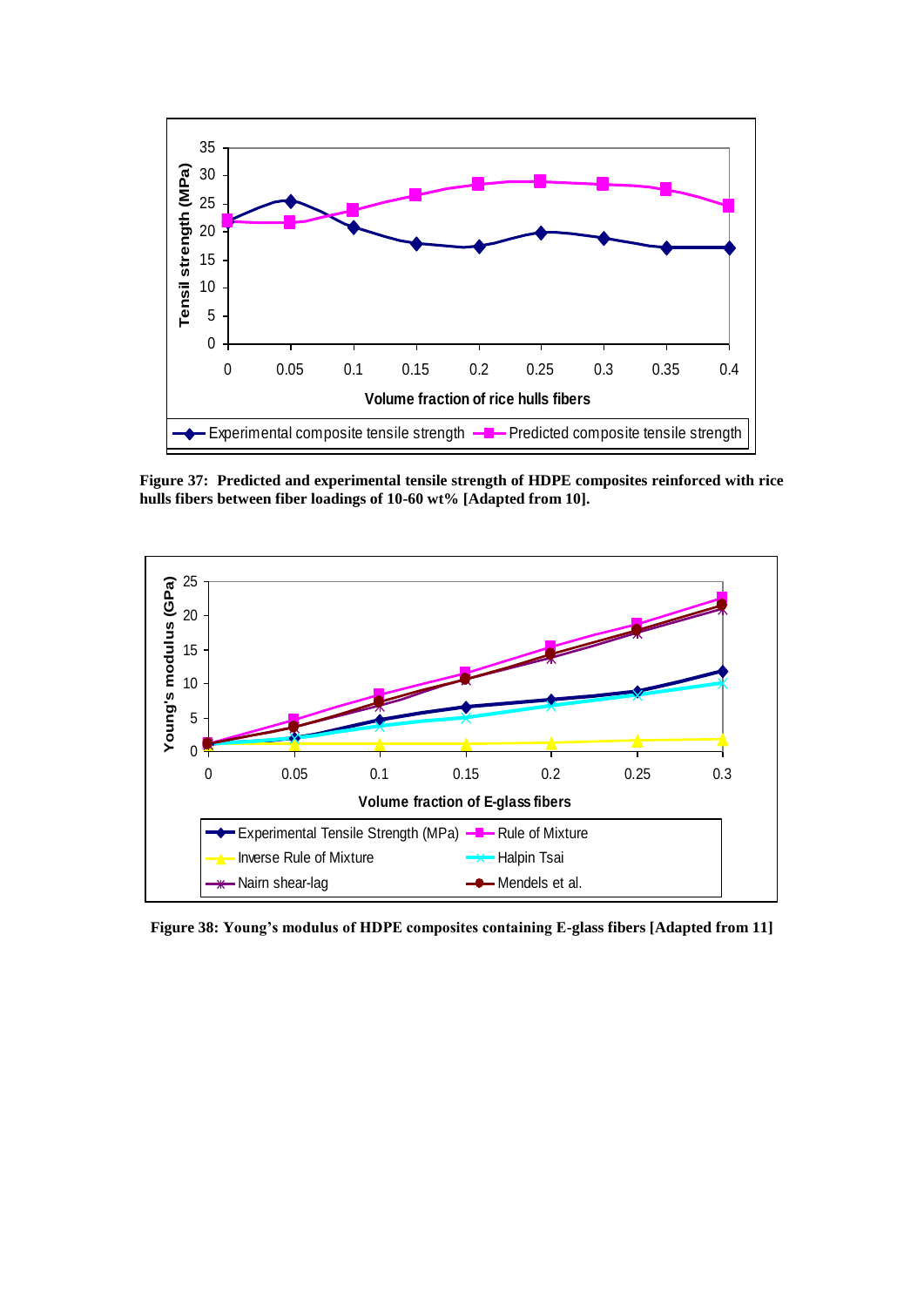

**Figure 39: Young's modulus of HDPE composites containing containing hardwood A [Adapted from 11]**



**Figure 40: Young's modulus of HDPE composites containing hemp fibers [Adapted from 11]**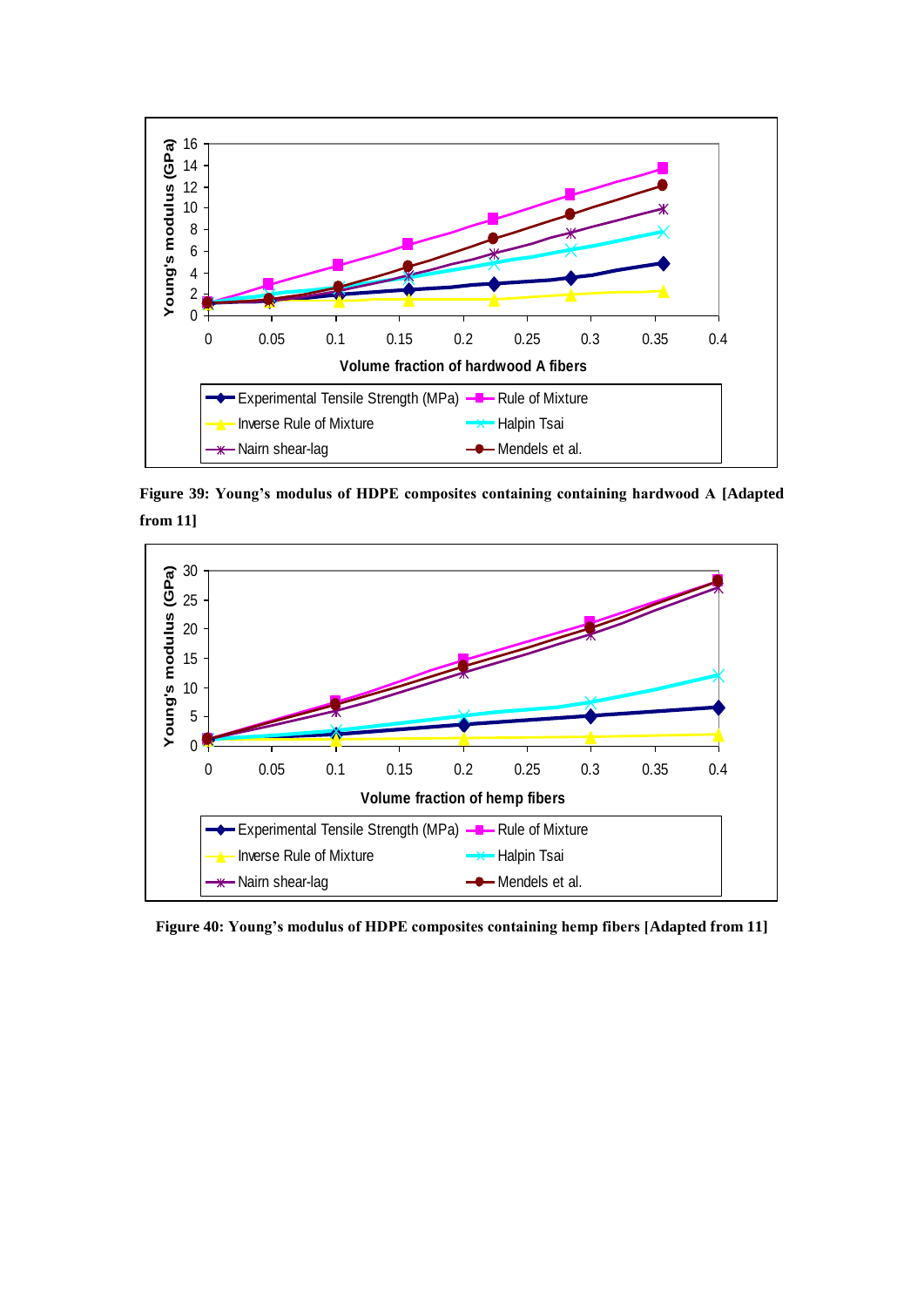

**Figure 41: Young's modulus of HDPE composites containing hardwood B [Adapted from 11]**



**Figure 42: Young's modulus of HDPE composites containing rice hulls [Adapted from 11]**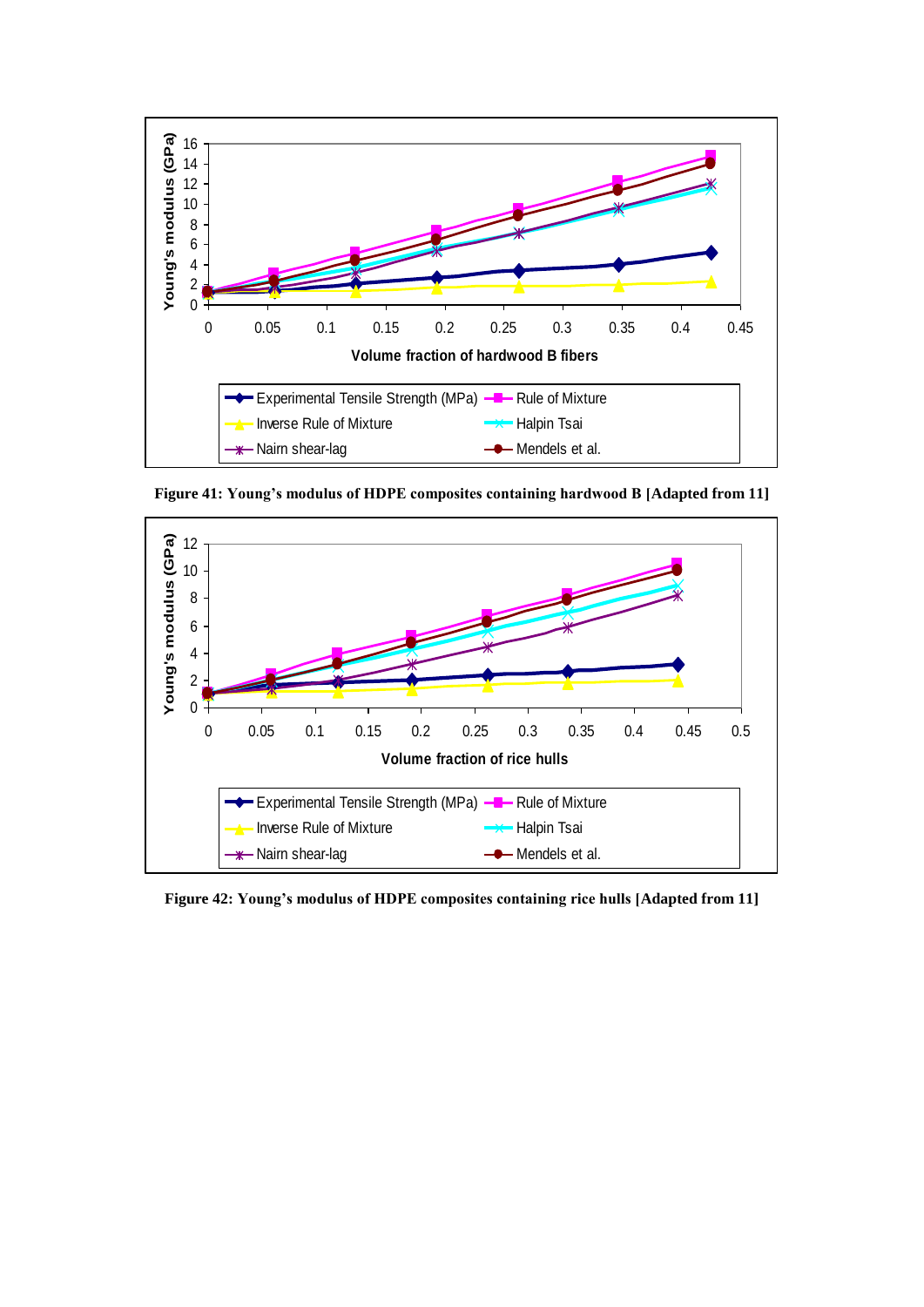

**Figure 43: Predicted and experimental result of tensile modulus of kenaf reinforced PP composites [Adapted from 13]**



**Figure 44: Predicted and experimental result of tensile modulus of jute reinforced PP composites [Adapted from 13]**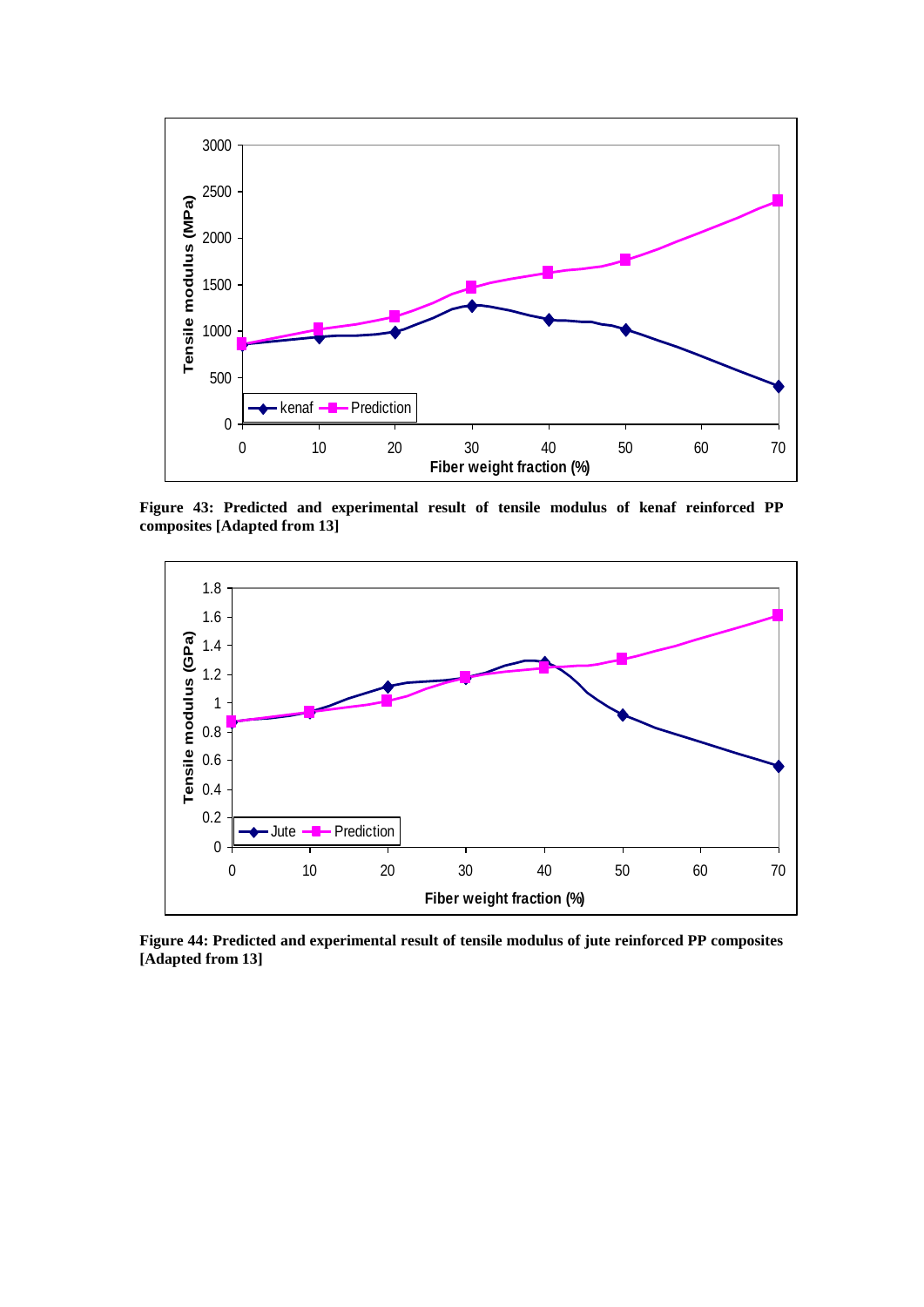| <b>Fiber</b>                      | <b>Density</b><br>(g/cm <sup>3</sup> ) | Elongation<br>$(\%)$ | <b>Tensile Strength</b><br>(MPa) | <b>Elastic Modulus</b><br>(GPa) | Reference |
|-----------------------------------|----------------------------------------|----------------------|----------------------------------|---------------------------------|-----------|
| Cotton                            | $1.5 - 1.6$                            | $7.0 - 8.0$          | 400                              | $5.5 - 12.6$                    | 6,7       |
| Jute                              | 1.3                                    | $1.5 - 1.8$          | 393-773                          | 26.5                            | 6         |
| Flax                              | 1.5                                    | $2.7 - 3.2$          | 500-1500                         | 27.6                            | 4         |
| Hemp                              | 1.47                                   | $2 - 4'$             | 690                              | 70                              | 4         |
| Kenaf                             | 1.45                                   | 1.6                  | 930                              | 53                              | 4         |
| Ramie                             | N/A                                    | $3.6 - 3.8$          | 400-938                          | 61.4-128                        | 8         |
| Sisal                             | 1.5                                    | $2.0 - 2.5$          | 511-635                          | $9.4 - 22$                      | 8         |
| Coir                              | 1.2                                    | 30                   | 593                              | $4.0 - 6.0$                     | 9         |
| Softwood<br>Kraft<br>Pulp         | 1.5                                    | 4.4                  | 1000                             | 40                              | 9         |
| E-glass                           | 2.5                                    | 0.5                  | 2000-3500                        | 70                              | 9         |
| S-glass                           | 2.5                                    | 2.8                  | 4570                             | 86                              | 9         |
| Aramid<br>(Std.)                  | 1.4                                    | $3.3 - 3.7$          | 3000-3150                        | 63.0-67.0                       | 9         |
| Carbon<br>(Std.<br>PAN-<br>based) | 1.4                                    | $1.4 - 1.8$          | 4000                             | 230-240                         | 9         |

**Table 1: Properties of selected Natural and Manmade Fibers [Adapted from 3, 8]**

# **Table 2: Properties of typical thermoplastic polymers used in natural fiber composite fabrication [Adapted from 3, 8]**

| <b>Property</b>                                           | $PP^*$        | <b>LDPE</b>    | <b>HDPE</b>   | <b>PS</b>     | Nylon 6     | <b>Nylon</b><br>6,6 |
|-----------------------------------------------------------|---------------|----------------|---------------|---------------|-------------|---------------------|
|                                                           | $0.899 -$     | $0.910 -$      |               |               | $1.12 -$    |                     |
| Density $(g/cm3)$                                         | 0.920         | 0.925          | $0.94 - 0.96$ | 10.4-1.06     | 1.14        | $1.13 - 1.15$       |
| Water Absorption-24 hours (%)                             | $0.01 - 0.02$ | < 0.015        | $0.01 - 0.2$  | $0.03 - 0.10$ | $1.3 - 1.8$ | $1.0 - 1.6$         |
|                                                           |               |                | $-133$ to $-$ |               |             |                     |
| $T_g(^oC)$                                                | $-10$ to-23'  | $-125$         | 100'          | N/A           | 48          | 80                  |
| Tm $(^{\circ}C)$                                          | 160-176       | 105-116        | 120-140       | 110-135'      | 215         | 250-269             |
| Heat Deflection Temp (°C)                                 | 50-63         | $32 - 50$      | 43-60         | Max.220       | 56-80       | 75-90               |
| Coefficient of Thermal Expansion<br>$(mm/mm/{}^oC^*10^5)$ | $6.8 - 13.5$  | 10             | $12 - 13$     | $6 - 8$       | $8 - 8.86$  | $7.2 - 9$           |
| Tensile Strength (MPa)                                    | 26-41.4       | 40-78          | 14.5-38       | 25-69         | 43-79       | 12.4-94             |
| Elastic Modulus (GPa)                                     | $0.95 - 1.77$ | $0.055 - 0.38$ | $0.4 - 1.5$   | $4 - 5'$      | 2.9         | $2.5 - 3.9$         |
| Elongation (%)                                            | 15-700        | 90-800         | $2.0 - 130$   | $1 - 2.5$     | 20-150      | $35 - 300$          |
| Izod Impact Strength (J/m)                                | 21.4-267      | >854           | 26.7-1068     | 1.1           | 42.7-160    | 16-654              |

**# PP=Polypropylene, LDPE=Low Density Polyethylene, HDPE=High Density Polyethylene and PS=Polystyrene**